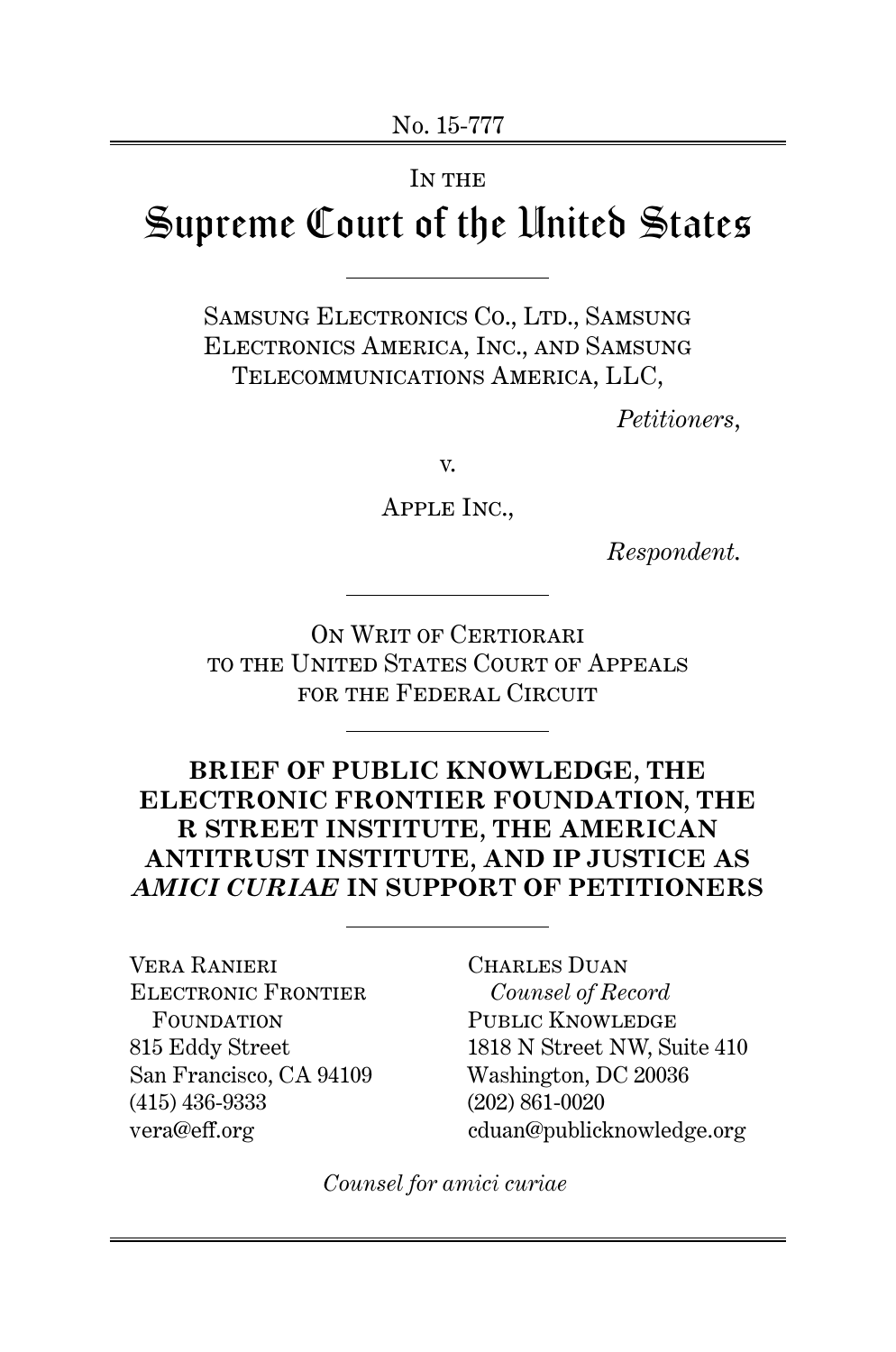# **TABLE OF CONTENTS**

|     |         | TABLE OF AUTHORITIES<br>$\ddot{\text{ii}}$                                                                                  |
|-----|---------|-----------------------------------------------------------------------------------------------------------------------------|
|     |         | INTEREST OF AMICI CURIAE  1                                                                                                 |
|     |         | 3<br>SUMMARY OF ARGUMENT                                                                                                    |
|     |         | 6                                                                                                                           |
| T.  |         | The Federal Circuit's Construction Is Not Mandated<br>by the Text of Section 289 $\dots \dots \dots \dots \dots \dots$<br>6 |
| II. |         | Section 289 Should Be Interpreted to Promote Fair-<br>ness and Economic Efficiency Rather Than to Over-                     |
|     |         | compensate One Party 8<br>A. Alternate Interpretations Would Better Pro-                                                    |
|     | B.      | 9<br>Economic Concerns with Holdup and Royalty<br>Stacking Militate in Favor of an Alternate In-                            |
|     |         | terpretation $\ldots \ldots \ldots \ldots \ldots \ldots \ldots 12$                                                          |
|     |         | III. The Federal Circuit's Interpretation Invites an In-                                                                    |
|     | А.      | dustry of Counterproductive Patent Litigation 16<br>Design Patents Are Ripe for Abuse, Especially                           |
|     | В.      | with the Enticement of Total Profits 16<br>Analogous Federal Circuit Rules Have Created                                     |
|     |         | Cottage Industries of Patent Litigation $\ldots \ldots$ . 21                                                                |
|     |         | IV. Section 289 Should Be Interpreted in a Way that                                                                         |
|     |         | Avoids Serious Constitutional Doubts 25                                                                                     |
|     | $A_{-}$ | Due Process May Disallow Certain Excessively                                                                                |
|     |         | High Damages Awards 26                                                                                                      |
|     | В.      | A Total Profits Award, Irrespective of Actual                                                                               |
|     |         | Harm, Potentially Violates These Due Process                                                                                |
|     |         |                                                                                                                             |
|     | C.      | Alternative Interpretations of Section 289<br>Avoid These Constitutional Doubts 31                                          |
|     |         |                                                                                                                             |
|     |         | CONCLUSION                                                                                                                  |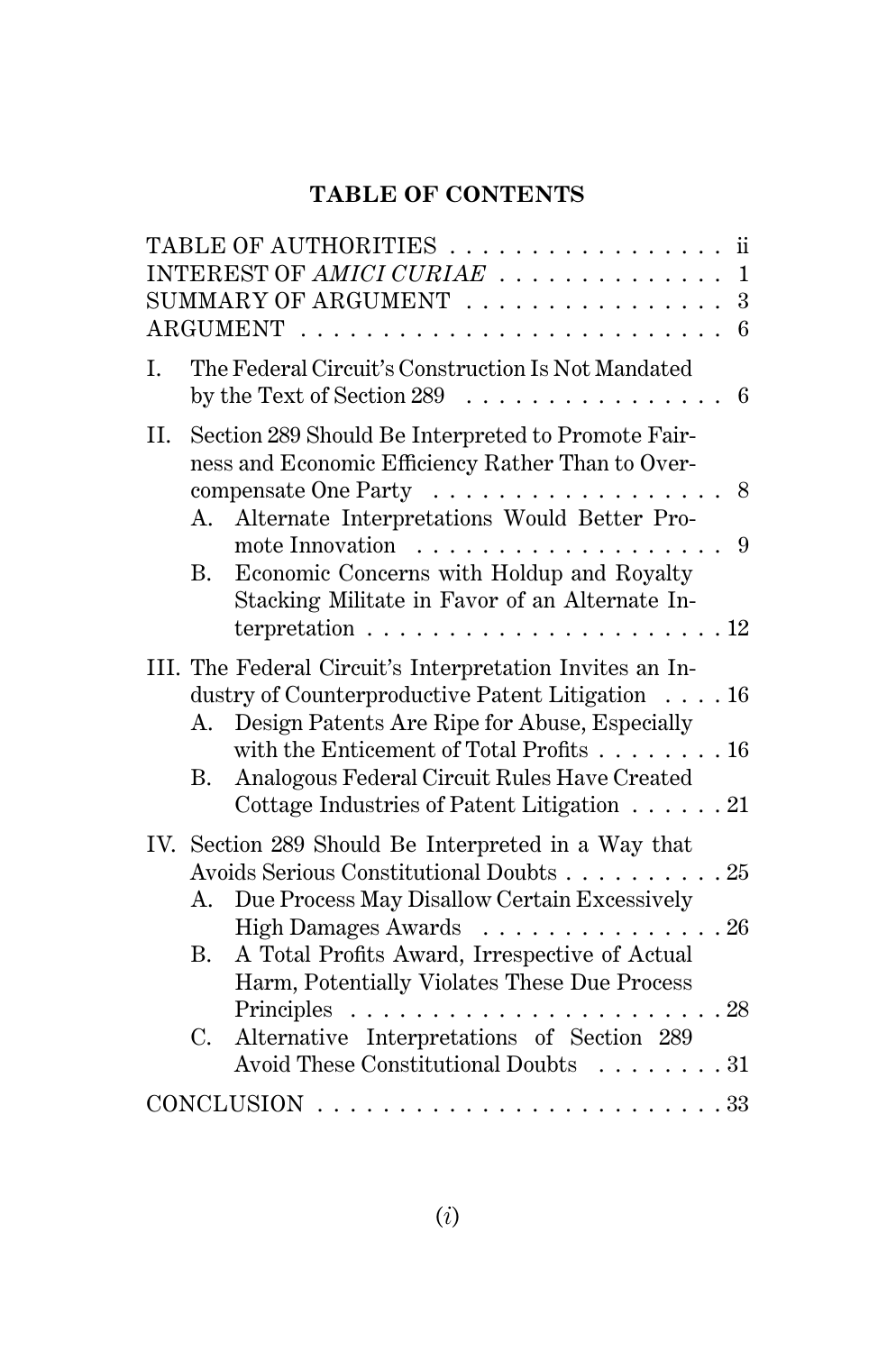# **TABLE OF AUTHORITIES**

### **Cases**

| Alice Corp. Pty. Ltd. v. CLS Bank International,<br>134 S. Ct. 2347 (2014)<br>24                                                                                                                                           |
|----------------------------------------------------------------------------------------------------------------------------------------------------------------------------------------------------------------------------|
| Apple Inc. v. Samsung Electronics Co.,<br>786 F.3d 983 (Fed. Cir. 2015)                                                                                                                                                    |
| Ashwander v. Tennessee Valley Authority,<br>$297$ U.S. $288(1936)$<br>32                                                                                                                                                   |
| Bilski v. Kappos,<br>561 U.S. 593 (2010).<br>23                                                                                                                                                                            |
| BMW of North America v. Gore,                                                                                                                                                                                              |
| Bonito Boats, Inc. v. Thunder Craft Boats, Inc.,<br>$489$ U.S. $141$ $(1989)$<br>9<br>.                                                                                                                                    |
| BP Lubricants USA Inc., In re,<br>637 F.3d 1307 (Fed. Cir. 2011)<br>23                                                                                                                                                     |
| Broadcom Corp. v. Qualcomm Inc.,<br>501 F.3d 297 (3d Cir. 2007)<br>13                                                                                                                                                      |
| Brooks Furniture Manufacturing, Inc.<br>v. Dutailier International, Inc.,<br>393 F.3d 1378 (Fed. Cir. 2005), overruled by Octane<br>Fitness, LLC v. Icon Health & Fitness, Inc., 134 S.<br>$Ct. 1749(2014)$ .<br>. 24<br>. |
| Commil USA, LLC v. Cisco Systems, Inc.,<br>135 S. Ct. 1920 (2015)<br>25<br>.                                                                                                                                               |
| Common wealth v. O' Laughlin,<br>830 N.E.2d 222 (Mass. 2005)<br>. 16                                                                                                                                                       |
| Cooper Industries, Inc. v. Leatherman Tool Group, Inc.,                                                                                                                                                                    |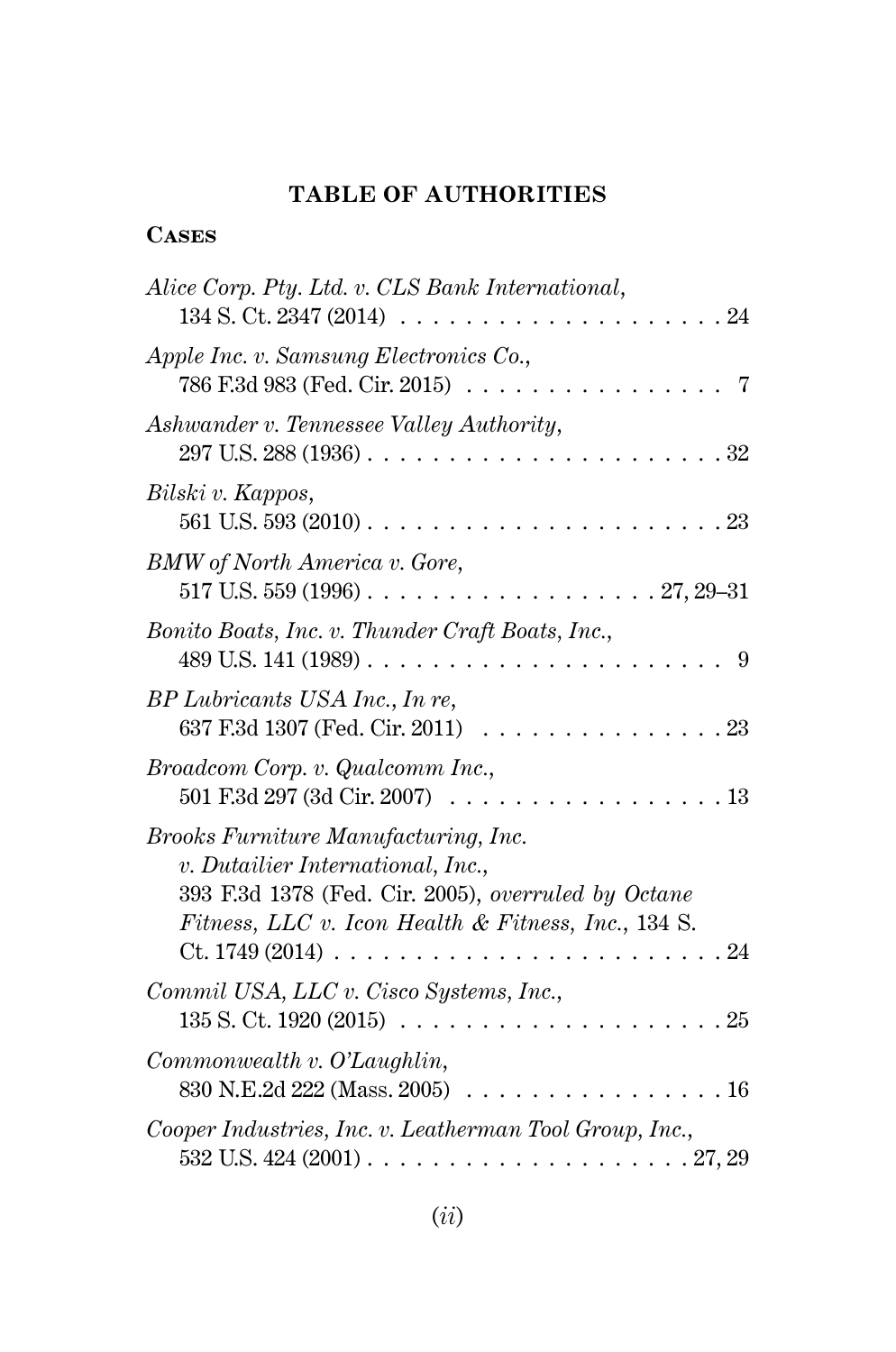# (*iii*)

| Crowell v. Benson,<br>285 U.S. 22 (1932)<br>$32\,$                                                                                                  |
|-----------------------------------------------------------------------------------------------------------------------------------------------------|
| Deshaney<br>v. Winnebago County Department of Social Services,<br>489 U.S. 189 (1989).<br>26<br>.                                                   |
| eBay Inc. v. MercExchange, LLC,<br>547 U.S. 388 $(2006)$<br>.13,25<br>$\begin{array}{cccccccccccccc} . & . & . & . & . & . & . & . & . \end{array}$ |
| Ericsson, Inc. v. D-Link Systems, Inc.,<br>773 F.3d 1201 (Fed. Cir. 2014)<br>13                                                                     |
| Forest Group, Inc. v. Bon Tool Co.,<br>590 F.3d 1295 (Fed. Cir. 2009) $\ldots$<br>$3, 22 - 23$                                                      |
| Garretson v. Clark,<br>111 U.S. $120(1884) \ldots$ .<br>10                                                                                          |
| Graham v. John Deere Co.,<br>$383$ U.S. $1(1966)$ .<br>9                                                                                            |
| Hooper v. California,<br>32<br>155 U.S. 648 (1895).<br>$\sim$ $\sim$                                                                                |
| Immigration & Naturalization Service v. St. Cyr,<br>32<br>$533$ U.S. $289(2001)$                                                                    |
| <i>Impression Products, Inc.</i><br>v. Lexmark International, Inc.,<br>No. 15-1189 (Mar. 21, 2016) $\ldots$<br>21                                   |
| Integra Lifesciences I, Ltd. v. Merck KGaA,<br>331 F.3d 860 (2003), vacated on other grounds, 545 U.S.<br>15<br>$193(2005)$                         |
| Kendall v. Winsor,<br>62 U.S. (21 How.) 322 (1859)<br>9<br>$\cdot \cdot \cdot \cdot$                                                                |
| LaserDynamics, Inc. v. Quanta Computer, Inc.,<br>694 F.3d 1255 (Fed. Cir. 2012)<br>10                                                               |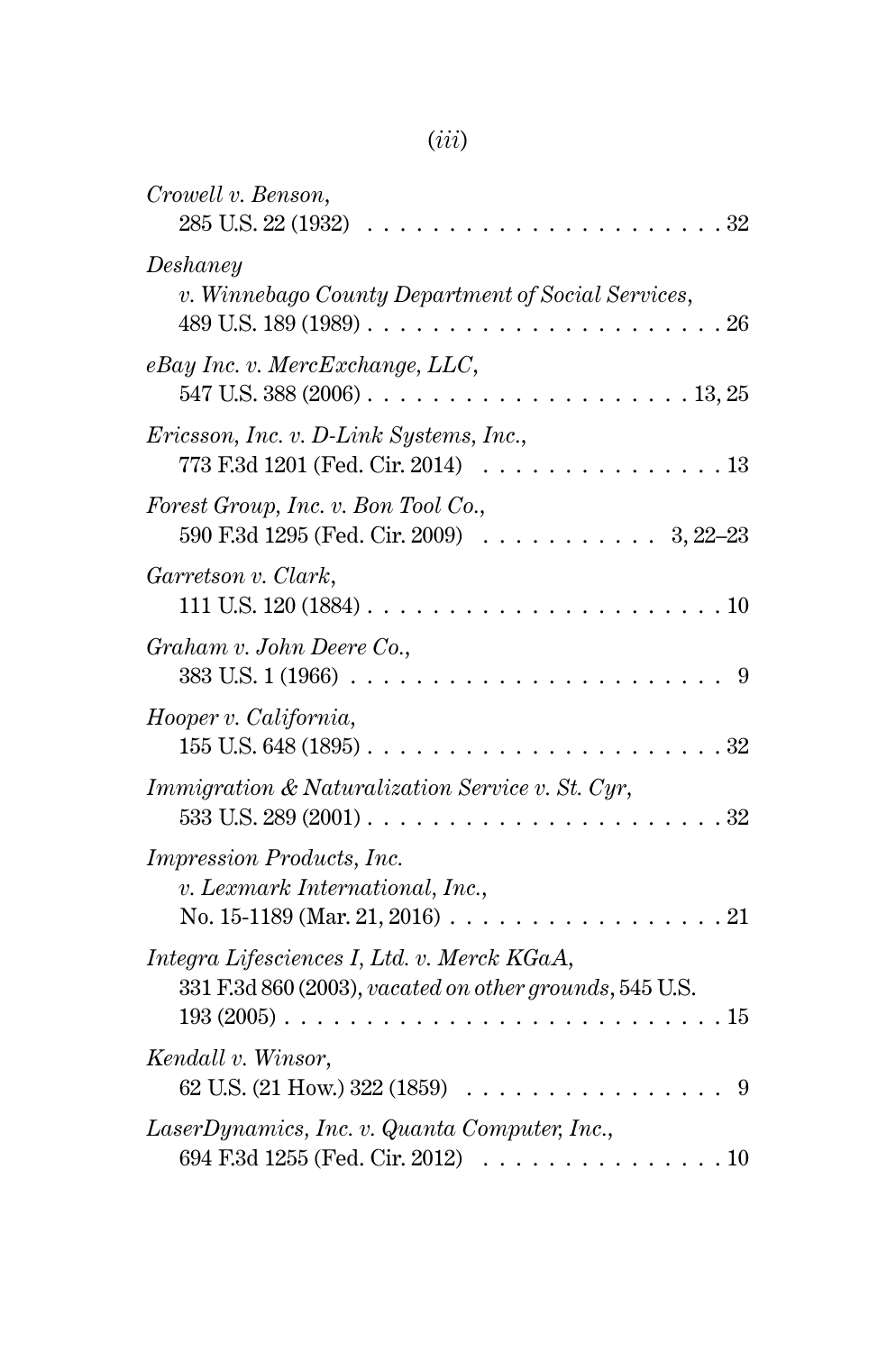| Lexmark International, Inc.<br>v. Impression Products, Inc.,<br>816 F.3d 721 (Fed. Cir. 2016) (en banc), petition for cert. |
|-----------------------------------------------------------------------------------------------------------------------------|
| $filed$ , No. 15-1189 (Mar. 21, 2016)<br>.21                                                                                |
| Medtronic, Inc. v. Mirowski Family Ventures, LLC,<br>134 S. Ct. 843 (2014).<br>20                                           |
| Merck KGaA v. Integra Lifesciences I, Ltd.,<br>545 U.S. 193 (2005).<br>15<br>and a state                                    |
| Microsoft Corp. v. Motorola, Inc.,<br>795 F.3d 1024 (9th Cir. 2015)<br>$13 - 14$                                            |
| National Federation of Independent Business<br>v. Sebelius,<br>132 S. Ct. 2566 (2012)<br>32                                 |
| Nike Inc. v. Wal-Mart Stores, Inc.,<br>138 F.3d 1437 (Fed. Cir. 1998)<br>6, 20                                              |
| Nordock, Inc. v. Systems Inc.,<br>803 F.3d 1344 (Fed. Cir. 2015)<br>7, 29                                                   |
| Octane Fitness, LLC v. Icon Health & Fitness, Inc.,<br>134 S. Ct. 1749 (2014)<br>24                                         |
| Owens, In re,<br>710 F.3d 1362 (Fed. Cir. 2013)<br>18                                                                       |
| People v. Downer,<br>557 P.2d 835 (Colo. 1976)<br>16                                                                        |
| Philip Morris USA v. Williams,<br>$549$ U.S. $346$ (2007)<br>$.28 - 29$                                                     |
| Precision Instrument Manufacturing Co.                                                                                      |
| v. Automotive Maintenance Machinery Co.,<br>20<br>324 U.S. 806 (1945).                                                      |
| Reno v. Flores,<br>$F \wedge F$ TT $\cap \cap$                                                                              |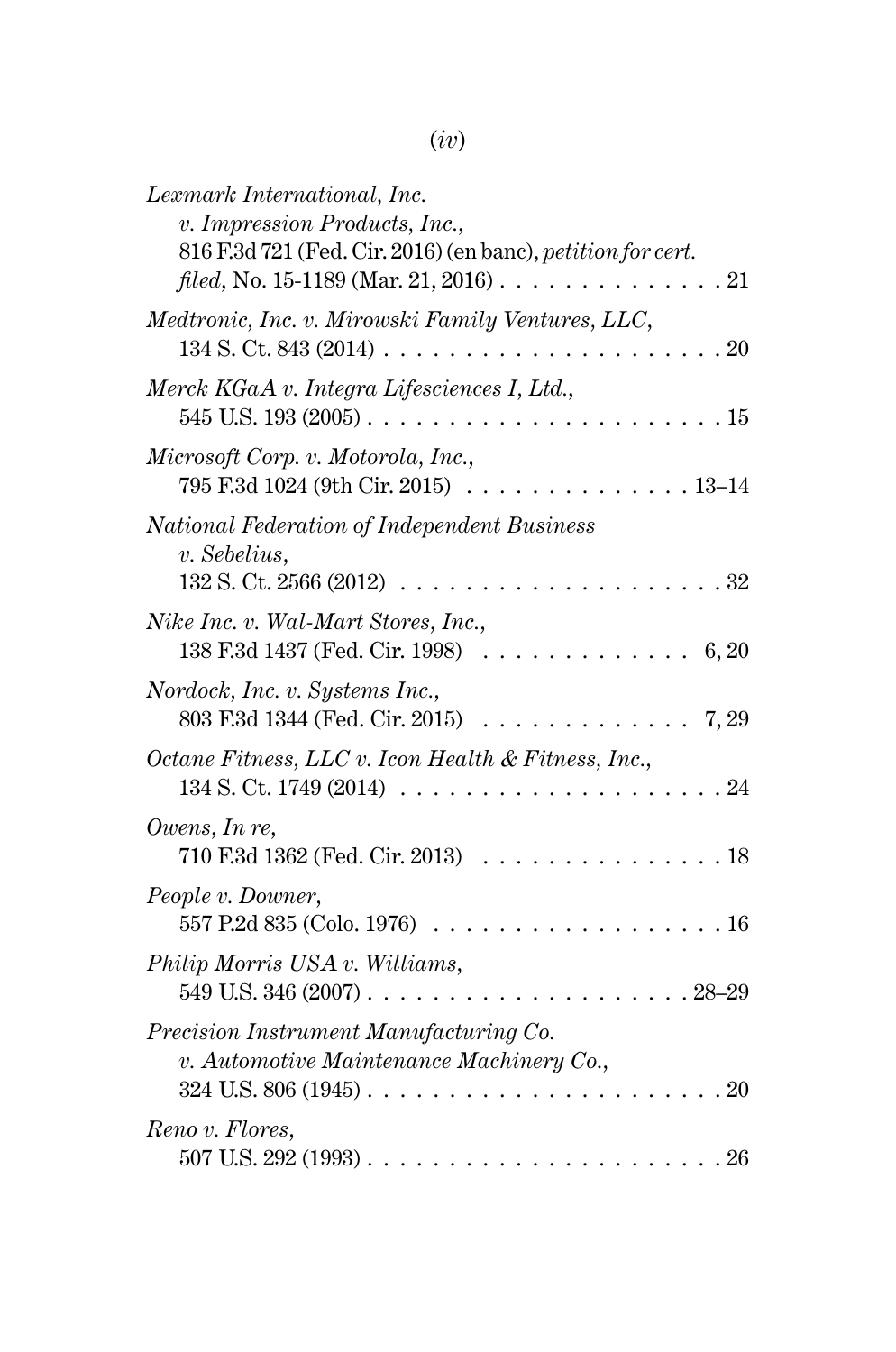| Robinson v. Shell Oil Co.,<br>519 U.S. 337 (1997).<br>6                                                      |
|--------------------------------------------------------------------------------------------------------------|
| Salmon, In re,<br>705 F.2d 1579 (Fed. Cir. 1983)<br>19                                                       |
| Seaboard Air Line Railway v. Seegers,<br>207 U.S. 73 (1907)<br>27                                            |
| Sheldon v. Metro-Goldwyn Pictures Corp.,<br>309 U.S. 390 (1940).<br>30<br>$\cdot$                            |
| Southwestern Telephone & Telegraph Co. v. Danaher,<br>238 U.S. 482 (1915).<br>$.26 - 27,30$                  |
| State Farm Mutual Automobile Insurance Co.<br>v. Campbell,<br>538 U.S. 408 (2003).<br>.27,29                 |
| State Street Bank & Trust Co.<br>v. Signature Financial Group, Inc.,<br>149 F.3d 1368 (Fed. Cir. 1998)<br>23 |
| St. Louis, Iron Mountain & Southern Railway Co.<br>v. Williams,<br>251 U.S. 63 (1919)<br>$26 - 27$           |
| TXO Production Corp. v. Alliance Resources Corp.,<br>509 U.S. 443 (1993).<br>27                              |
| United Savings Ass'n<br>v. Timbers of Inwood Forest Associates,<br>484 U.S. 365 (1988).<br>6                 |
| United States v. Bajakajian,<br>524 U.S. 321 (1998).<br>. 27                                                 |
| United States v. Heirs of Boisdore,<br>49 U.S. (8 How.) 113 (1850)<br>6                                      |
| VirnetX, Inc. v. Cisco Systems, Inc.,<br>767 F.3d 1308 (Fed. Cir. 2014)<br>.10                               |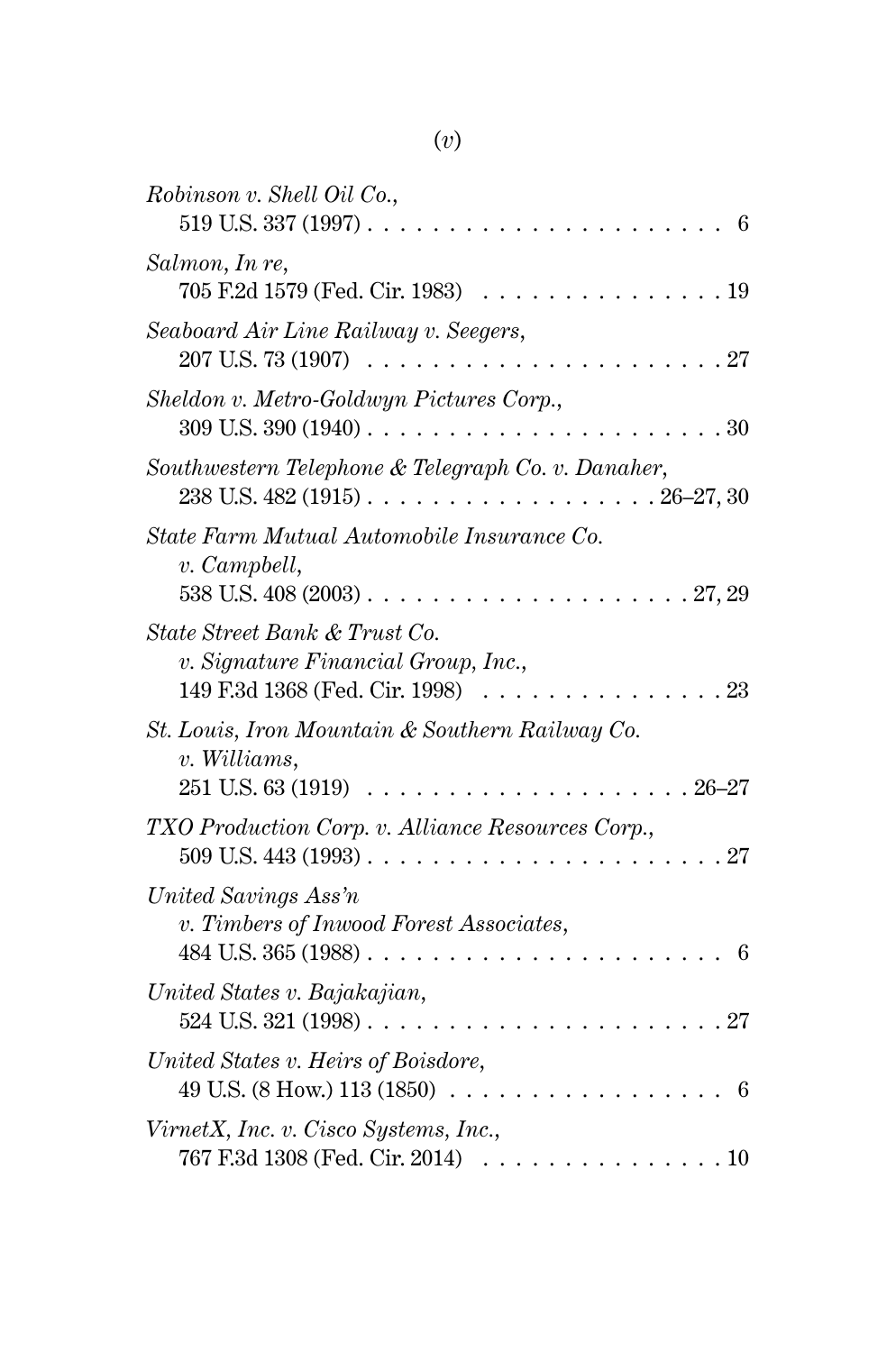# (*vi*)

| Waters-Pierce Oil Co. v. Texas,<br>$212$ U.S. 86 (1909) $\ldots \ldots \ldots \ldots \ldots \ldots \ldots \ldots 26-27, 30$              |
|------------------------------------------------------------------------------------------------------------------------------------------|
| Welch v. Board of Professional Responsibility,<br>$193$ S.W.3d $457$ (2006) $\ldots \ldots \ldots \ldots \ldots \ldots \ldots \ldots 16$ |
| Westinghouse Co. v. Wagner Manufacturing Co.,                                                                                            |
| Yates v. United States,<br>$135$ S. Ct. 1074 (2015) $\ldots \ldots \ldots \ldots \ldots \ldots \ldots \ldots$                            |

# **Constitutional Provisions**

| U.S. Const. art. I, § 8, cl. 8 7, 9, 25 |  |  |  |  |  |  |  |  |  |
|-----------------------------------------|--|--|--|--|--|--|--|--|--|

#### **STATUTES**

| $\frac{1}{2}$ \$ 289 3-12, 14-16, 20, 28-32            |
|--------------------------------------------------------|
|                                                        |
| Act of July 19, 1952, ch. 950, 66 Stat. 792 11         |
| America Invents Act, Pub. L. No. 112-29, 125 Stat. 284 |
|                                                        |

# **Other Sources**

| 157 Cong. Rec. S5321 (daily ed. Sept. 6, 2011) (statement |  |  |  |  |  |  |  |  |  |  |  |
|-----------------------------------------------------------|--|--|--|--|--|--|--|--|--|--|--|
|                                                           |  |  |  |  |  |  |  |  |  |  |  |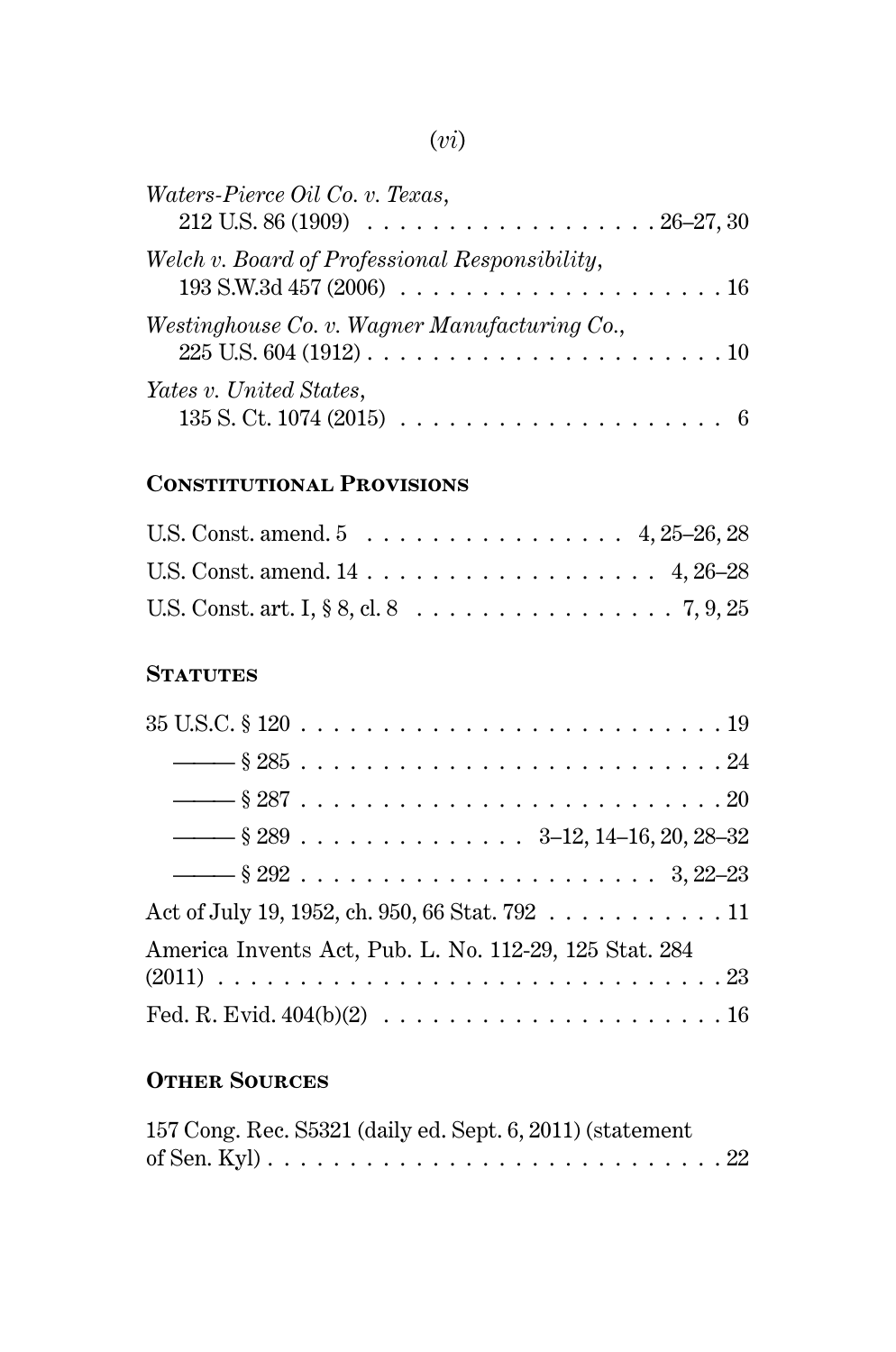# (*vii*)

| John R. Allison et al., <i>Patent Quality and Settlement</i><br>Among Repeat Patent Litigants, 99 Geo. L.J. 677 (2011) 24                                                                                                                                                  |
|----------------------------------------------------------------------------------------------------------------------------------------------------------------------------------------------------------------------------------------------------------------------------|
| Dieter Balkenborg et al., A Simple Economic Teaching<br>Experiment on the Hold-Up Problem, 43 J. Econ. Educ.<br>$377(2012)$<br>. 12                                                                                                                                        |
| James Bessen, The Evidence Is In: Patent Trolls Do<br>Hurt Innovation, Harv. Bus. Rev. (July 25, 2014), https://<br>hbr.org/2014/07/the-evidence-is-in-patent-trolls-do-hurt-<br>innovation<br>11<br>.                                                                     |
| Roger D. Blair & Thomas F. Cotter, Rethinking Patent<br><i>Damages</i> , 10 Tex. Intell. Prop. L.J. 1 (2001) $\ldots \ldots \ldots 10$                                                                                                                                     |
| Sarah Burstein, Costly Designs, 77 Ohio St. L.J. 107<br>.20                                                                                                                                                                                                                |
| Sarah Burstein, Moving Beyond the Standard Criti-<br>cisms of Design Patents, 17 Stan. Tech. L. Rev. 305                                                                                                                                                                   |
| Colleen Chien, Startups and Patent Trolls, 17 Stan. Tech.<br>.11                                                                                                                                                                                                           |
| Colleen V. Chien & Mark A. Lemley, Patent Holdup, the<br>ITC, and the Public Interest, 98 Cornell L. Rev. 1 (2012) 13                                                                                                                                                      |
| Thomas F. Cotter, Patent Holdup, Patent Remedies, and<br>Antitrust Responses, 34 J. Corp. L. 1151 (2009) 13-14                                                                                                                                                             |
| Decorative Television Frame, U.S. Patent No. D755,744<br>(issued May 10, 2016) $\ldots \ldots \ldots \ldots \ldots \ldots \ldots \ldots 17$                                                                                                                                |
| Joseph Farrell et al., Standard Setting, Patents, and                                                                                                                                                                                                                      |
| Fed. Trade Comm'n, To Promote Innovation: The<br>Proper Balance of Competition and Patent Law and<br>Policy (2003), available at http://www.ftc.gov/sites/<br>default/files/documents/reports/promote-innovation-<br>proper-balance-competition-and-patent-law-and-policy/ |
| . 23                                                                                                                                                                                                                                                                       |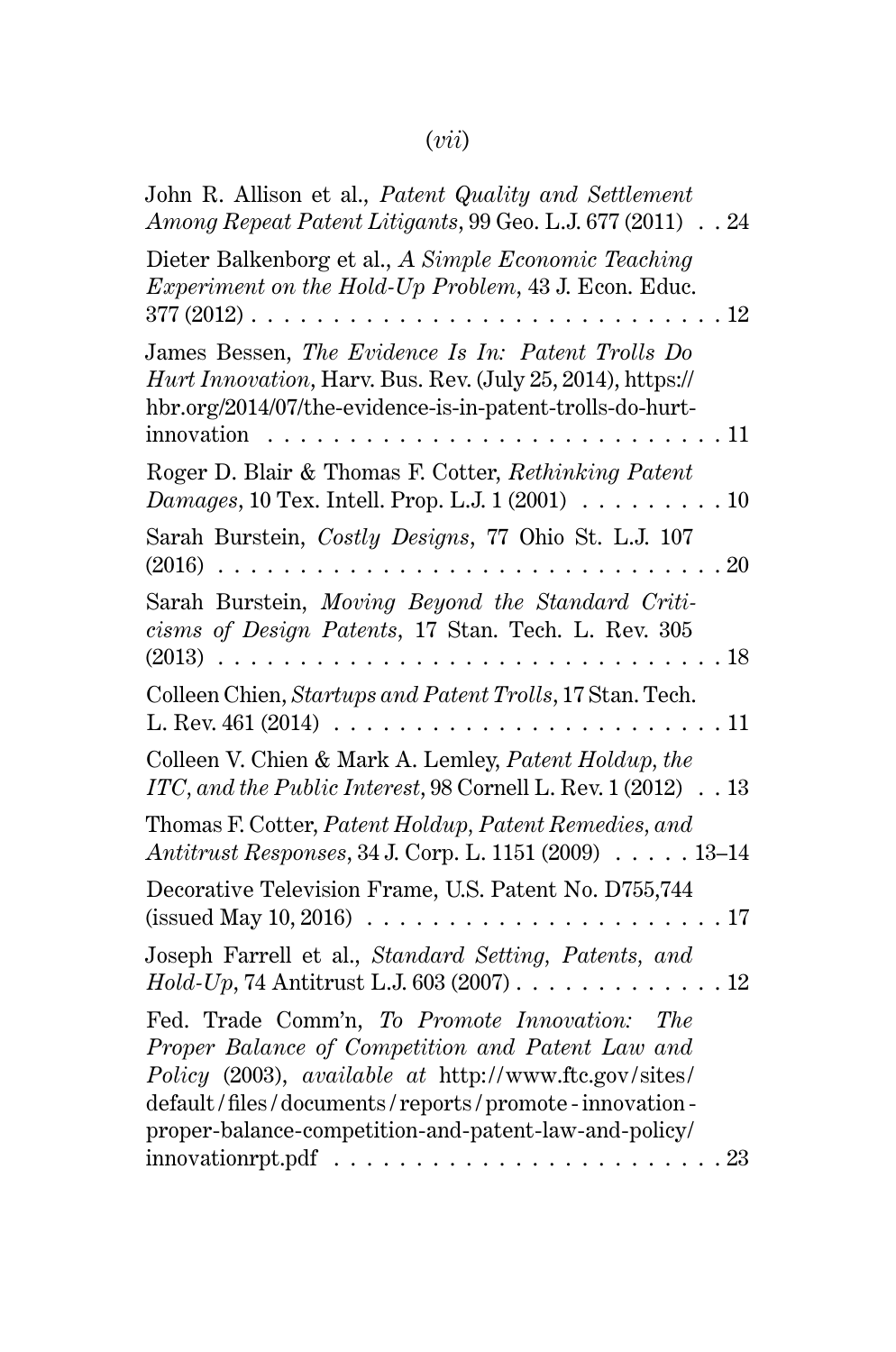# (*viii*)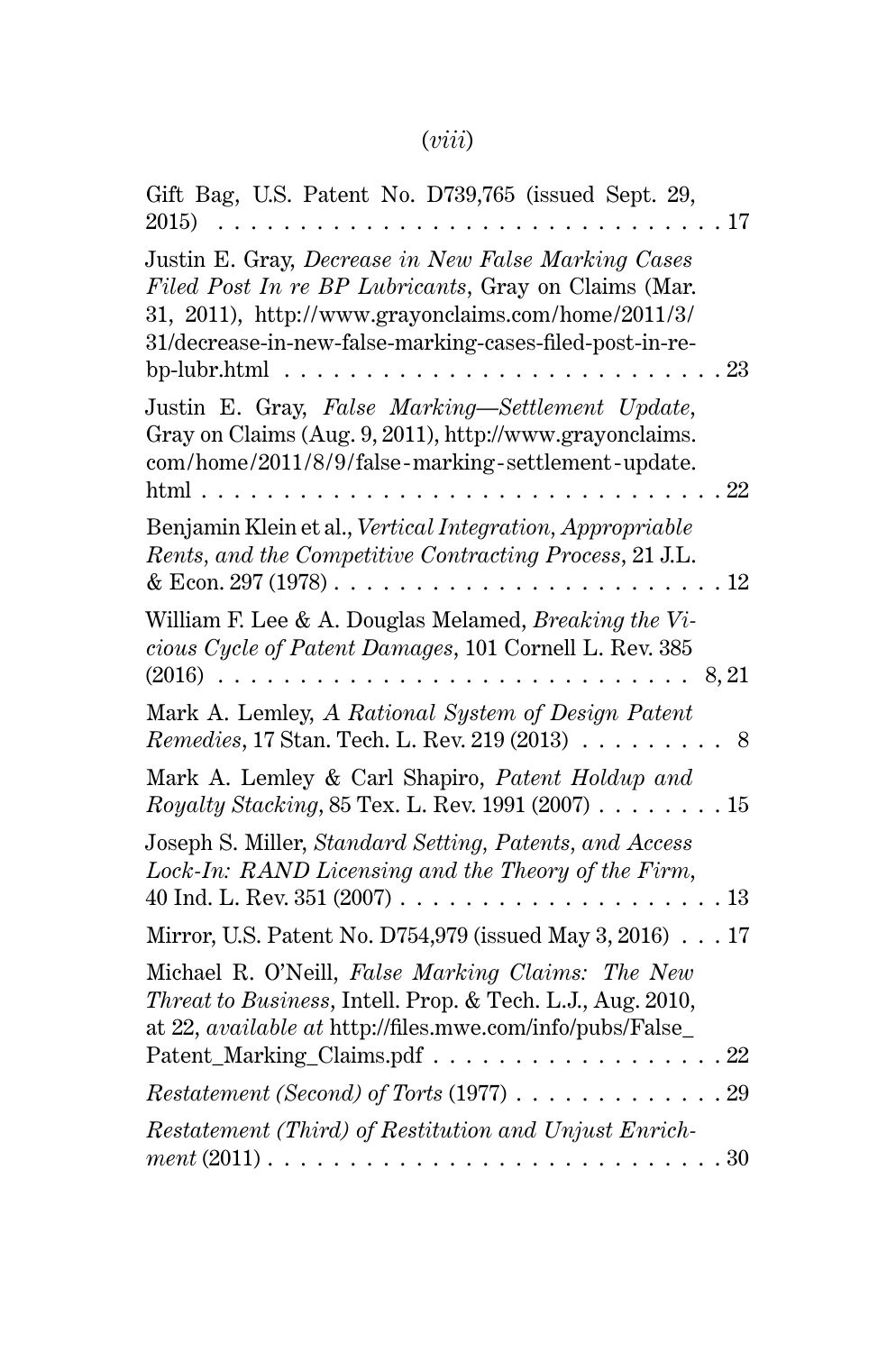# (*ix*)

| Perry J. Saidman, The Crisis in the Law of Designs, 89 J.<br>Pat. & Trademark Off. Soc'y 301 (2007)<br>.20                                                                                                                                                 |
|------------------------------------------------------------------------------------------------------------------------------------------------------------------------------------------------------------------------------------------------------------|
| Pamela Samuelson & Tara Wheatland, Statutory Dam-<br>ages in Copyright Law: A Remedy in Need of Reform,<br>51 Wm. & Mary L. Rev. 439 (2009)<br>. 30                                                                                                        |
| Sheila B. Scheuerman, Due Process Forgotten: The Prob-<br>lem of Statutory Damages and Class Actions, 74 Mo. L.<br>Rev. $103(2009)$ .<br>27                                                                                                                |
| David L. Schwartz, The Rise of Contingent Fee Represen-<br>tation in Patent Litigation, 64 Ala. L. Rev. 335 (2012).<br>.24                                                                                                                                 |
| Nicholas W. Stephens, From Forest Group to the Amer-<br>ica Invents Act: False Marking Comes Full Circle, 97<br>Iowa L. Rev. 1003 (2012)<br>22                                                                                                             |
| U.S. Dep't of Justice & Fed. Trade Comm'n, Antitrust<br>Enforcement and Intellectual Property Rights: Promot-<br>ing Innovation and Competition (2007), available at<br>http://www.usdoj.gov/atr/public/hearings/ip/222655.pdf 13                          |
| U.S. Dep't of Justice & U.S. Patent & Trademark<br>Office, Policy Statement on Remedies for Standards-<br>Essential Patents Subject to Voluntary F/RAND Com-<br>mitments (Jan. 8, 2013), http://www.justice.gov/atr/<br>public/guidelines/290994.pdf<br>13 |
| U.S. Patent No. D558,753 (issued Jan. 1, 2008) 19                                                                                                                                                                                                          |
| U.S. Patent No. D741,316 (issued Oct. 20, 2015) $\ldots$ .<br>.19                                                                                                                                                                                          |
| U.S. Patent & Trademark Office, Manual of Patent Ex-<br>amining Procedure (9th ed. Nov. 2015) $\dots \dots$<br>. 18                                                                                                                                        |
| U.S. Patent & Trademark Office, Performance and Ac-<br>countability Report, Fiscal Year 2015 (2015), available<br>at http://www.uspto.gov/sites/default/files/documents/<br>USPTOFY15PAR.pdf<br>. 18                                                       |
| Donald R. Ware, Research Tool Patents: Judicial Reme-<br>dies, 30 AIPLA Q.J. 267 (2002)<br>. 15<br>.                                                                                                                                                       |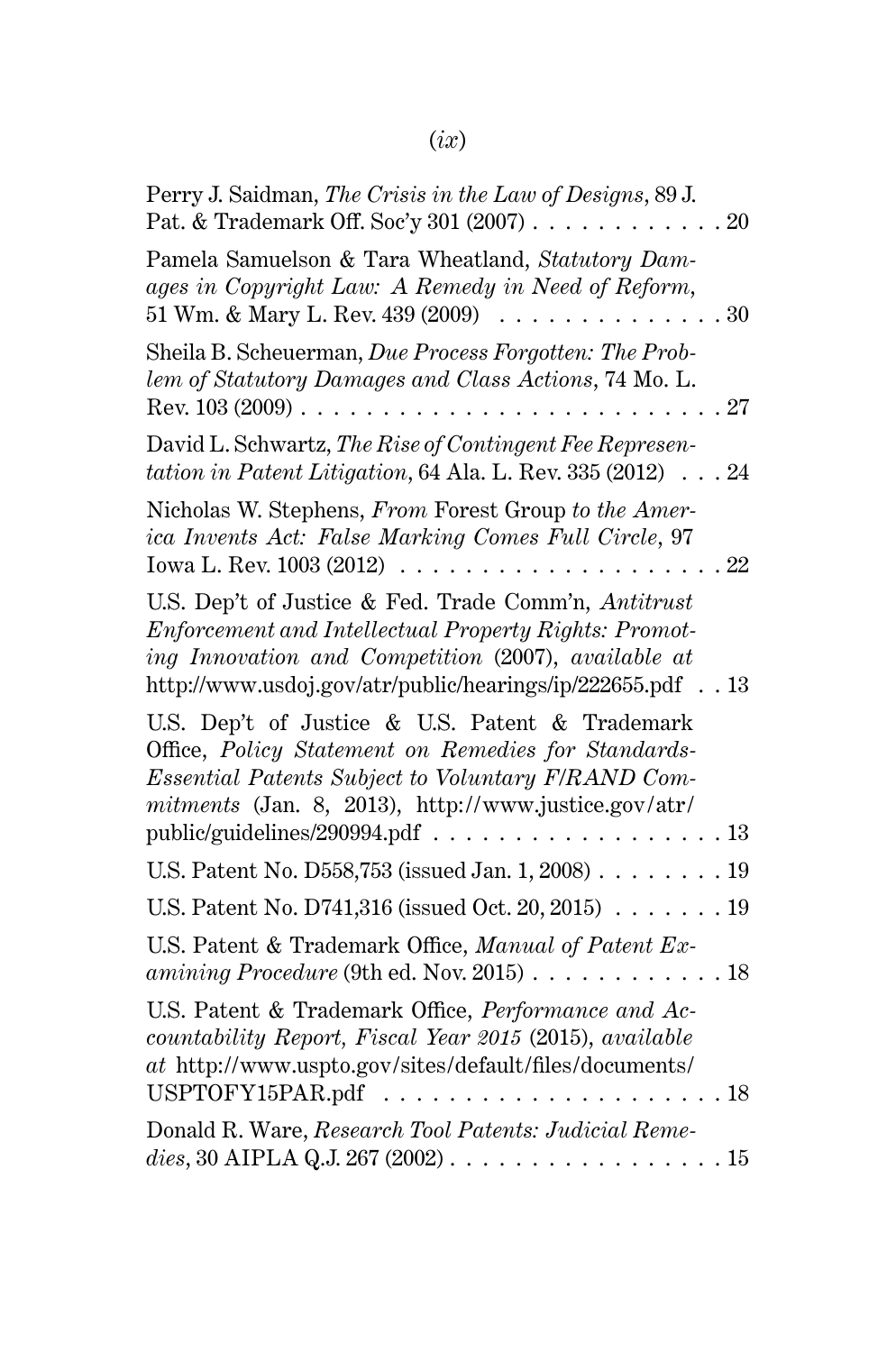Brian T. Yeh, Cong. Research Serv., *False Patent Marking: Litigation and Legislation* (2010), *available at* https://www.fas.org/sgp/crs/misc/R41418.pdf . . . . . . 22–23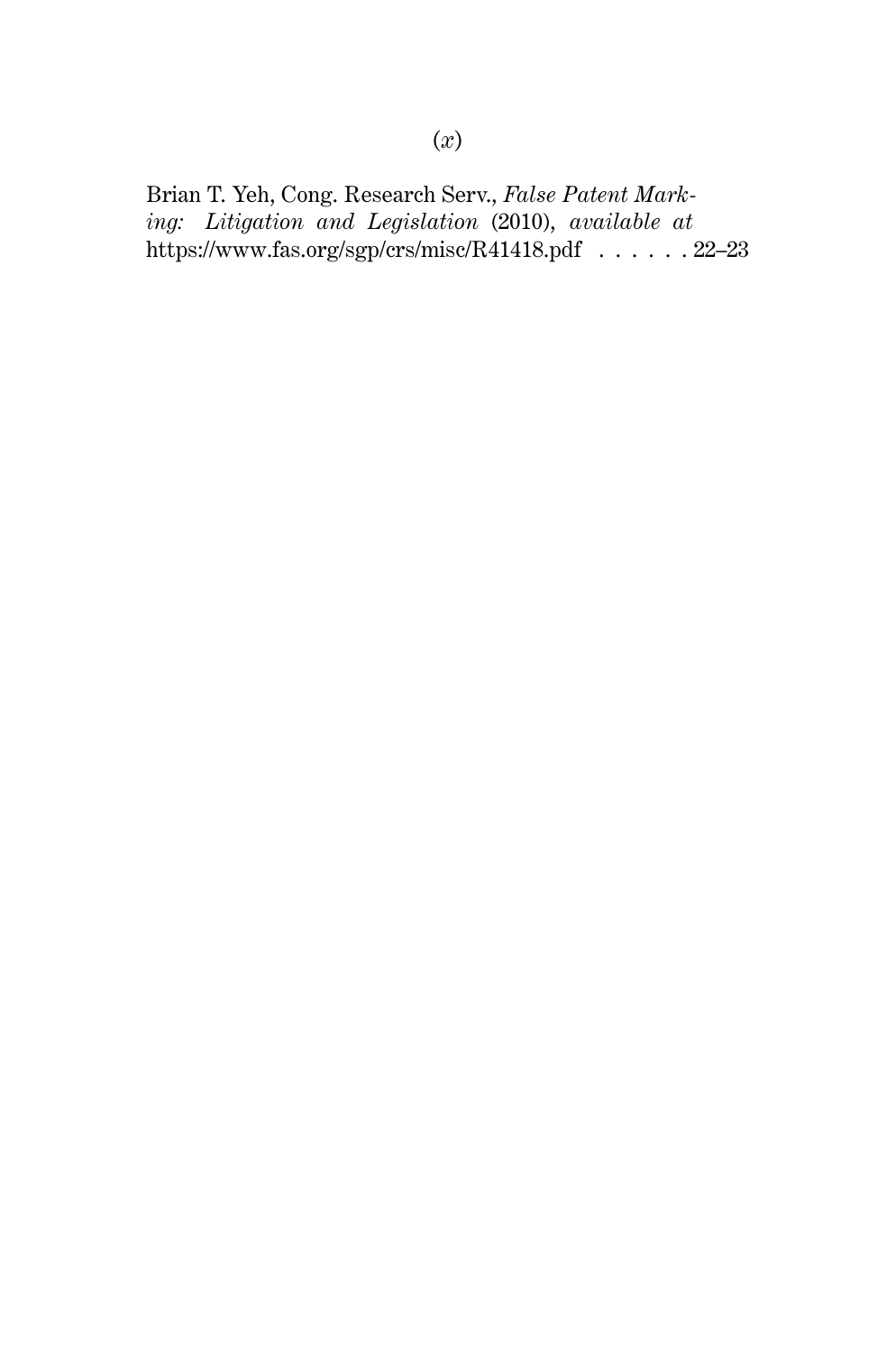#### **INTEREST OF** *AMICI CURIAE*

Public Knowledge<sup>1</sup> is a non-profit organization that is dedicated to preserving the openness of the Internet and the public's access to knowledge, promoting creativity through balanced intellectual property rights, and upholding and protecting the rights of consumers to use innovative technology lawfully. Public Knowledge advocates on behalf of the public interest for a balanced patent system, particularly with respect to new and emerging technologies.

The Electronic Frontier Foundation ("EFF") is a nonprofit civil liberties organization that has worked for over 25 years to protect consumer interests, innovation, and free expression in the digital world. EFF and its more than 23,500 dues-paying members have a strong interest in helping the courts ensure that intellectual property law serves the public interest.

The R Street Institute is a non-profit, non-partisan public-policy research organization. R Street's mission is to engage in policy research and educational outreach that promotes free markets, as well as limited yet effective government, including properly calibrated legal and regulatory frameworks that support Internet economic growth and individual liberty. R Street's particular focus on Internet law and policy is one of offering research and analysis that show the advantages of a more marketoriented society and of more effective, more efficient laws

<sup>1</sup>Pursuant to Supreme Court Rule 37.3(a), all parties received appropriate notice of and consented to the filing of this brief. Pursuant to Rule 37.6, no counsel for a party authored this brief in whole or in part, and no counsel or party made a monetary contribution intended to fund the preparation or submission of the brief. No person or entity, other than *amici*, their members, or their counsel, made a monetary contribution to the preparation or submission of this brief.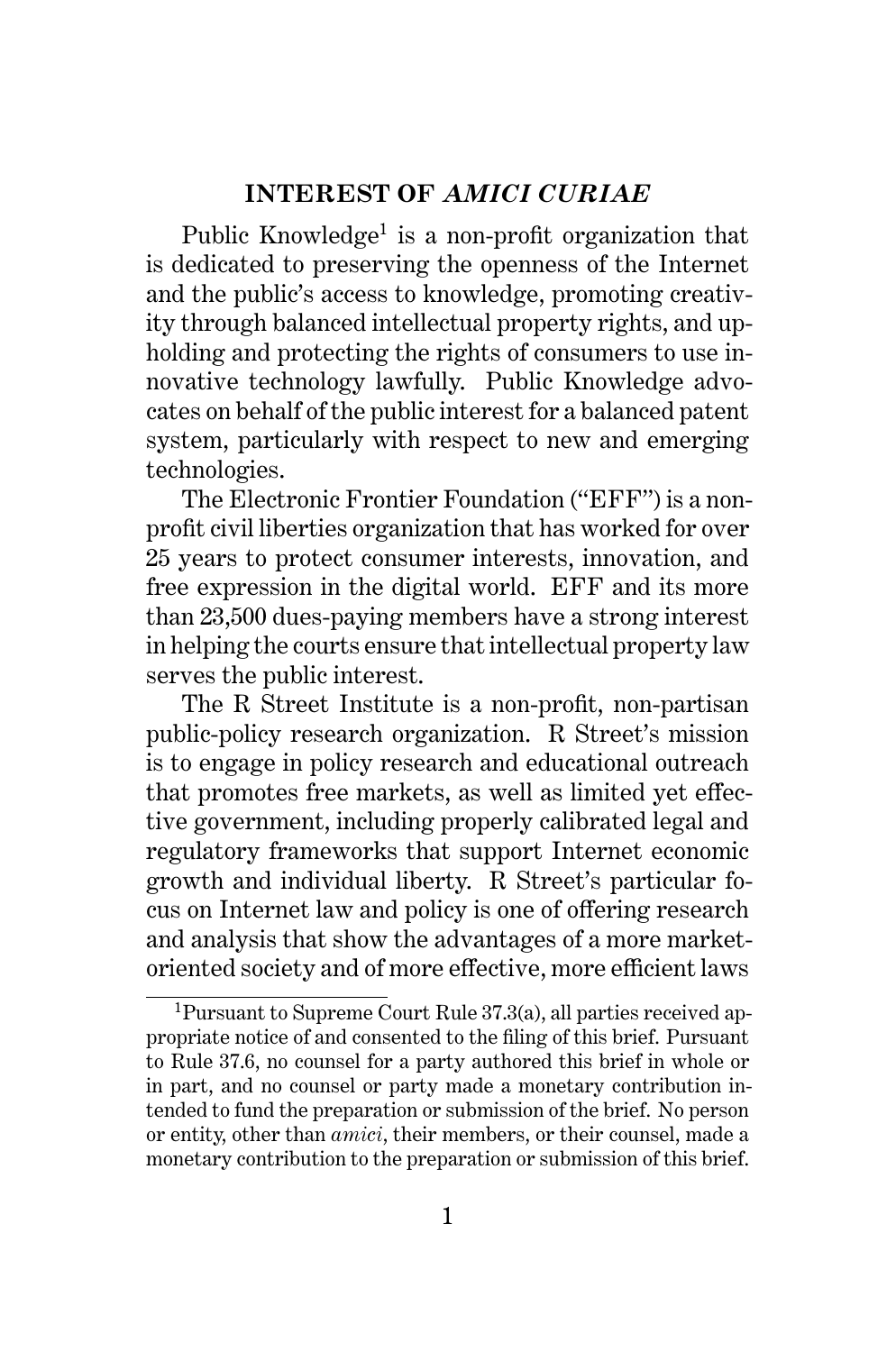2

and regulations that protect freedom of expression and privacy.

The American Antitrust Institute (AAI) is an independent, nonprofit organization devoted to promoting competition that protects consumers, businesses, and society. It serves the public through education, research, and advocacy on the benefits of competition and the use of antitrust enforcement as a vital component of national and international competition policy. The AAI has long recognized the important role that a balanced patent system can play in promoting competition, innovation, and consumer welfare.

IP Justice, founded in 2002, is an international civil liberties organization that promotes Internet freedom, innovation policy, and balanced intellectual property rights. Although based in San Francisco, IP Justice participates in a number of international law and Internet policy venues which impact digital rights including the Internet Corporation for Assigned Names and Numbers (ICANN), the UN World Intellectual Property Organization (WIPO), the UN Internet Governance Forum (IGF), and other international treaty and trade agreements addressing Internet policy and intellectual property rights. IP Justice has held an accredited consultative status with ECOSOC, the Economic and Social Council of the United Nations, since 2003.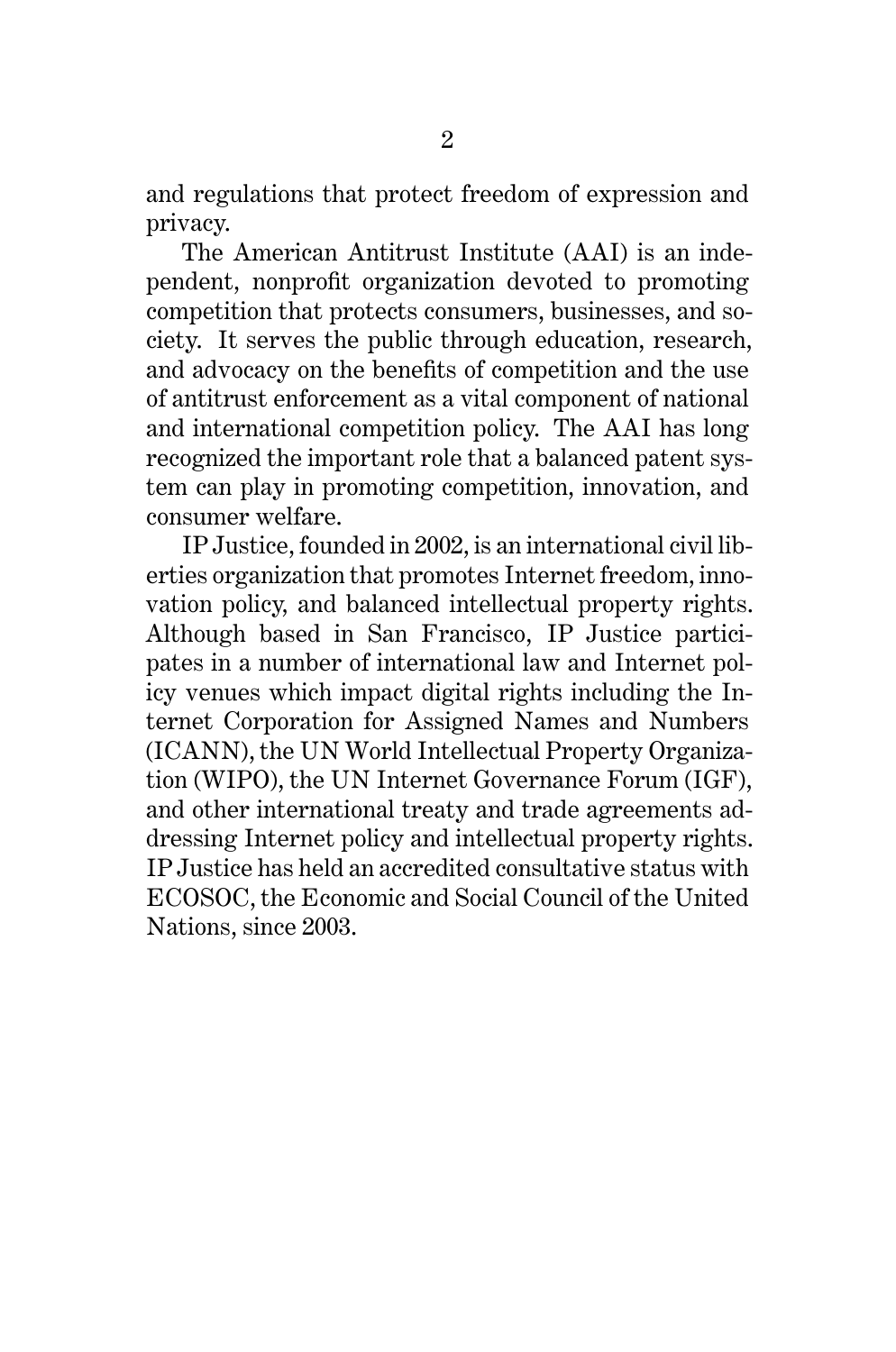#### **SUMMARY OF ARGUMENT**

Five years ago, the United States Court of Appeals for the Federal Circuit construed a statute in a way that led to one of the most disastrous episodes in modern patent law. The court thought its construction unremarkable, based on the "plain language" of the statute. But that court's interpretation, which authorized vast monetary awards in certain patent lawsuits, had far-reaching effects. The decision would trigger *six hundred and seventy-five* new lawsuits within a year, create a cottage industry of litigation firms, force companies to scramble to avoid "staggering fines," and draw criticism as "a shift in wealth to lawyers."<sup>2</sup>

The case thus described was *Forest Group, Inc. v. Bon Tool Co.* and related to patent marking, but it could be the present design patent damages case in five years' time if history is any guide. For the Federal Circuit's decision here, interpreting 35 U.S.C. § 289 to require an award of total profits on any consumer product that infringes a design patent, sets up the same precarious situation as the widely denounced interpretation of 35 U.S.C. § 292 in *Forest Group* that authorized potentially enormous false marking awards.

This Court should reverse the Federal Circuit and construe § 289 to balance the equities among patent owners, industry, and the public. The statutory text is more open to interpretation than the Court of Appeals assumed it to be. Given that interpretive flexibility, there are at least three reasons why this Court should reject the Federal Circuit's construction and adopt a different one.

<sup>2</sup>*See* Section III.B(1) *infra* p. 22.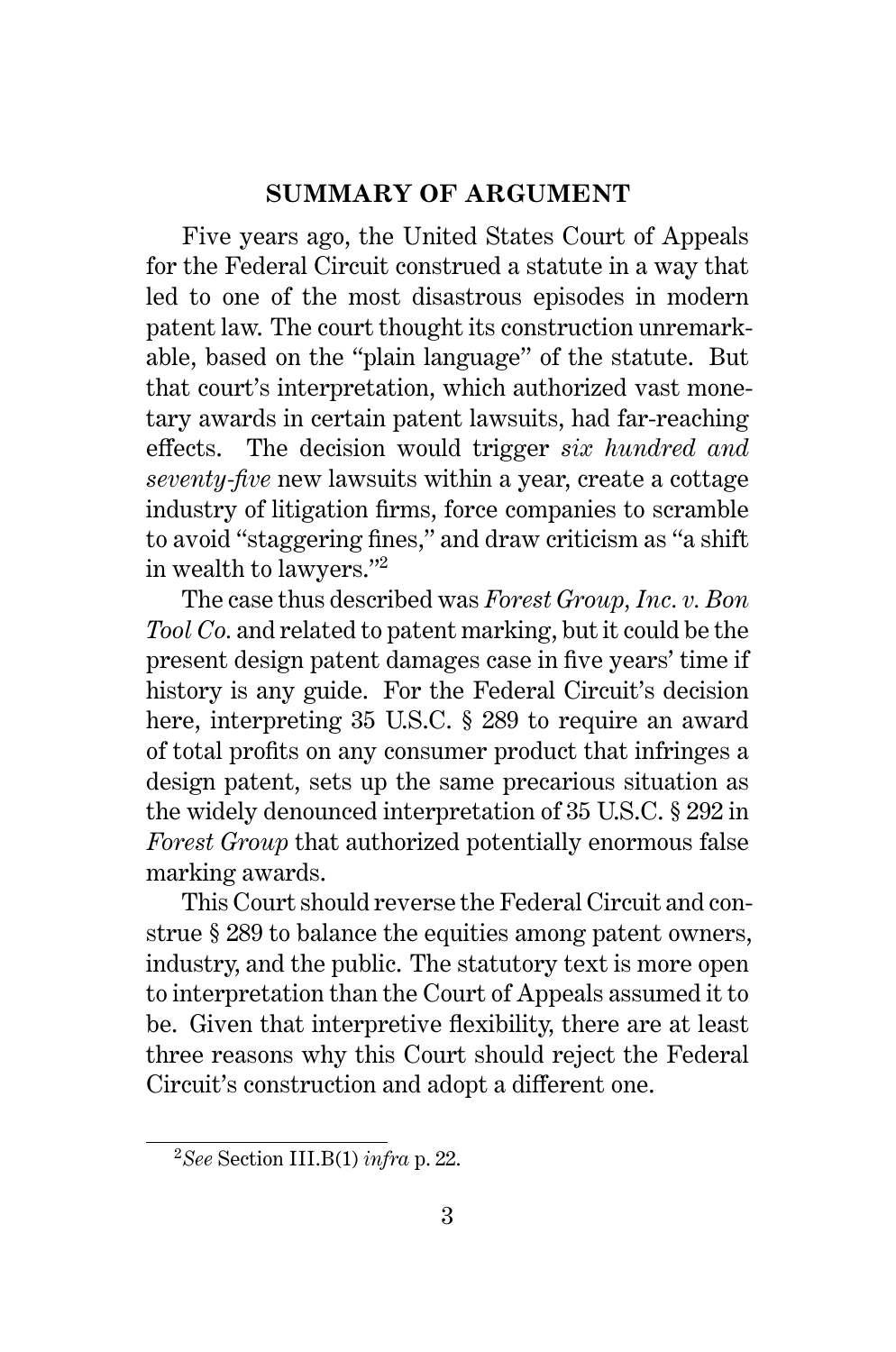*First*, the Federal Circuit's construction will undermine the patent system. With many design patents being directed to only minor parts of products, awarding the total profits on such products will greatly overvalue the patents and undervalue the numerous other features in those products. This possibility will likely raise prices, discourage new goods and services from coming to market, and thus impede consumers' access to new technologies contrary to the constitutional mandate that patents promote progress. It also opens the door to the economic inefficiencies of patent holdup and royalty stacking, which work to disincentivize future invention and productivity.

*Second*, there are strong reasons to believe that the Federal Circuit's interpretation will create a costly and abusive new industry of design patent assertion that will enrich a few clever litigators at the expense of the public. With the Federal Circuit's decision offering the promise of enormous damage awards, and with extant substantive law already making it easy to obtain broad-scoped design patents, design patent law offers the motive, means, and opportunity for widespread and abusive litigation. Indeed, history shows that, at least three times, the Federal Circuit has devised rigid rules that have fostered patentrelated litigation industries, including the patent marking situation described above.

*Third*, affirming the Federal Circuit's reading of § 289 may invite a serious question of the constitutionality of that damages statute. This Court has held for a century that excessively high damages awards, disproportionate to the magnitude of the actual offense, can run afoul of the Due Process Clauses of the Fifth and Fourteenth Amendments, in the contexts of both punitive damages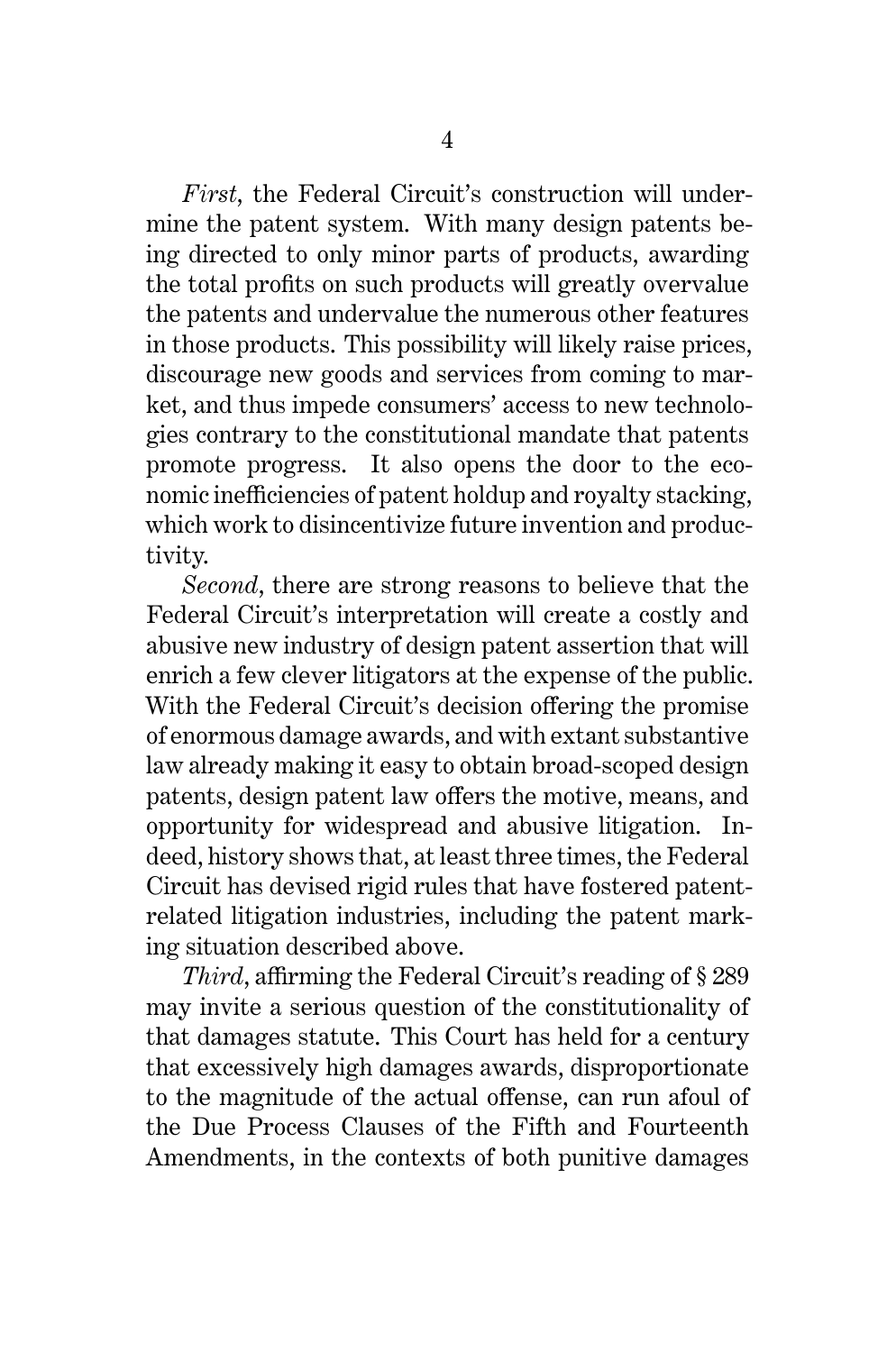and statutory awards. An award of total profits on a product for infringement of a design patent of minor or inconsequential value to that product is potentially impermissible under this jurisprudence, and may render § 289's application unconstitutional in many cases should the Federal Circuit's interpretation stand. This Court has often sought to construe statutes to avoid serious doubts as to their constitutionality where such statutes permit alternative interpretations; it should again do so here.

Too often has the patent system been beleaguered by unbalanced rules that favor a small class of rightsholders at the expense of the public good and the constitutional mandate for that system. Too rarely does this Court receive a timely case allowing it to nip that imbalance in the bud, before the harm is done, simply by correcting a wayward construction of a patent statute. This is that timely case.

To prevent such harm from occurring, to protect the public interest, and to ensure that § 289 comports with the objects of the patent system, this Court should reverse.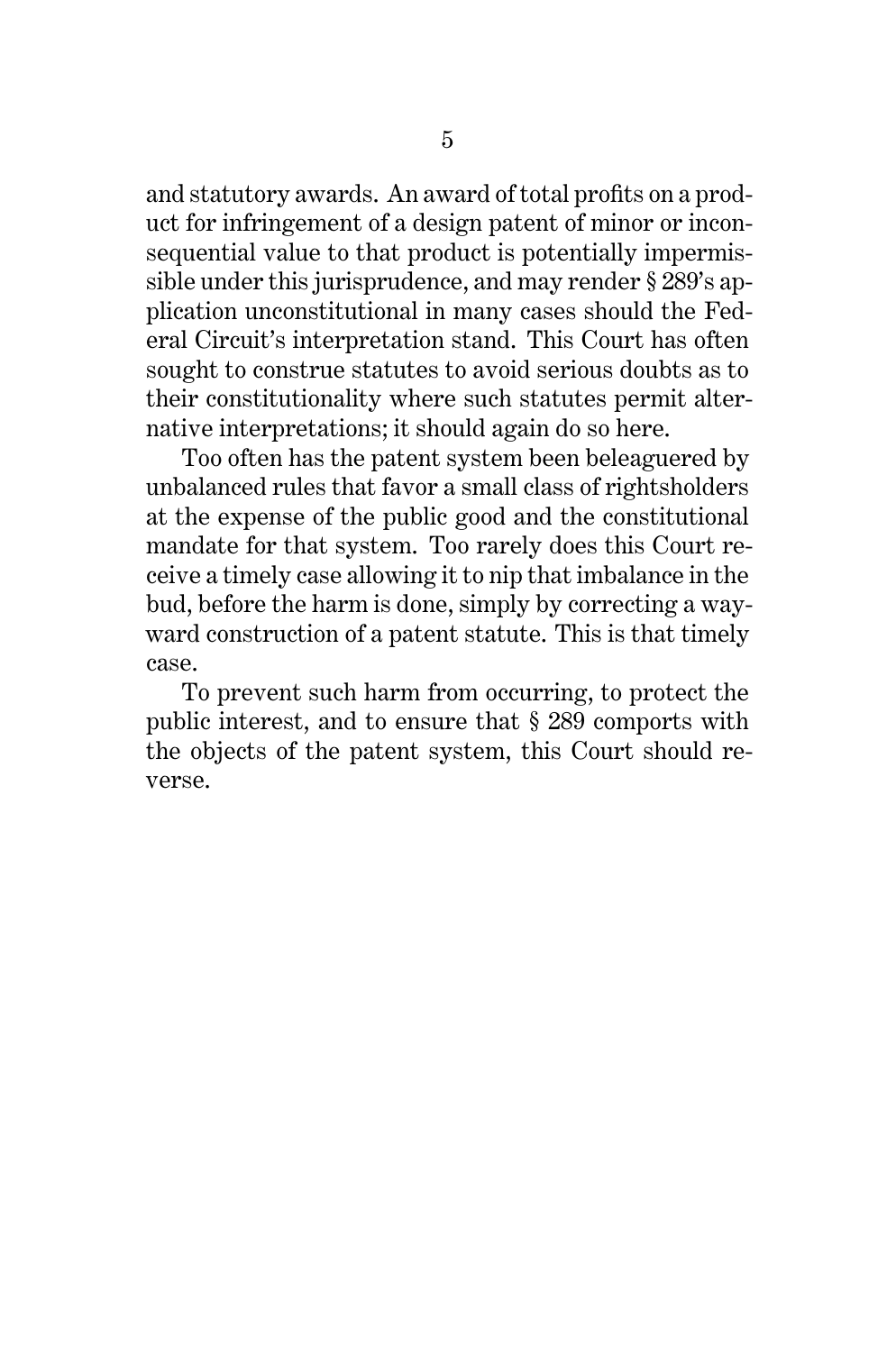#### **ARGUMENT**

#### **I. The Federal Circuit's Construction Is Not Mandated by the Text of Section 289**

Contrary to the decision of the Court of Appeals, the design patent damages statute is not so wholly inflexible as to require an award of total profits on entire products in all cases. The statutory language is sufficiently ambiguous to permit a proper interpretation that more appropriately balances the interests of the patent system.

Statutory construction requires a complete view of the text of a statute in the context of the broader law and policy. "In expounding a statute," explained Justice Taney, "we must not be guided by a single sentence or member of a sentence, but look to the provisions of the whole law, and to its object and policy." *United States v. Heirs of Boisdore*, 49 U.S. (8 How.) 113, 122 (1850); *see also United Sav. Ass'n v. Timbers of Inwood Forest Assocs.*, 484 U.S. 365, 371 (1988) ("Statutory construction, however, is a holistic endeavor."); *Robinson v. Shell Oil Co.*, 519 U.S. 337, 341 (1997); *Yates v. United States*, 135 S. Ct. 1074, 1082 (2015) (Ginsburg, J., op.) ("dictionary definitions . . . are not dispositive of the meaning" of a statute); *id.* at 1092 (Kagan, J., dissenting) ("I agree with the plurality (really, who does not?) that context matters in interpreting statutes.").

The Federal Circuit claimed to be "bound by what the statute says" in holding that  $35$  U.S.C. § 289 requires<sup>3</sup> awarding patentees the "total profit from the article of

<sup>3</sup>Respondent faults *amici* for a "mistaken assumption that the Federal Circuit's ruling *requires*" a total profit award. Br. Opp'n 34– 35 n.15. But the Federal Circuit has at least twice said that § 289 "*requires* the disgorgement of the infringers' profits." *Nike Inc. v. Wal-Mart Stores, Inc.*, 138 F.3d 1437, 1448 (Fed. Cir. 1998) (empha-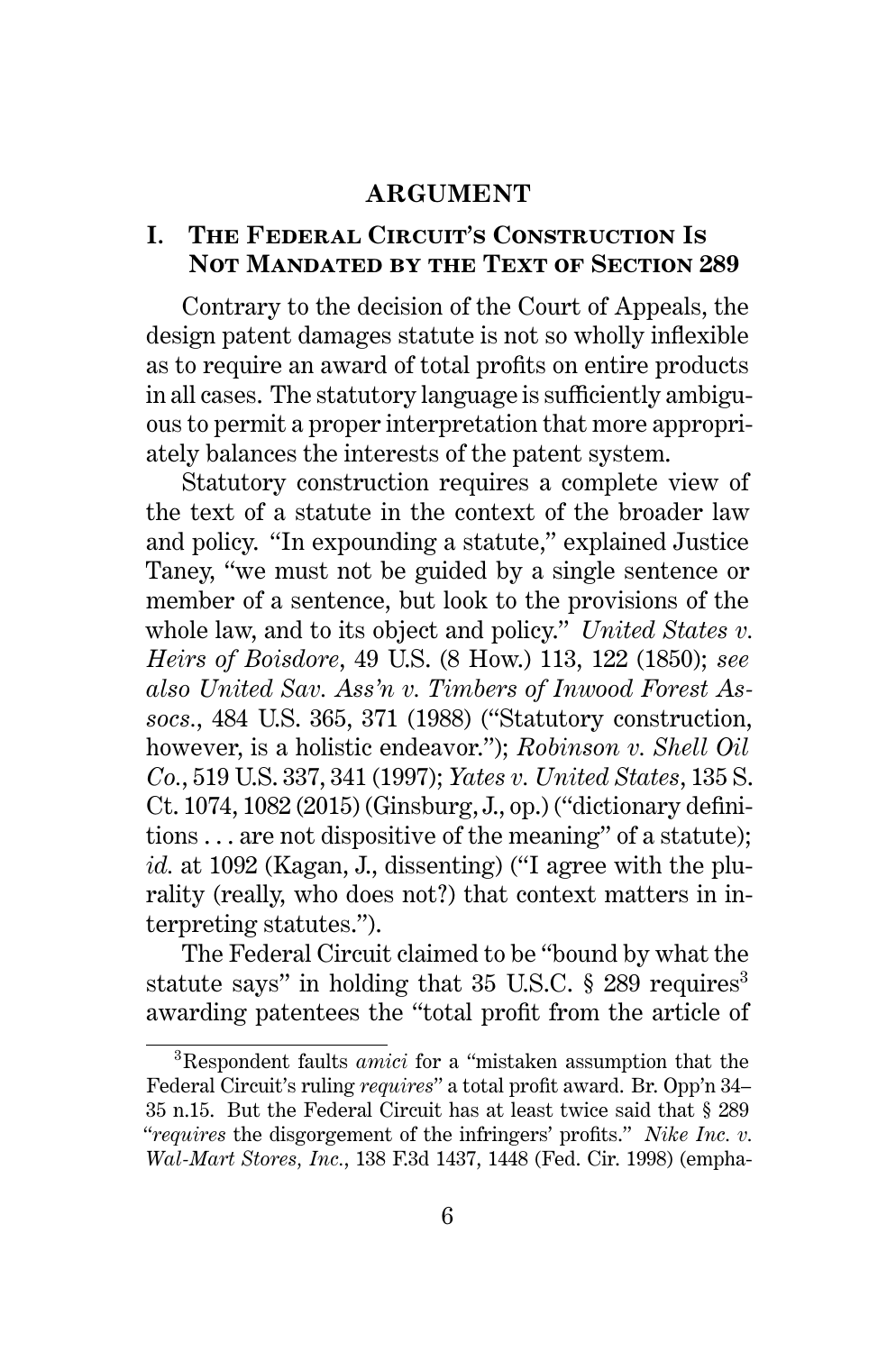manufacture bearing the patented design," by which it means the total profit on the whole product as sold to consumers. *Apple Inc. v. Samsung Elecs. Co.*, 786 F.3d 983, 1001–02 & n.1 (Fed. Cir. 2015). But the statutory language is not so plain and mandatory in that respect.

The statute states, in relevant part, that an infringer of a design patent "shall be liable to the owner *to the extent of his total profit*, but not less than \$250." 35 U.S.C. § 289 (emphasis added). Read literally, then, the statute does not limit the award to the "total profit *from the article of manufacture*," as the Federal Circuit held; total profits would seem to apply to all products sold or services rendered, infringing or not. According to the text of § 289, Samsung would theoretically be liable to Apple for its profits from selling washing machines.

Thus, even the Federal Circuit's interpretation acknowledges and depends on ambiguity in the statutory text.

But there is no good reason that the Federal Circuit's limitation on the scope of § 289, cabining total profits at the level of consumer articles, is the right line to draw. Petitioners and several *amici* have proposed alternate interpretations of § 289. *See, e.g.,* Br. 37 Intellectual Property Law Professors 17, Jan. 15, 2016; Br. Computer and Communications Industry Association 9, Jan. 15, 2016.

Accordingly, the statutory language is sufficiently ambiguous to allow interpreting § 289 in a manner consonant with the overall "object and policy" of patent law, namely "to promote the progress of science and useful arts." U.S. Const. art. I, § 8, cl. 8.

sis added); *Nordock, Inc. v. Sys. Inc.*, 803 F.3d 1344, 1354 (Fed. Cir. 2015).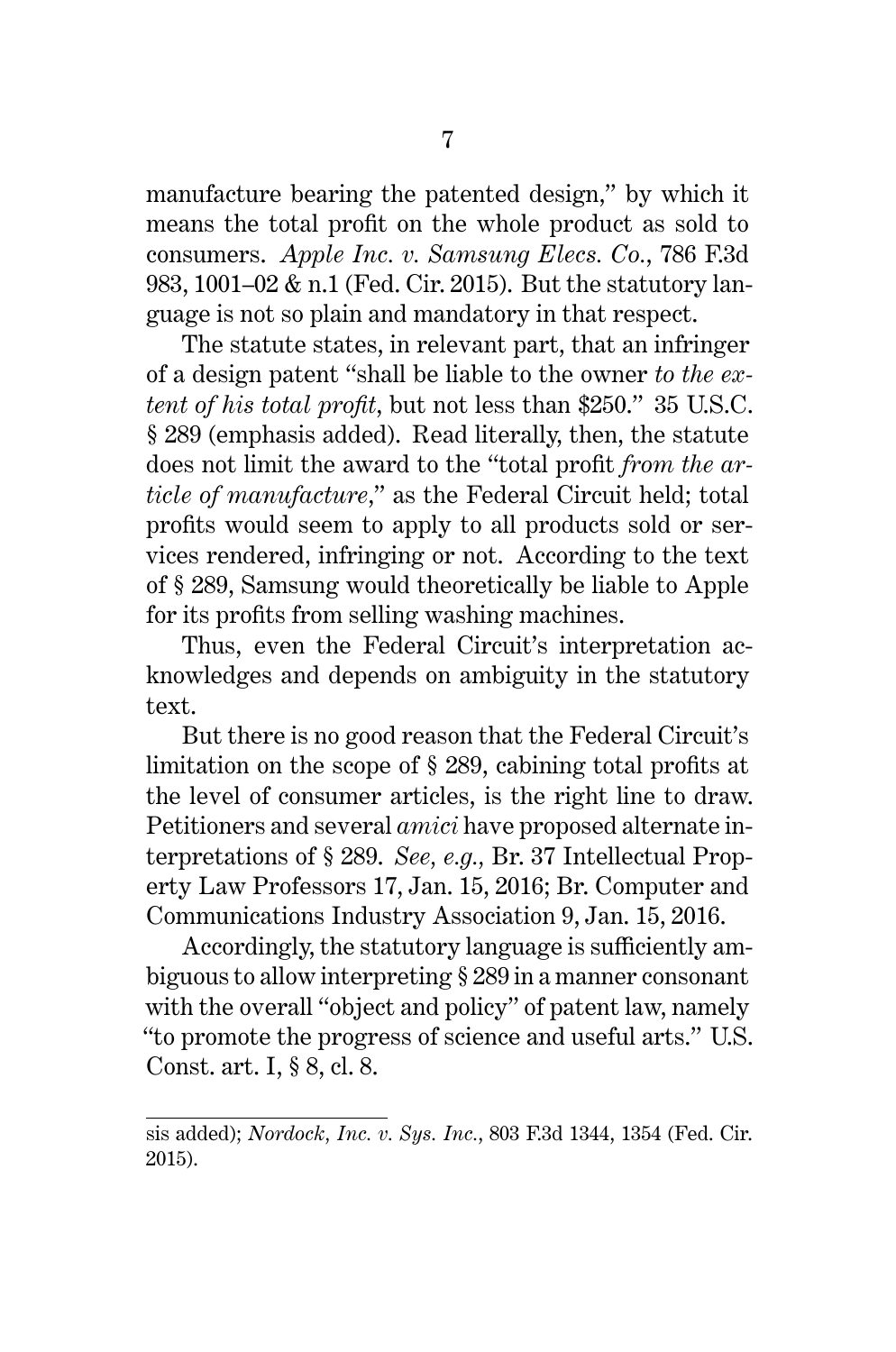# **II. Section 289 Should Be Interpreted to Promote Fairness and Economic Efficiency Rather Than to Overcompensate One Party**

This Court should interpret § 289 in a way that advances the public purpose of the patent system, namely to offer a fair reward to inventors without unduly burdening the public interest in access to technology. The Federal Circuit's approach fails to strike that balance.

Many design patents are directed not to entire products, but rather only to small components or parts. By contrast, the products that potentially infringe design patents are often complex ones incorporating numerous technologies and designs. "Modern devices may potentially infringe many thousands of patents, held by numerous different owners." William F. Lee & A. Douglas Melamed, *Breaking the Vicious Cycle of Patent Damages*, 101 Cornell L. Rev. 385, 407 (2016). Thus, the profits on a complex product may derive from myriad technological and design innovations, any combination of which might drive consumers' purchasing decisions.

As a result, awarding total profits on an entire product for a patent on only a small component gives design patentees a windfall of profits attributable to a large number of far more significant elements, including those covered by other utility and design patents. *See* Mark A. Lemley, *A Rational System of Design Patent Remedies*, 17 Stan. Tech. L. Rev. 219, 232–33 (2013).

Alternate interpretations of § 289 will better allocate value between a patent owner and a product manufacturer. That correct allocation will have at least two benefits. First, it would encourage future innovation by better accounting for future inventors and creators. Second, it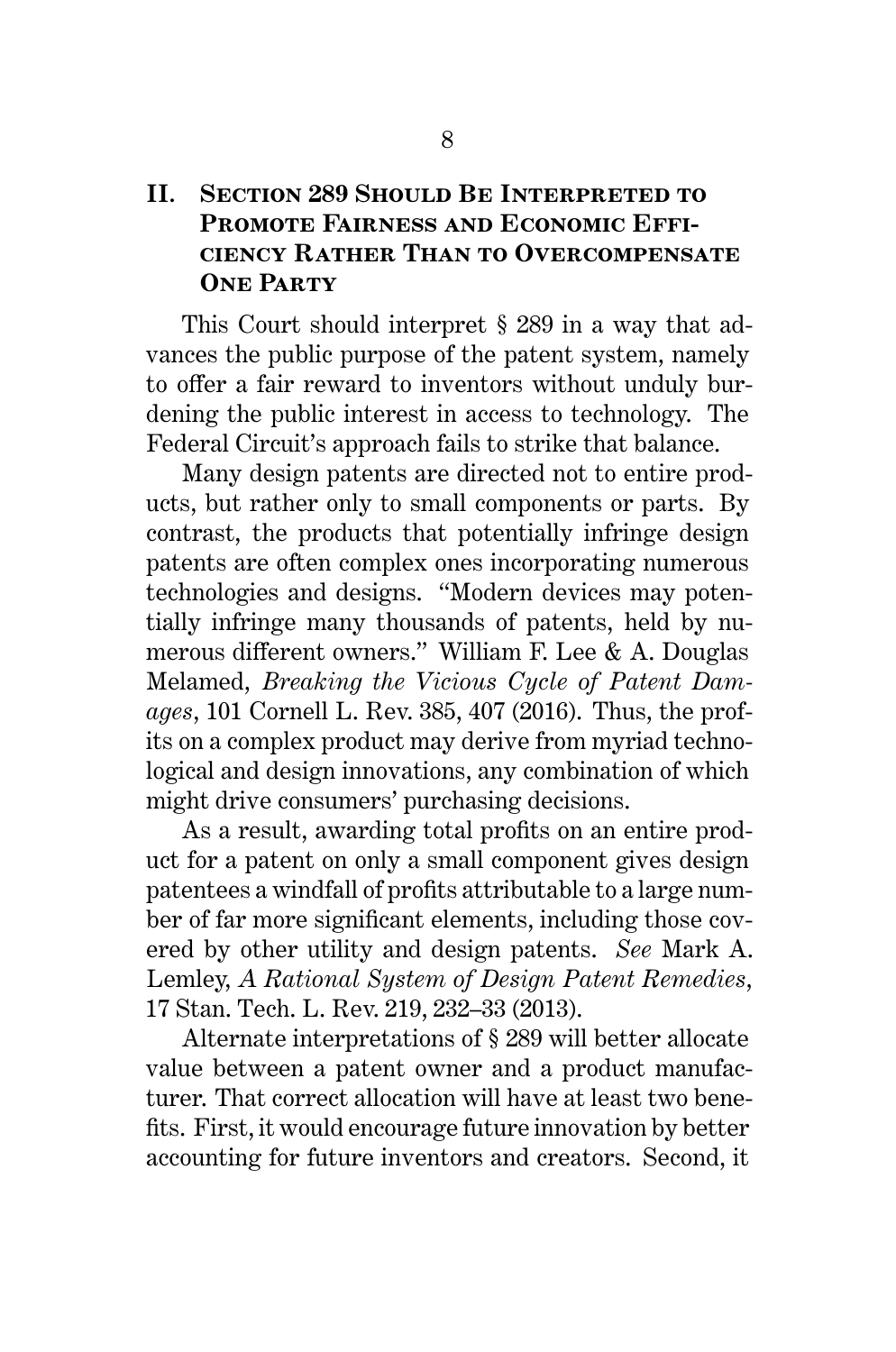would avoid the known economic inefficiency problems of "patent holdup" and "royalty stacking." Accordingly, this Court should reject the Federal Circuit's interpretation of § 289 and adopt a different reading that accommodates these important considerations.

### **A. ALTERNATE INTERPRETATIONS WOULD BETTER PROMOTE INNOVATION**

An alternate reading of § 289 would better serve the basic purpose of the patent system, namely enhancing the public interest in greater access to technology. This purpose, enshrined in the Constitution and in this Court's decisions, is best served through appropriate limits on the strength of patents, including limiting infringement damages to a proper measure of the patentee's inventive contribution. But the Federal Circuit's total-profits interpretation grants excessive damages that would break this balance, and so it should be rejected.

1. The primary purpose of the patent system is to encourage innovation and ultimately to benefit the public. The Constitution authorizes Congress to create a patent system, but only one that is directed "to promote the progress of science and useful arts." U.S. Const. art. I, § 8, cl. 8; *see Bonito Boats, Inc. v. Thunder Craft Boats, Inc.*, 489 U.S. 141, 146 (1989) ("the Clause contains both a grant of power and certain limitations upon the exercise of that power."). The "primary object" of patents is "the benefit to the public or community at large." *Kendall v. Winsor*, 62 U.S. (21 How.) 322, 327–28 (1859). Thus, "the patent power may not overreach the restraints imposed by the stated constitutional purpose." *Graham v. John Deere Co.*, 383 U.S. 1, 6 (1966).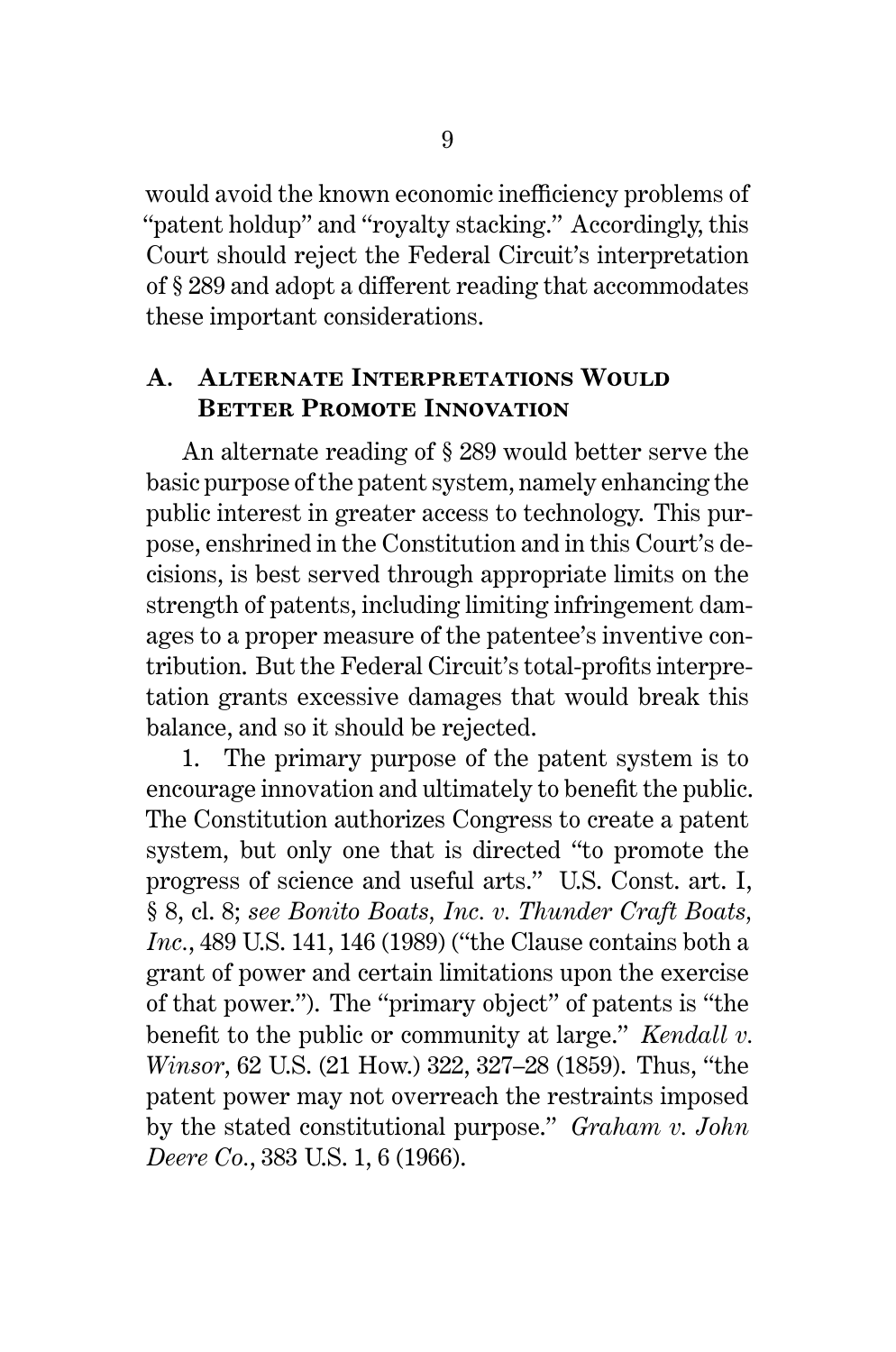Limiting damages to the inventive contribution of the patentee is critical to maintaining that public purpose of patents. *Garretson v. Clark* affirmed that patentees should "in every case give evidence tending to separate or apportion the defendant's profits and the patentee's damages between the patented feature and the unpatented feature." 111 U.S. 120, 121 (1884). In particular, damages based on the whole machine are appropriate only given evidence that the value of the whole machine could be "properly and legally attributable to the patented feature." *Id.*; *see also Westinghouse Co. v. Wagner Mfg. Co.*, 225 U.S. 604, 614–15 (1912) ("[I]f plaintiff's patent only created a part of the profits, he is only entitled to recover that part of the net gains.").

Following *Garretson*, the recent case *VirnetX, Inc. v. Cisco Systems, Inc.* held that a patentee could be awarded "only those damages attributable to the infringing features." 767 F.3d 1308, 1326 (Fed. Cir. 2014). Such a rule was necessary, said the Federal Circuit, to ensure that the award "does not overreach and encompass components not covered by the patent." *Id.* (citing *LaserDynamics, Inc. v. Quanta Computer, Inc.*, 694 F.3d 1255, 67–68, 70 (Fed. Cir. 2012)).

2. By requiring an award of total profits on the entire consumer product, the Federal Circuit's reading of § 289 breaks this balance. In most circumstances not all of the infringer's profits are attributable to the infringing patent—it would be highly unbalanced, for example, to award an owner of a patent on a tire design the total profits on a vehicle. "[A]warding the plaintiff any more than the lost profit attributable to the component . . . would in effect expand the scope of the plaintiff's patent to encompass the entire final product." Roger D. Blair & Thomas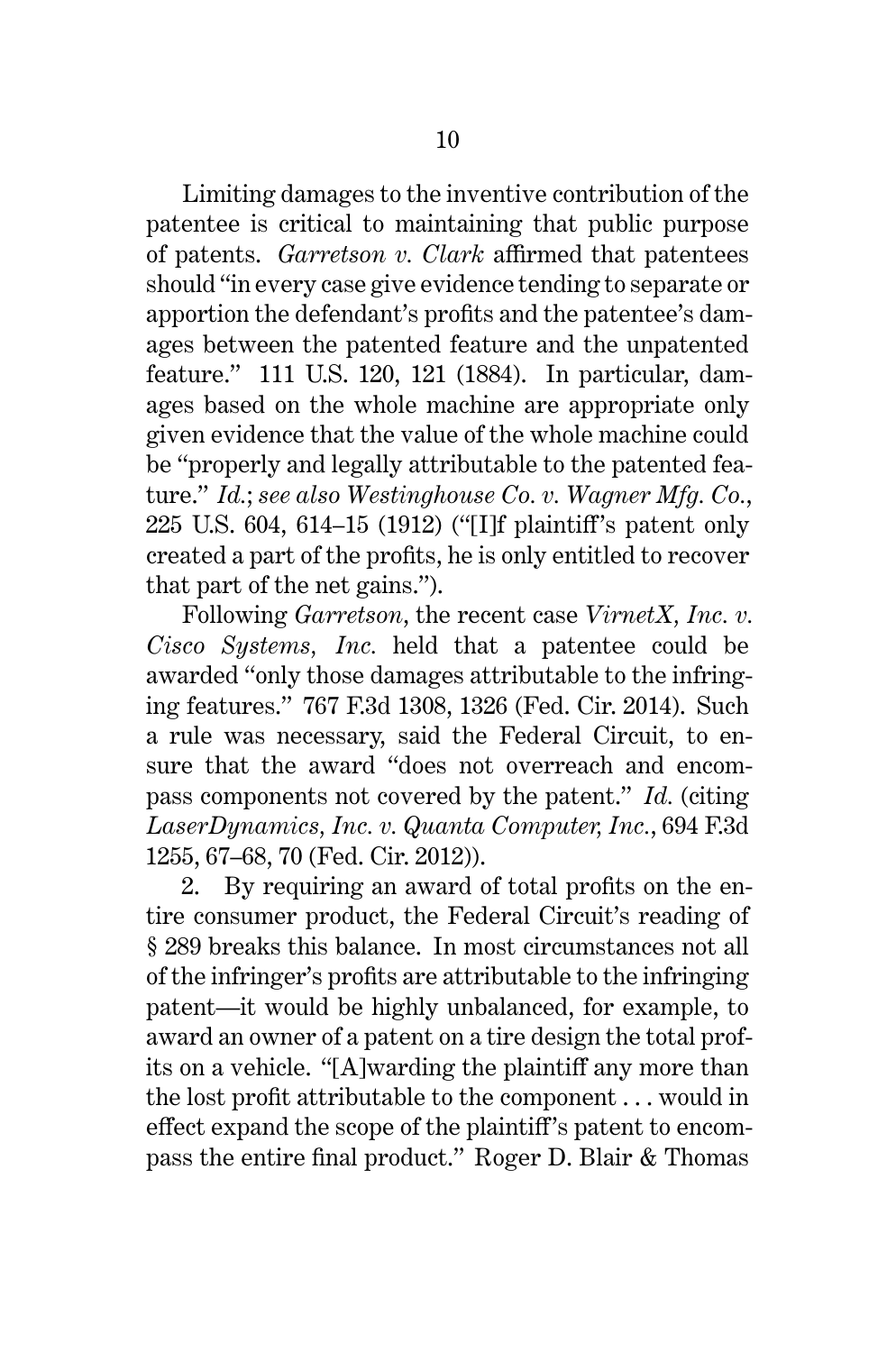F. Cotter, *Rethinking Patent Damages*, 10 Tex. Intell. Prop. L.J. 1, 14 (2001).

The Federal Circuit's rule ignores the interests of others whose innovations contributed to the profitability of the same product. By allocating 100% of the profits on a product to a design patent asserter and 0% to all other contributors to that product, that rule strips away any incentives for those other contributors to innovate, directly contravening the constitutional purpose of the patent system. *See* Section II.B(2) *infra* p. 14 (discussing "royalty stacking," where the sum of patent royalties exceeds 100% of the value of the product).

The degree of overcompensation is most stark in the increasingly likely scenario of "innocent" infringement,<sup>4</sup> that is, where the manufacturer arrived at a similar design through its own inventive efforts. Damages under § 289 require no showing of the infringer's knowledge of infringement, of the patent itself, or of other products incorporating the design. *See* Br. Pet'rs 16 (citing Act of July 19, 1952, ch. 950, § 289, 66 Stat. 792, 813–14). A company could develop a new product coincidentally using a minor patented design and then be blindsided with loss of all profits on that product. This possibility would dissuade new firms from developing innovative products and bringing them to market. *Cf.* Colleen Chien, *Startups and Patent Trolls*, 17 Stan. Tech. L. Rev. 461, 477 (2014) (documenting small companies' avoidance of technology and markets out of fear of patent assertion); James Bessen, *The Evidence Is In: Patent Trolls Do Hurt Innovation*, Harv. Bus. Rev. (July 25, 2014), URL *supra* p. vii.

<sup>4</sup>The numerous design patents being obtained on the most basic shapes and designs, *see infra* p. 18, make innocent infringement more and more likely.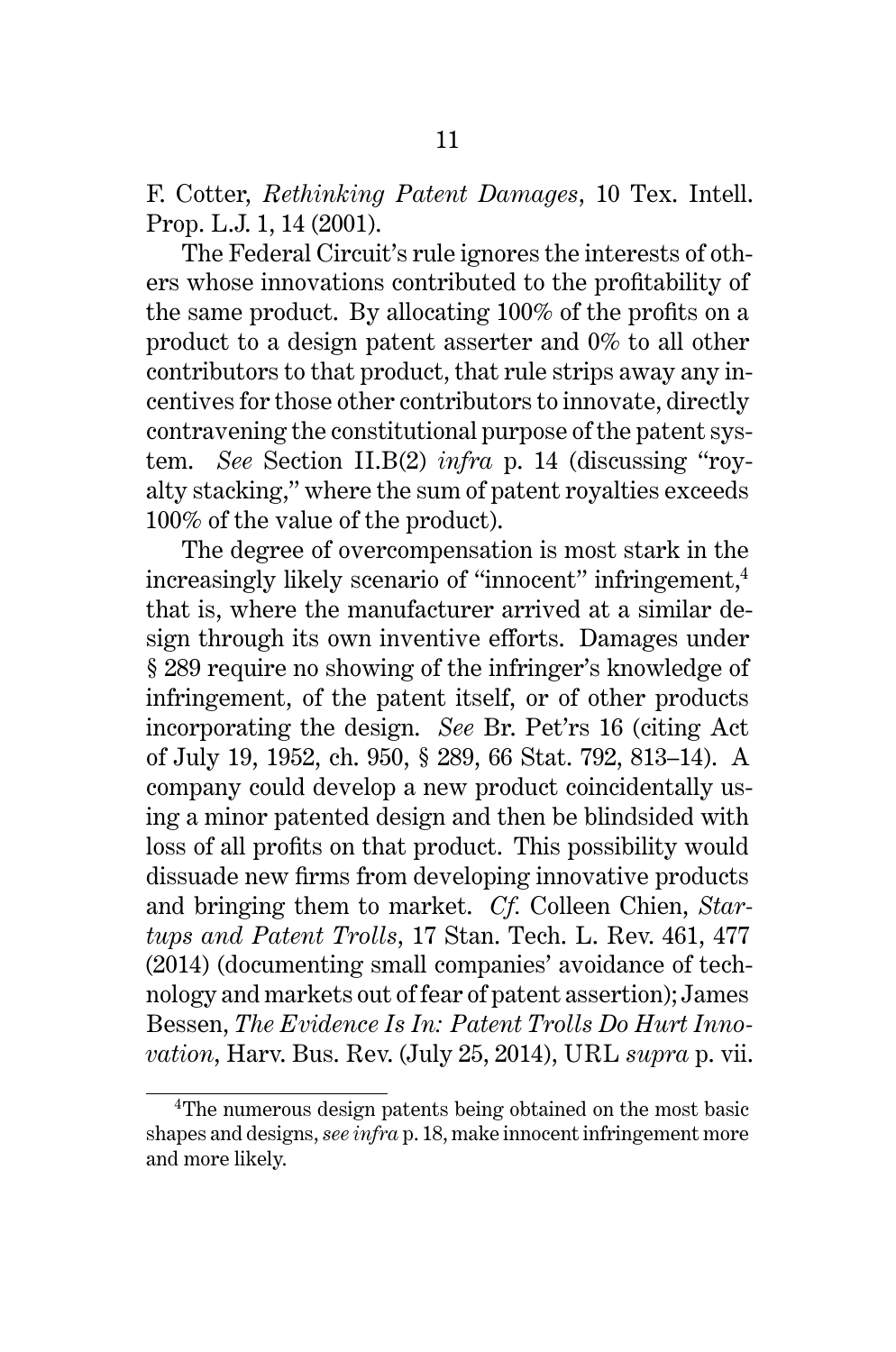By requiring awards of total profits on whole consumer products, the Federal Circuit's interpretation of § 289 will increase risk for those who want to develop new products or services, and thereby deter innovation. Accordingly, this Court should adopt an alternative interpretation of § 289 crafted to promote innovation rather than overcompensation, to favor a balance between the public interest and patentees, and to advance the needs of business, the economy, and the public.

# **B. Economic Concerns with Holdup and Royalty Stacking Militate in Favor of an Alternate Interpretation**

An interpretation of § 289 different from the Federal Circuit's rule would avoid two problematic economic inefficiencies: patent holdup and royalty stacking.

1. "Holdup" refers to the situation where one firm sinks startup investments into a project, only to be forced later into negotiations with an outside party having the power to block that project. The firm is forced to choose between abandoning the project and the sunk costs or paying the outside party theoretically up to the entire value of the project. *See* Dieter Balkenborg et al., *A Simple Economic Teaching Experiment on the Hold-Up Problem*, 43 J. Econ. Educ. 377 (2012) (describing holdup and surveying literature); Benjamin Klein et al., *Vertical Integration, Appropriable Rents, and the Competitive Contracting Process*, 21 J.L. & Econ. 297, 298 (1978). "It is as if the sawmill owner set its prices [for purchasing logs] only after a logger transported its logs to the sawmill, unloaded them, and sent its trucks away." Joseph Farrell et al., *Standard Setting, Patents, and Hold-Up*, 74 Antitrust L.J. 603, 612 (2007).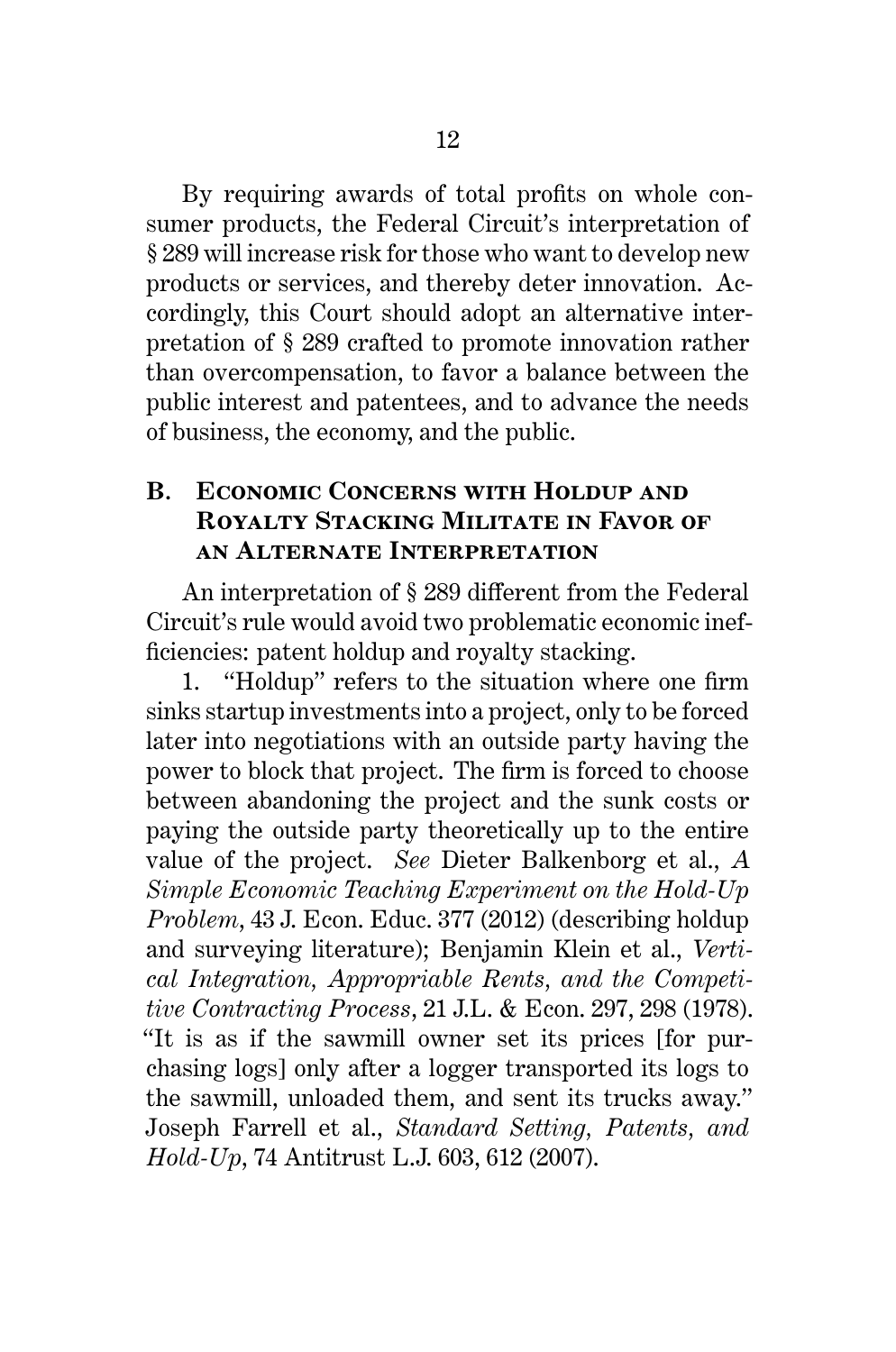Holdup creates perverse *ex ante* incentives and harms static and dynamic efficiency. Any excessive payments that the firm makes due to threat of holdup translate to downstream costs to consumers. And the victimized firm, anticipating the loss of the value of its startup investments as a result of holdup, may decline *ex ante* to invest in future projects. *See* Thomas F. Cotter, *Patent Holdup, Patent Remedies, and Antitrust Responses*, 34 J. Corp. L. 1151, 1169 (2009); Joseph S. Miller, *Standard Setting, Patents, and Access Lock-In: RAND Licensing and the Theory of the Firm*, 40 Ind. L. Rev. 351, 366–67 n.65 (2007). Where holdup is enabled, fewer products and services make it to market, harming consumers' access to and choice of technology. Colleen V. Chien & Mark A. Lemley, *Patent Holdup, the ITC, and the Public Interest*, 98 Cornell L. Rev. 1, 6 (2012).

In the patent context, the harms of holdup have been recognized by no small number of authorities. Justice Kennedy warned in *eBay Inc. v. MercExchange, LLC* that where "the patented invention is but a small component of the product," an injunction could be "employed as a bargaining tool to charge exorbitant fees to companies that seek to buy licenses to practice the patent"—that is, as a tool for patent holdup. 547 U.S. 388, 396 (2006) (concurring  $op.$ <sup>5</sup> The Department of Justice, Federal Trade Commission, and Patent and Trademark Office have all recognized the risks of patent holdup.<sup>6</sup>

<sup>5</sup>*See also Microsoft Corp. v. Motorola, Inc.*, 795 F.3d 1024, 1031 (9th Cir. 2015); *Broadcom Corp. v. Qualcomm Inc.*, 501 F.3d 297, 310 (3d Cir. 2007); *Ericsson, Inc. v. D-Link Sys., Inc.*, 773 F.3d 1201, 1209 (Fed. Cir. 2014).

<sup>6</sup>U.S. Dep't of Justice & Fed. Trade Comm'n, *Antitrust Enforcement and Intellectual Property Rights: Promoting Innovation and Competition* 35–37 (2007), *available at* URL *supra* p. ix; U.S. Dep't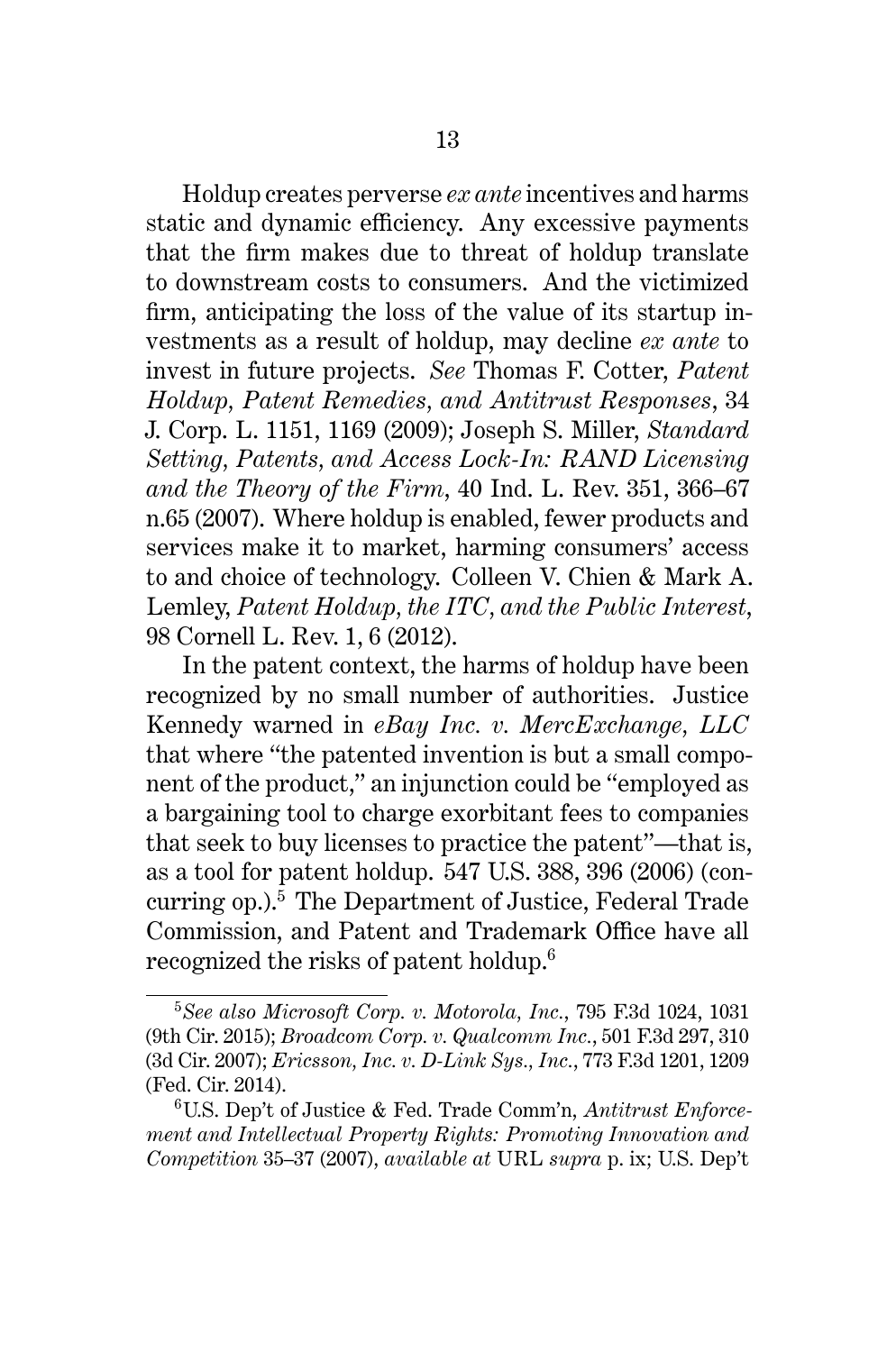Here, the Federal Circuit's interpretation of § 289 would likely lead to the same results as patent holdup. While holdup normally involves an injunction threat, the effect of disgorgement of all profits on a product is the same: the nominal right to continue manufacturing is a nullity when every cent of the value is taken away. *Cf.* Cotter, *supra*, at 1171 (excessive damages "could cause much the same harm to static and dynamic efficiency" as an injunction). The mere threat of design patent litigation may be used as a club to extract excessive payments that will be passed on to consumers. *See* Section III *infra* p. 16. And if companies like Samsung contemplated that their investments in phone designs would yield no profits in view of a single infringement case, then such companies would be wary of investing in new designs, the exact loss that holdup theory predicts.

2. "Royalty stacking" is another problem that will likely also result from the Federal Circuit's reading of § 289. Royalty stacking occurs when multiple patentees each are able to obtain an infringement royalty that is greater than the proportional contribution of each patent to the infringing product. The total "stack" of royalties, as a result, can exceed 100% of the product's total value, meaning that the infringing manufacturer would have to pay more in royalties than the manufacturer actually earns in sales. *See Microsoft Corp. v. Motorola, Inc.*, 795 F.3d 1024, 1031 (9th Cir. 2015); Cotter, *supra*, at 1169.

The harms of royalty stacking are similar to those of patent holdup: manufacturers who wish to develop new products will likely be discouraged *ex ante* by the

of Justice & U.S. Patent & Trademark Office, *Policy Statement on Remedies for Standards-Essential Patents Subject to Voluntary F/RAND Commitments* 4 (Jan. 8, 2013), URL *supra* p. ix.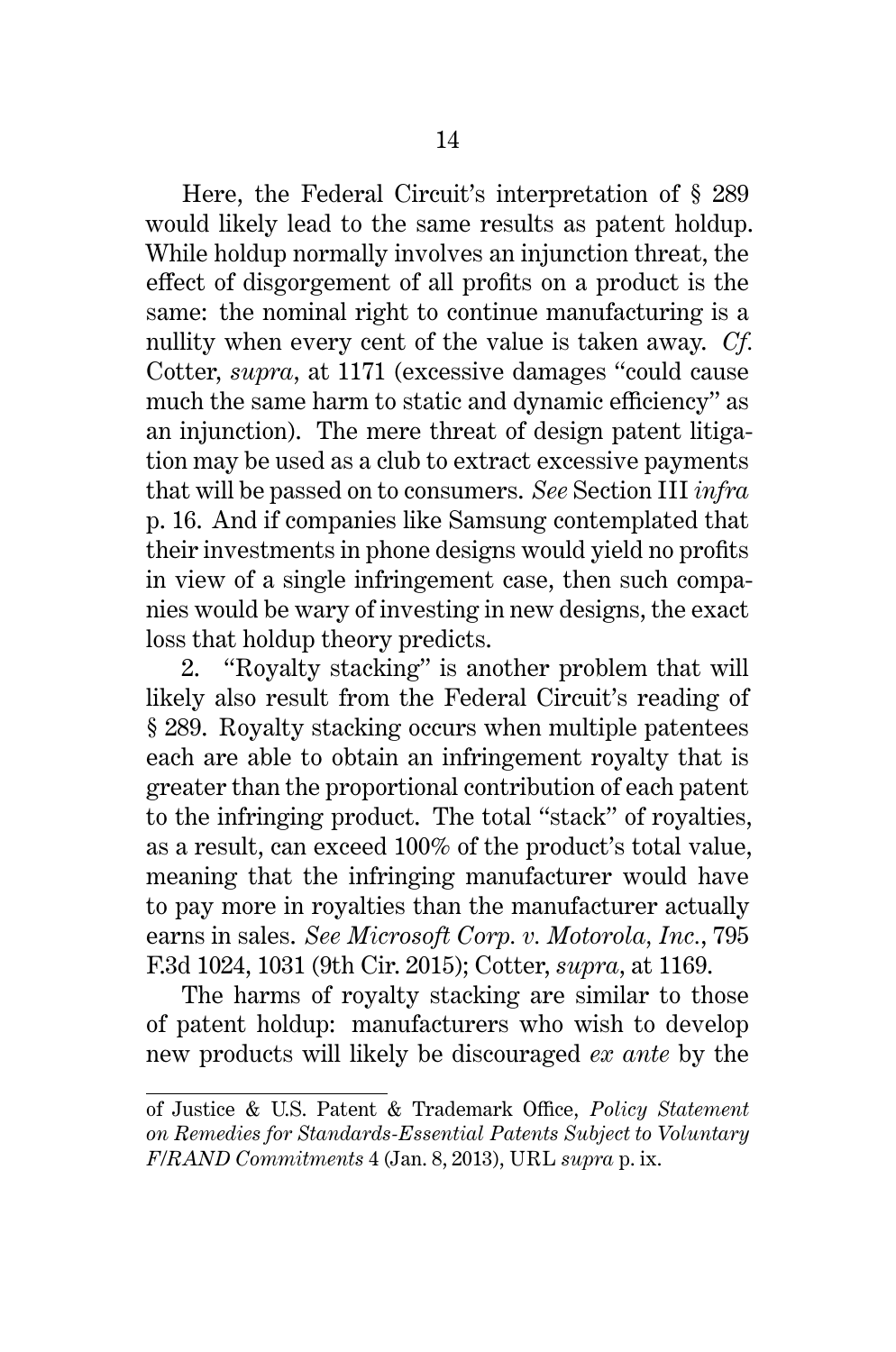prospect of potentially having to go into debt to pay royalties. *See* Mark A. Lemley & Carl Shapiro, *Patent Holdup and Royalty Stacking*, 85 Tex. L. Rev. 1991, 2012 (2007). As the Federal Circuit recognized in the pharmaceutical development context, "[t]he cumulative effect of such stacking royalties can be substantial." *Integra Lifesciences I, Ltd. v. Merck KGaA*, 331 F.3d 860, 871 (2003) (citing Donald R. Ware, *Research Tool Patents: Judicial Remedies*, 30 AIPLA Q.J. 267, 295 (2002)), *vacated on other grounds*, 545 U.S. 193 (2005).

By authorizing total profits recovery to every design patent owner, the Federal Circuit's rule creates a clear path to royalty stacking. Although § 289 does not allow "an owner of an infringed patent" to "twice recover the profit made from the infringement," the statute does not deal with a situation where patents of two different patentees are involved. If two design patent owners succeed in showing that a product infringes their respective patents, then the product manufacturer could theoretically owe twice its entire profits. Or if a product infringes a design patent and a utility patent, the manufacturer could owe total profits plus a reasonable royalty.<sup>7</sup>

Accordingly, the total profit award authorized by the Federal Circuit potentially leads to patent holdup and royalty stacking. These consequences suggest the error of the Federal Circuit's interpretation of § 289 and the superiority of an alternate one.

<sup>7</sup>A court might try to avoid this situation by deeming that, after the first award of total profits, there are no more profits to be awarded such that future patent asserters would receive nothing. Such a result would introduce an extremely strange pathdependence into patent infringement, wherein the patent damages award turns on the order in which lawsuits are filed, and it would also induce a race to the courthouse over design patents.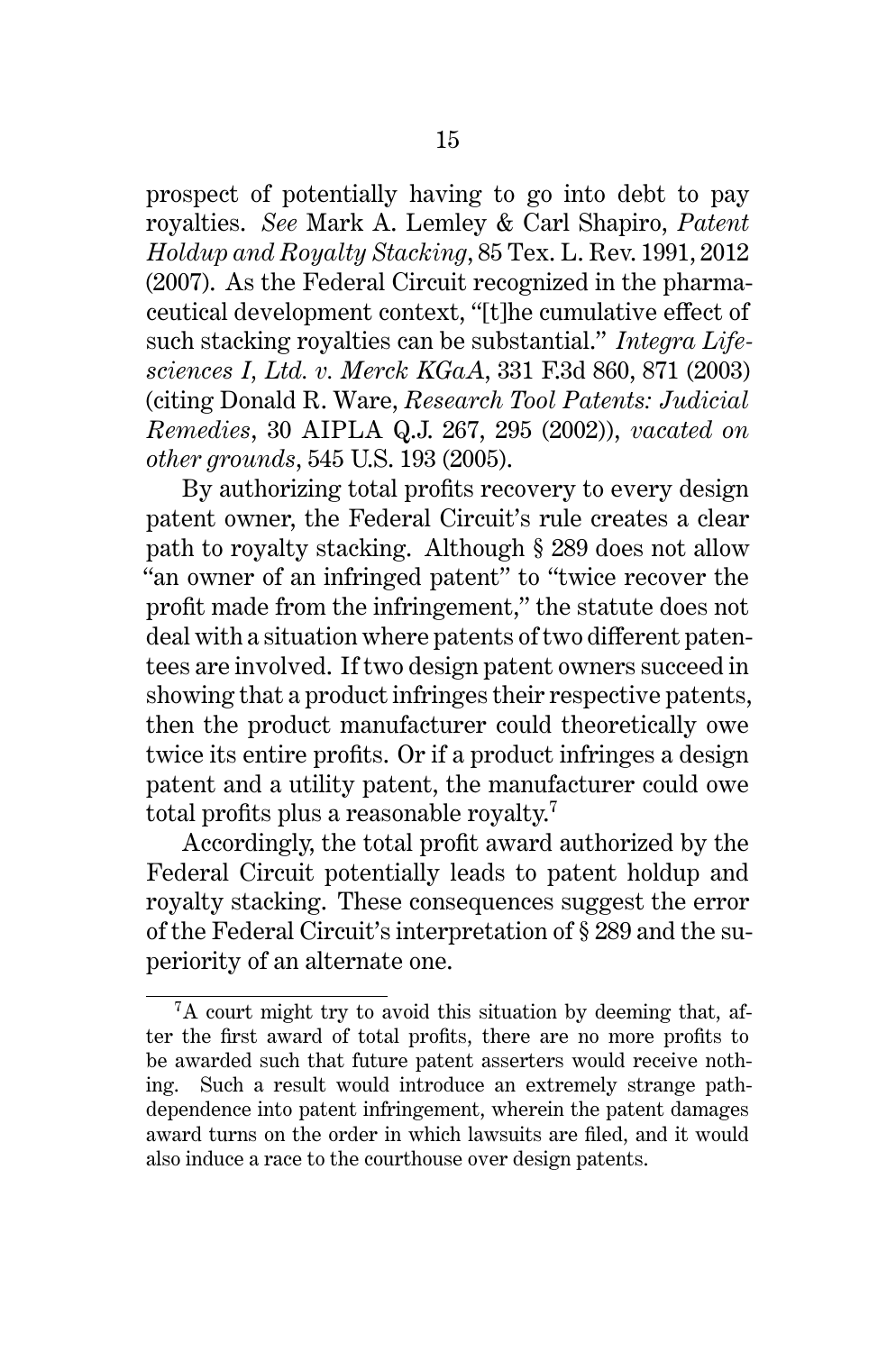## **III. The Federal Circuit's Interpretation Invites an Industry of Counterproductive Patent Litigation**

The rigid "total profits" rule will almost certainly spawn a cottage industry of opportunistic litigation, compounding the harms described above. The present ease of obtaining broad design patents on simple concepts means that the stage is already set for opportunities for abusive design patent litigation. And the situation with design patents is highly analogous to other situations where newly-minted Federal Circuit rules triggered waves of litigation. In other contexts this Court has sought to avoid incubating patent litigation industries; it should seek to avoid the same possibility here.

# **A. Design Patents Are Ripe for Abuse, Especially with the Enticement of TOTAL PROFITS**

Means, motive, and opportunity are the elements conducive to bad acts.<sup>8</sup> Current law makes it almost trivially easy to obtain design patents—the means—that have broad scope and that are likely to sweep in large ranges of unintentional infringers—the opportunity. By opening the door to potentially enormous total-profits awards, the Federal Circuit's interpretation of § 289 adds the final leg of the triad—the motive—for the rise of a design patent litigation industry.

<sup>8</sup>*See, e.g., People v. Downer*, 557 P.2d 835, 839 (Colo. 1976); *Welch v. Bd. of Prof'l Responsibility*, 193 S.W.3d 457, 466 (2006). These three elements alone will not support a criminal conviction, *see Commonwealth v. O'Laughlin*, 830 N.E.2d 222, 231 (Mass. 2005), but the presence of all three is certainly probative of likelihood that the bad acts will occur. *Cf.* Fed. R. Evid. 404(b)(2).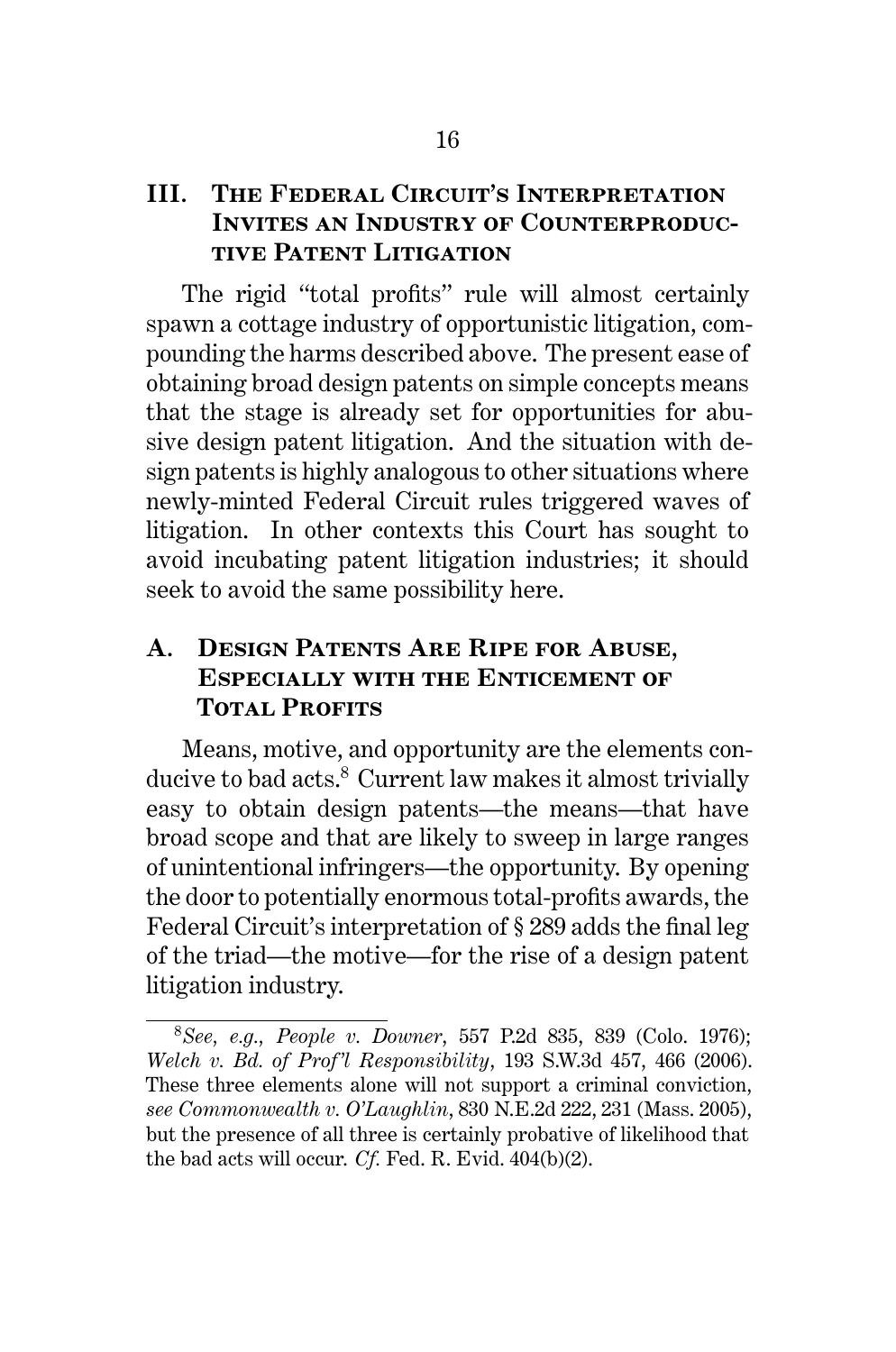

Decorative Television Frame, U.S. Patent No. D755,744 fig.1 (issued May 10, 2016).

Figure 1: Example design patents recently issued.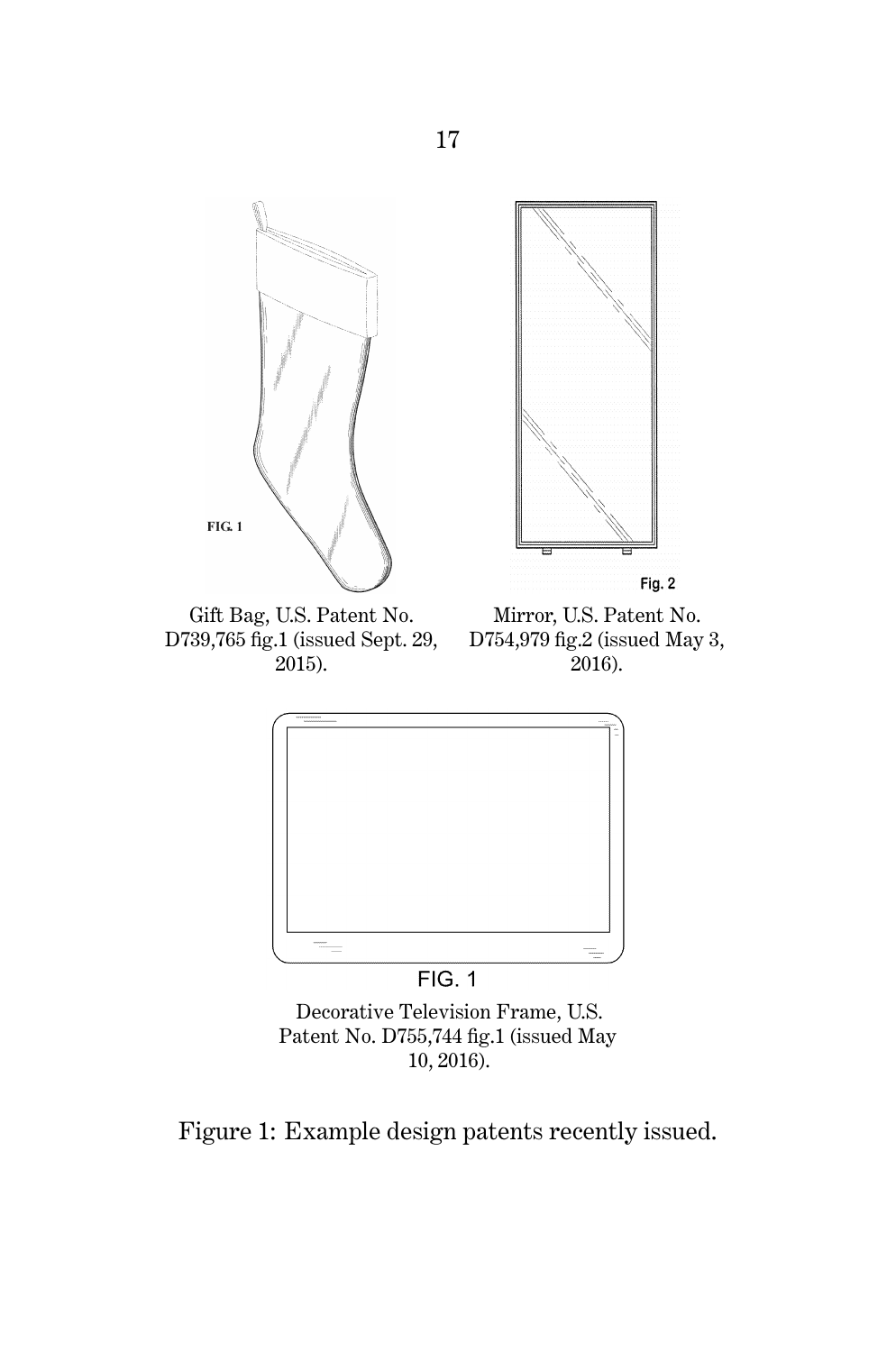*The Means.* Design patents are routinely granted on the most trivial aspects of consumer products. In 2014, the Patent and Trademark Office granted 24,008 design patents while only 2,828 applications went abandoned, meaning that a design patent application that year had an 89.5% chance of being granted. U.S. Patent & Trademark Office, *Performance and Accountability Report, Fiscal Year 2015*, at 184 tbl.1 (2015), *available at* URL *supra* p. ix. Compared to utility and other patents, which had a 51.5% probability of grant that year, a design application is practically a sure bet for obtaining a patent.

Within that 89.5% cohort of granted design patents, it is easy to find ones of dubious validity. As shown in Figure 1 above, recently issued patents include designs as pedestrian as a Christmas stocking, a wall mirror, and a television screen. *See also* Sarah Burstein, *Moving Beyond the Standard Criticisms of Design Patents*, 17 Stan. Tech. L. Rev. 305, 324–28 (2013) (describing Federal Circuit law that "may explain, at least in part, why the PTO has been issuing design patents for so many apparently obvious designs lately").

*The Opportunity.* It is not just that design patents routinely issue on commonplace designs: the law permits issuance of very broad patents that can easily sweep in unsuspecting companies as infringers. Current design patent laws and regulations "allow the patentee to adjust his patent coverage" by replacing solid lines in the figures with dashed ones, as dashed lines are not considered part of the design claimed by the patent. *In re Owens*, 710 F.3d 1362, 1367 (Fed. Cir. 2013); *see also* U.S. Patent & Trademark Office, *Manual of Patent Examining Procedure* § 1503.02(III) (9th ed. Nov. 2015). Furthermore, the applicant can use continuation practice to obtain multi-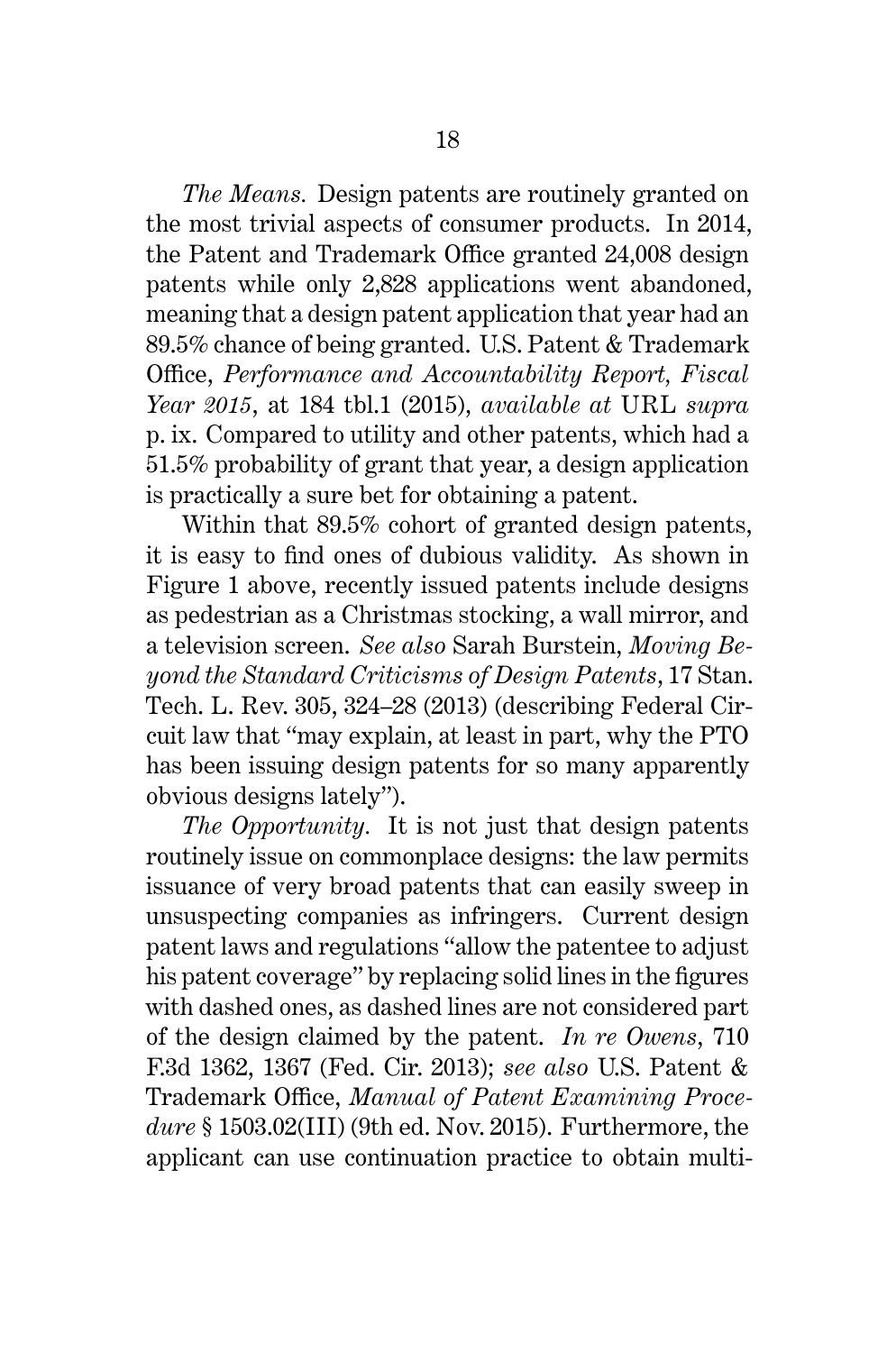

(issued Jan. 1, 2008).

(issued Oct. 20, 2015) (enlarged fragment).

Figure 2: Example design patent continuations.

ple patents from a single application and thus revise the scope of patented subject matter over time. *See* 35 U.S.C. § 120; *In re Salmon*, 705 F.2d 1579, 1579 (Fed. Cir. 1983).

These two legal tools allow a design patent owner to render a large swath of competitors or other manufacturing companies liable for infringement. For example, Figure 2 shows figures from two Apple design patents, the right one being a continuation of the left. While the older patent is extremely "narrow," claiming nearly the whole laptop design, the newer patent replaces nearly the entire figure with unclaimed dashed lines, claiming only the small oblong shape of the front push latch. Thus, a different-looking laptop using a similar-shaped latch would infringe the newer patent, but not the older.

This practice makes it difficult to avoid infringement through design-around. A hypothetical Apple competitor could have tailored its activity to avoid infringing the earlier patent, and yet find itself infringing the later issued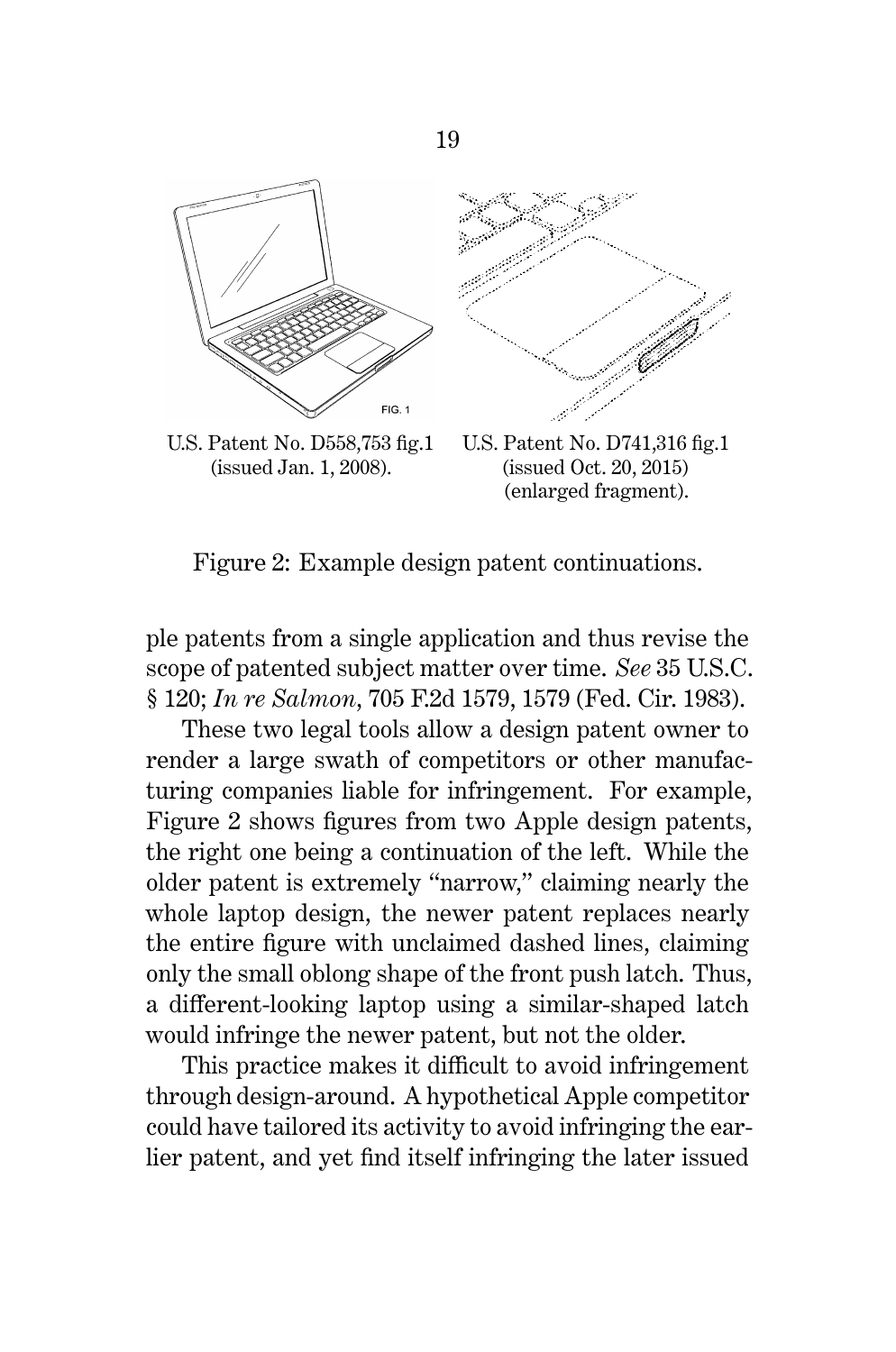patent. *See* Sarah Burstein, *Costly Designs*, 77 Ohio St. L.J. 107, 116–17 (2016).<sup>9</sup>

And those who unintentionally use a patented design are in an even worse situation, having no good way to determine what design patents may be implicated by their products. The mutability of design patents through broken lines and continuations, combined with the general difficulty of finding similar images, makes searching the patent catalog an exercise in futility. Nor would review of competing products on the shelves be more effective: patent marking on products is incomplete at best.<sup>10</sup> Product makers and sellers have limited ability to avoid potential infringement claims, meaning that design patent owners have a wide opportunity to bring lawsuits.

*The Motive.* With the means and opportunity for widespread design patent litigation established, only the motive for bringing such suits remains. That motive is created by the Federal Circuit's reading of § 289 to award total profits on consumer products, giving design patent holders the possibility of large windfalls in damages.

<sup>9</sup>One practitioner apparently applauds this strategy, calling it "well-accepted patent gamesmanship" and "one of the most powerful weapons in a design patentee's arsenal." *See* Perry J. Saidman, *The Crisis in the Law of Designs*, 89 J. Pat. & Trademark Off. Soc'y 301, 319–24 (2007). Query whether giving a "powerful weapon" to patentees is the right result. *Cf. Medtronic, Inc. v. Mirowski Family Ventures, LLC*, 134 S. Ct. 843, 851 (2014) ("But the 'public' also has a 'paramount interest in seeing that patent monopolies . . . are kept within their legitimate scope.' ") (quoting *Precision Instrument Mfg. Co. v. Auto. Maint. Mach. Co.*, 324 U.S. 806, 816 (1945)).

<sup>&</sup>lt;sup>10</sup>While marking under 35 U.S.C.  $\S 287$  is a prerequisite to design patent damages, *see Nike Inc. v. Wal-Mart Stores, Inc.*, 138 F.3d 1437, 1446 (Fed. Cir. 1998), marking will not reveal patents issued after the products were marked, and it will not reveal patents held by nonmanufacturing owners.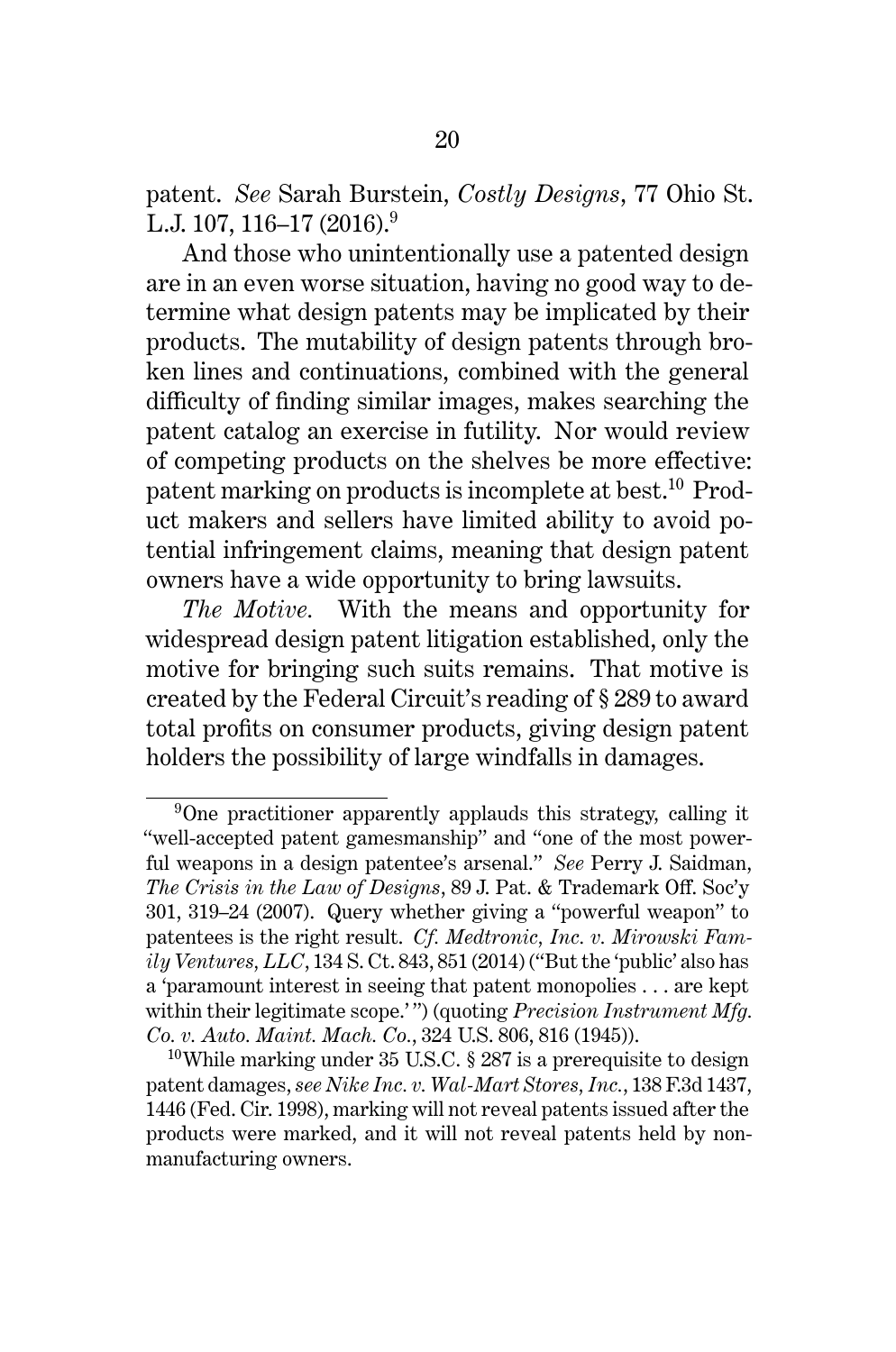Design patentees may augment these already large potential awards in at least two ways. First, they may opt not to license to or sue component manufacturers, waiting instead to seek a greater damages award based on more complete, and more profitable, downstream products. *See* Lee & Melamed, *supra*, at 427 n.201. Second, they may take advantage of the Federal Circuit's questionable recent decision in *Lexmark International, Inc. v. Impression Products, Inc.*, 816 F.3d 721 (Fed. Cir. 2016) (en banc), *petition for cert. filed*, No. 15-1189 (Mar. 21, 2016), and use the device of conditional sales to control the secondary resale market as well as to extract the profits of competitors.<sup>11</sup>

Accordingly, the means, motive, and opportunity for a new wave of design patent litigation are all present in view of the Federal Circuit's decision here. By reversing that decision, this Court would forestall such an undesirable result.

## **B. Analogous Federal Circuit Rules Have Created Cottage Industries of Patent Litigation**

The likelihood that the Federal Circuit's decision will give rise to an industry of design patent litigation is illuminated by the fact that other recent Federal Circuit decisions have given rise to industries of patent litigation, ones that have harmed the patent system and the public.

<sup>11</sup>*Lexmark* held that, where a patent holder manufactures products and places a notice of conditions on the packaging, downstream resellers or users who violate the conditions would be liable for patent infringement, despite the patent exhaustion doctrine. *See id.* at 773–74. Several *amici* filed a brief with this Court arguing that *Lexmark* is incorrect and contrary to Supreme Court precedent.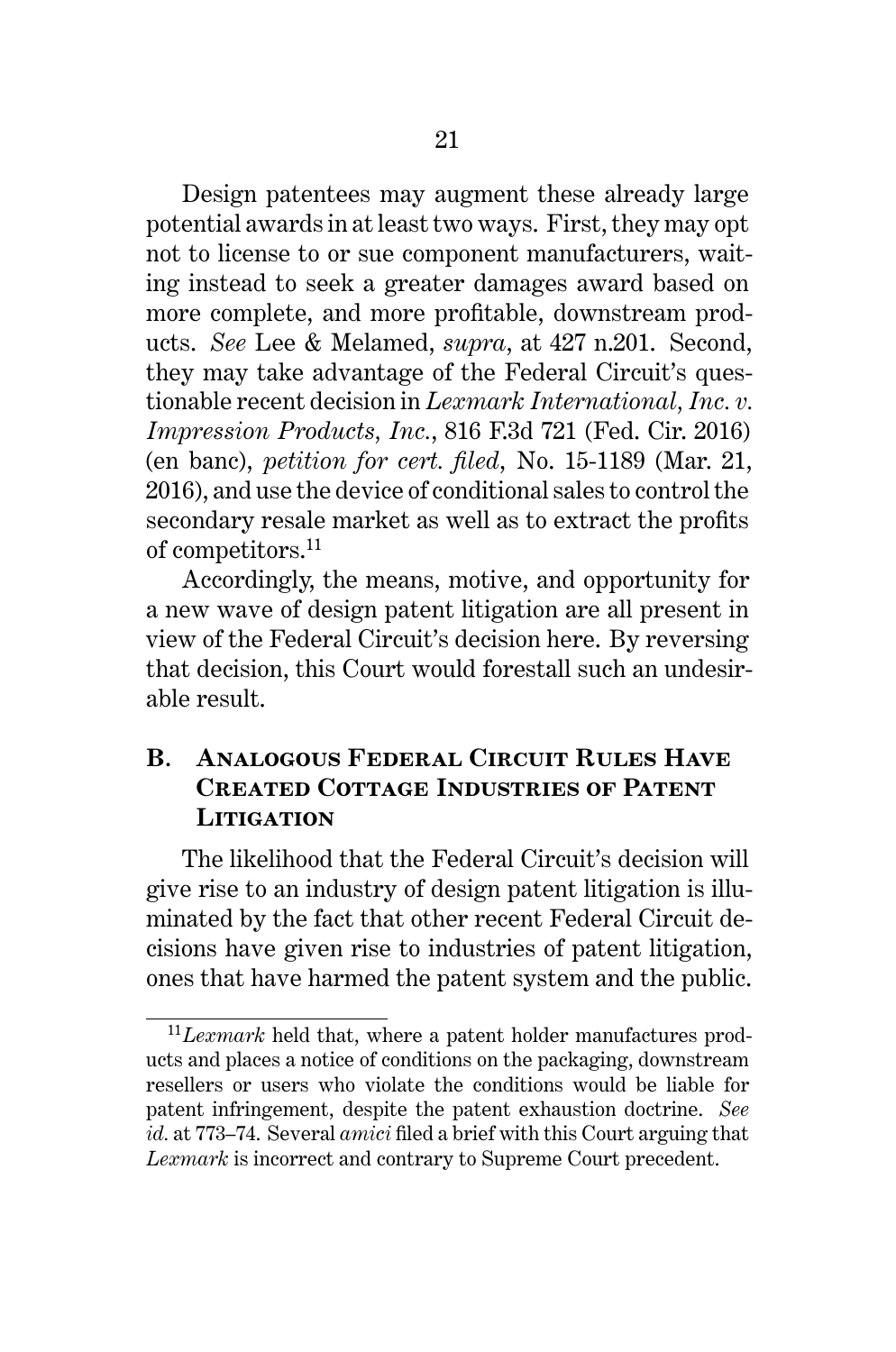1. Most analogous to the present case, the Federal Circuit in *Forest Group, Inc. v. Bon Tool Co.* construed 35 U.S.C. § 292 to impose up to a \$500 fine for each article on which the manufacturer erroneously applied a patent marking. *See* 590 F.3d 1295, 1384 (Fed. Cir. 2009). The interpretation of the patent marking statute "exponentially raised the potential recoveries in false marking actions," causing a "meteoric rise in false patent marking suits." Brian T. Yeh, Cong. Research Serv., *False Patent Marking: Litigation and Legislation* 2 (2010), *available at* URL *supra* p. x.

Within a year of that decision, the cottage industry of false marking litigation had been established: 675 new lawsuits were filed, many by newly established firms filing dozens of cases. *See* Nicholas W. Stephens, *From* Forest Group *to the America Invents Act: False Marking Comes Full Circle*, 97 Iowa L. Rev. 1003, 1019 n.107 (2012); Justin E. Gray, *False Marking—Settlement Update*, Gray on Claims (Aug. 9, 2011), URL *supra* p. viii. One practitioner advised companies to quickly review their product lines to avoid "staggering fines" even for "inadvertent mismarking." Michael R. O'Neill, *False Marking Claims: The New Threat to Business*, Intell. Prop. & Tech. L.J., Aug. 2010, at 22, 28–29, *available at* URL *supra* p. viii. The result of *Forest Group* was widely criticized; one senator called it "a shift in wealth to lawyers that comes at the expense of manufacturing jobs." 157 Cong. Rec. S5321 (daily ed. Sept. 6, 2011) (statement of Sen. Kyl).

The decision being reviewed here is similar to the court's *Forest Group* decision five years ago. In both cases the Federal Circuit interpreted a statute, claiming to be merely applying the plain language of the statute,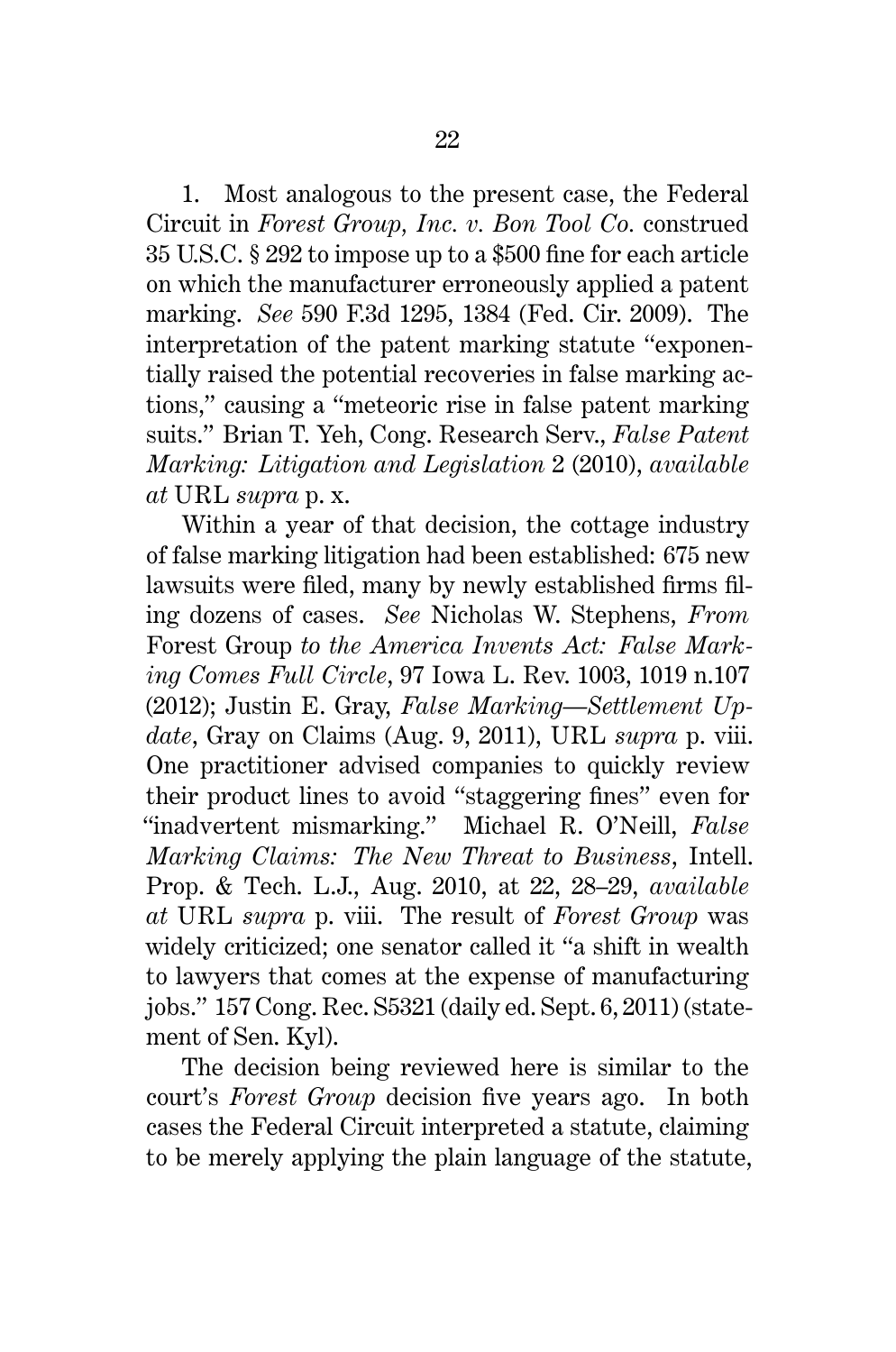that opened the door to high-magnitude judicial awards. In both cases, the right to sue was easy to obtain and the pool of potential defendants was large. So it should be unsurprising if the result of the Federal Circuit's decision here, if left unchanged, would be similar to the result of *Forest Group*: an overnight industry of litigants "scouring store shelves . . . with hopes for a massive payday." Yeh, *supra*, at 2.<sup>12</sup>

2. The Federal Circuit's ruling in *State Street Bank & Trust Co. v. Signature Financial Group, Inc.*, authorizing patents on business methods, *see* 149 F.3d 1368, 1373 (Fed. Cir. 1998), also resulted in a flood of applications for patents on business methods and software. *See* Fed. Trade Comm'n, *To Promote Innovation: The Proper Balance of Competition and Patent Law and Policy* ch. 4, at 39 (2003), *available at* URL *supra* p. vii. Patent owners, armed with patents on these basic concepts, were now in a position to sue broad swaths of businesses, and potentially receive massive infringement payouts. This practice went largely unchecked until this Court substantially corrected the standard for patentable subject matter eligibility in *Bilski v. Kappos*, 561 U.S. 593 (2010), and

 $12$ The courts were instrumental in repairing the damage left by *Forest Group*. Several months after that decision, a different panel of the Federal Circuit clarified the intent requirement of 35 U.S.C. § 292. *See In re BP Lubricants USA Inc.*, 637 F.3d 1307, 1311 (Fed. Cir. 2011). Congress ultimately modified the patent marking statute, *see* America Invents Act, Pub. L. No. 112-29, § 16(b), 125 Stat. 284, 329 (2011), but *BP Lubricants* is generally credited with significantly decreasing the onslaught of false marking cases. *See* Justin E. Gray, *Decrease in New False Marking Cases Filed Post In re BP Lubricants*, Gray on Claims (Mar. 31, 2011), URL *supra* p. viii. Notably, because design patent infringement is a strict liability offense, this avenue is not available in the present case.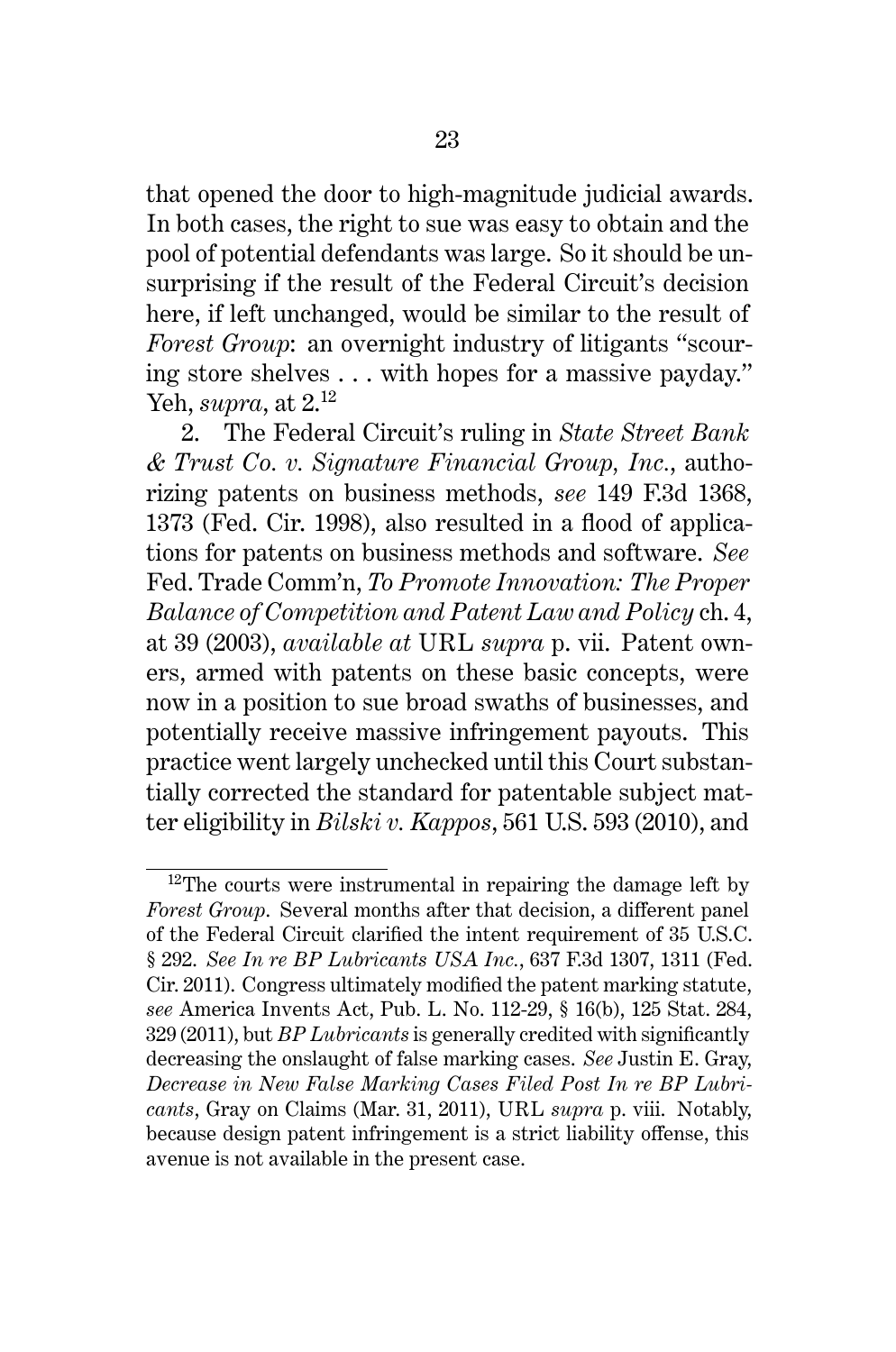*Alice Corp. Pty. Ltd. v. CLS Bank International*, 134 S. Ct. 2347 (2014).

3. Similarly, the Federal Circuit established a rigid rule restricting the ability for courts to shift attorney fees in patent cases under 35 U.S.C. § 285. *Brooks Furniture Mfg., Inc. v. Dutailier Int'l, Inc.*, 393 F.3d 1378, 1381 (Fed. Cir. 2005), *overruled by Octane Fitness, LLC v. Icon Health & Fitness, Inc.*, 134 S. Ct. 1749 (2014). This had allowed patent owners to bring borderline frivolous infringement actions without risk.

The combination of easily-obtained business method patents and the lack of consequence for even highly questionable lawsuits in large part facilitated the industry of "patent assertion entities." Their patent infringement actions are often in fact unsuccessful, with one study finding that high-volume patent asserters, those whose patents were litigated eight or more times in a nine-year period, lost almost 90% of the time when their cases were fully litigated. *See* John R. Allison et al., *Patent Quality and Settlement Among Repeat Patent Litigants*, 99 Geo. L.J. 677, 681 (2011).

But patent assertion entities need not rely on success on the merits; they can leverage the cost of litigation as a weapon to extract settlements before reaching the merits. Wrote one commentator: "It is not uncommon for settlement demands to be in the range of \$100,000 or \$250,000, even though the cost of litigating the case for an accused infringer would be close to one million dollars per year. Sometimes the demands are as low as \$5,000 or \$10,000." David L. Schwartz, *The Rise of Contingent Fee Representation in Patent Litigation*, 64 Ala. L. Rev. 335, 370 (2012). The misguided *Brooks Furniture* rule thus helped to establish the dubious "industry . . . in which firms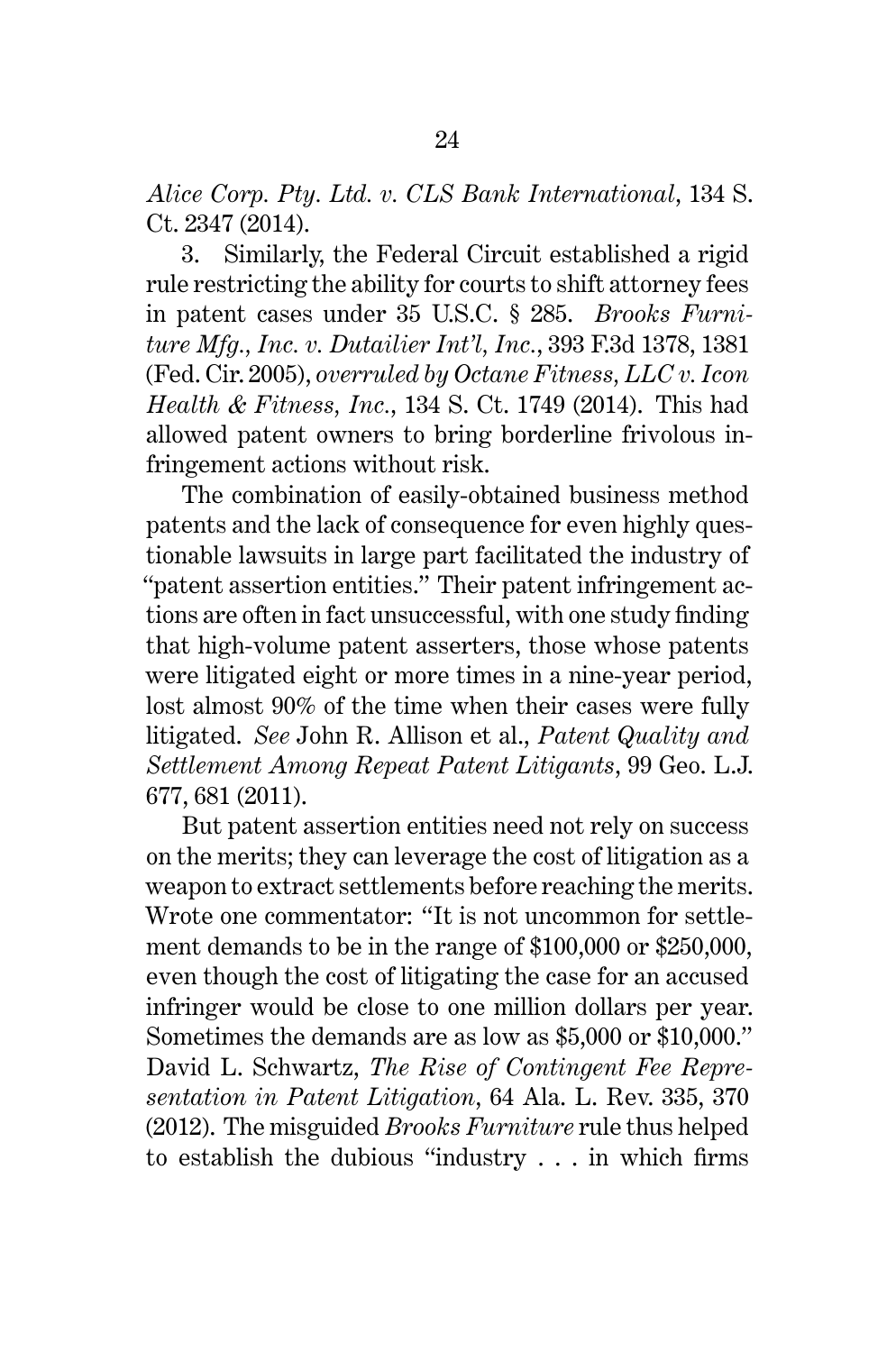use patents . . . primarily for obtaining licensing fees." *Commil USA, LLC v. Cisco Sys., Inc.*, 135 S. Ct. 1920, 1930 (2015) (quoting *eBay*, 547 U.S. at 396 (Kennedy, J., concurring)).

Experience with utility patent assertion should inform this Court's expectations about design patent assertion: where a rule of law affords an opportunity for abusive litigation, there are those willing and able to avail themselves of that rule in short order. Indeed, the possibility of disproportionately large total-profit damages makes design patent assertion appear even more attractive than utility patent assertion, where a proportionality requirement has long been in place.

And experience shows that time is of the essence. Ordinarily it might take years or decades before this Court or Congress has an opportunity to deal with harm already done by a misguided rule of patent law. But in this case this Court can avoid the bulk of the harm in the first instance by reversing a misguided rule *ab initio*.

# **IV. Section 289 Should Be Interpreted in a Way that Avoids Serious Constitutional DOURTS**

Besides being bad policy, the Federal Circuit's interpretation may raise constitutional doubts, specifically because an absolute "total profits" rule can result in excessively high and disproportionate damages awards that could violate the Fifth Amendment.<sup>13</sup> Correcting that interpretation may thus avoid a potential constitutional quagmire.

<sup>13</sup>The Federal Circuit's interpretation also runs afoul of the Patent Clause, as explained in Petitioners' brief. *See* Br. Pet'rs 38–39.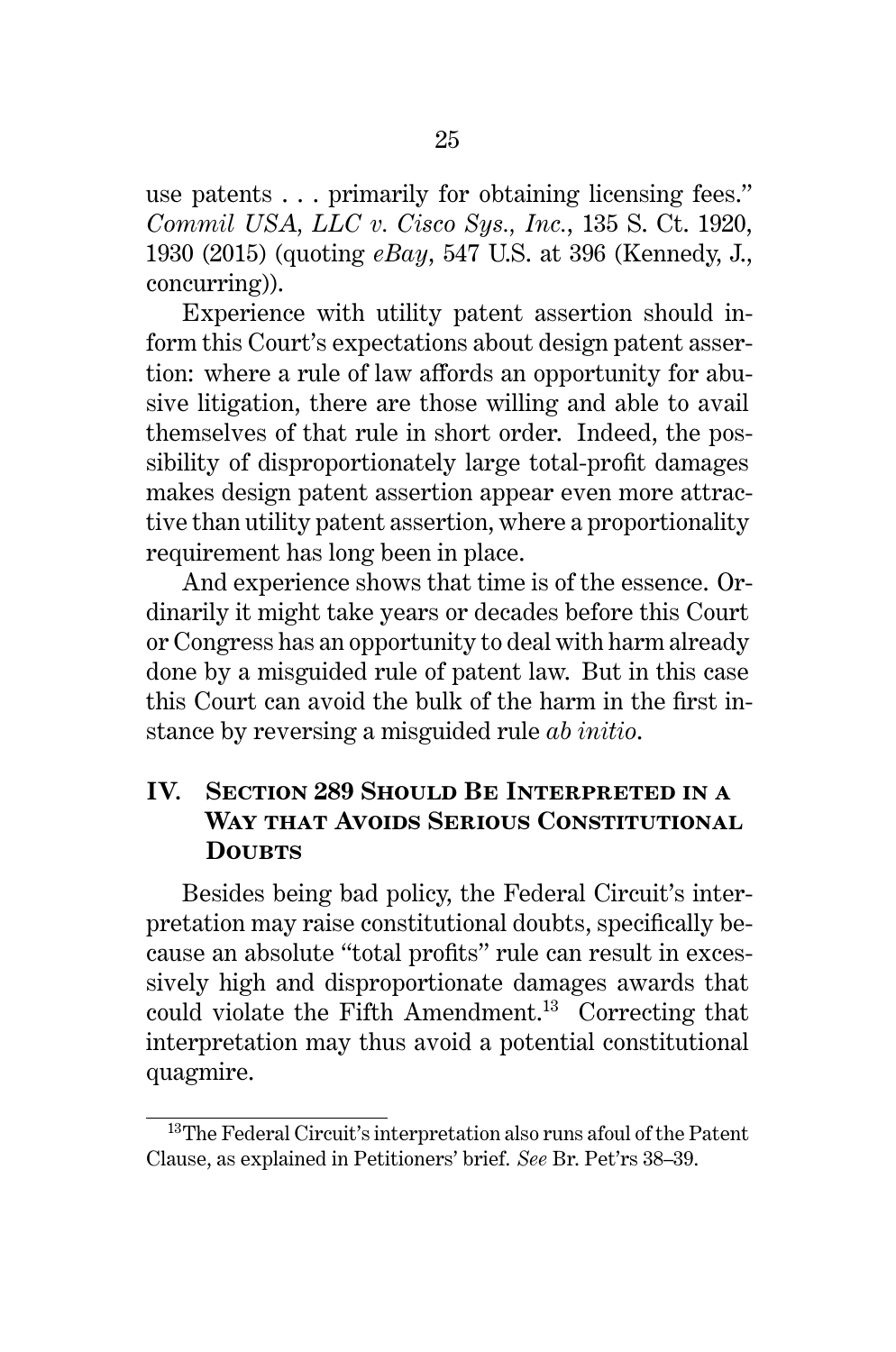#### **A. Due Process May Disallow Certain Excessively High Damages Awards**

That the Due Process Clauses of the Fifth and Fourteenth Amendments prohibit "excessive" and "wholly disproportionate" damages is a longstanding principle of this Court.<sup>14</sup>

A long arc of cases confirms that due process constrains damages awards to bear some relationship to the harm caused. *Waters-Pierce Oil Co. v. Texas* held that civil penalties could be unconstitutional where "the fines imposed are so grossly excessive as to amount to a deprivation of property without due process of law." 212 U.S. 86, 111 (1909). Similarly, *St. Louis, Iron Mountain & Southern Railway Co. v. Williams* suggested that a statutory penalty could "transcend the limitation" of the Fourteenth Amendment "where the penalty prescribed is so severe and oppressive as to be wholly disproportioned to the offense and obviously unreasonable." 251 U.S. 63, 66– 67 (1919) (citing *Waters-Pierce Oil*, 212 U.S. at 111).

Though *Waters-Pierce Oil* and *St. Louis* ultimately found no due process violation on their respective facts, this Court did find such a violation in *Southwestern Telephone & Telegraph Co. v. Danaher*. There, a state had levied a relatively large civil penalty against a telephone company that had disconnected one of its users for insufficient payment. *See* 238 U.S. 482, 485–86 (1915). Particularly given its finding of "no intentional wrongdoing," this Court held that the penalty "was so plainly arbitrary and

<sup>14</sup>Although patent law, as federal law, is governed by the Due Process Clause of the Fifth Amendment rather than that of the Fourteenth Amendment, the standards appear not to differ. *See, e.g., Reno v. Flores*, 507 U.S. 292, 301 (1993); *Deshaney v. Winnebago County Dep't of Soc. Servs.*, 489 U.S. 189, 196 (1989).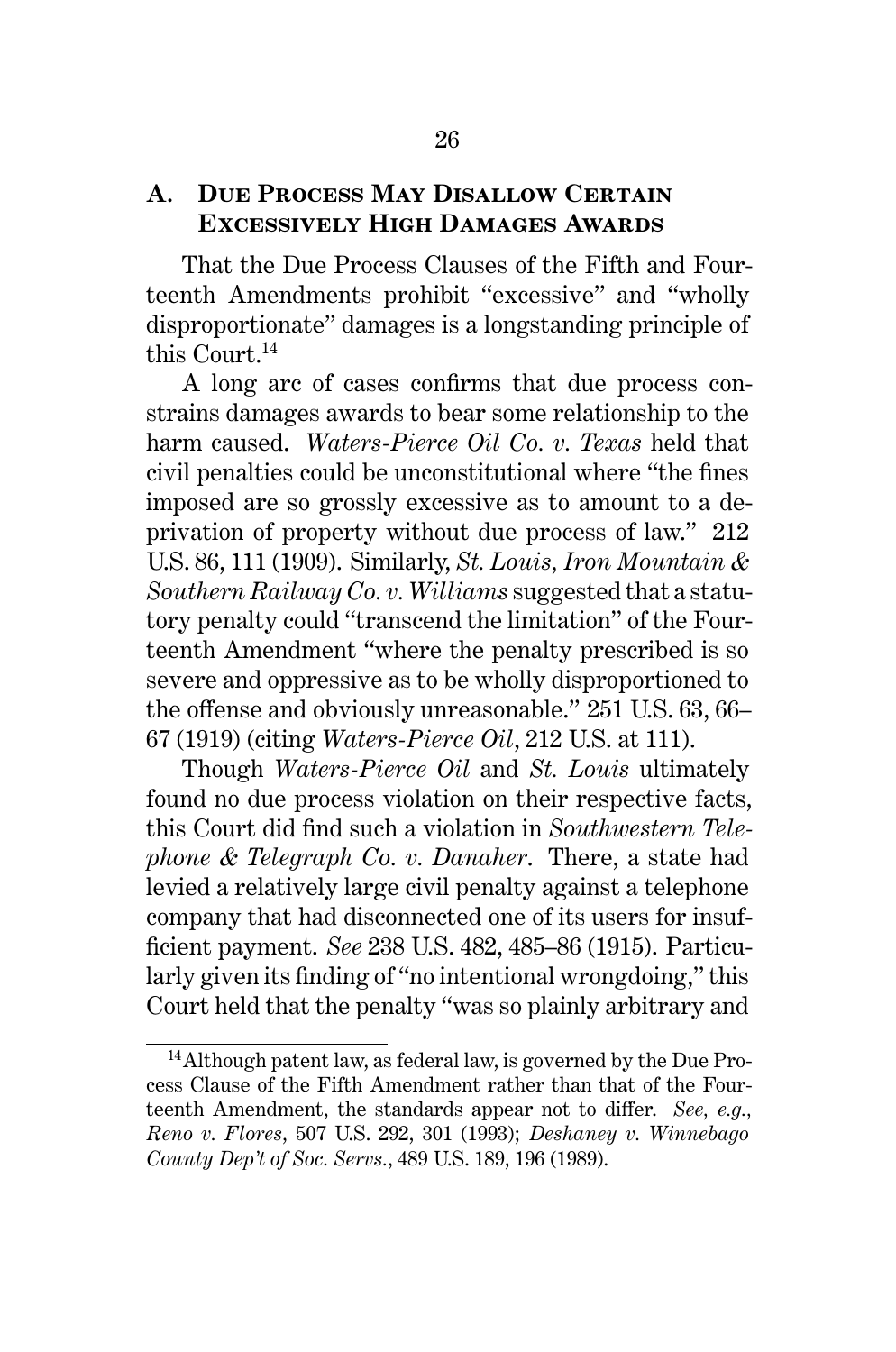oppressive as to be nothing short of a taking of its property without due process of law." *See id.* at 491. *Danaher* thus stands for the proposition that a "plainly arbitrary and oppressive" recovery rule can violate due process. $^{15}$ *See generally* Sheila B. Scheuerman, *Due Process Forgotten: The Problem of Statutory Damages and Class Actions*, 74 Mo. L. Rev. 103 (2009).

More recent cases have held that proportionality between damages and injury is required in the context of punitive damages. In *TXO Production Corp. v. Alliance Resources Corp.*, 509 U.S. 443 (1993), a plurality of this Court relied on *Waters-Pierce Oil*, *St. Louis*, and *Danaher* to determine that "the Due Process Clause of the Fourteenth Amendment imposes substantive limits beyond which penalties may not go.'" *TXO*, 509 U.S. at 453–54 (quoting *Seaboard Air Line Ry. v. Seegers*, 207 U.S. 73, 78 (1907)).

That principle was followed in *BMW of North America v. Gore*, which held that the Fourteenth Amendment "prohibits a State from imposing a 'grossly excessive' punishment on a tortfeasor." 517 U.S. 559, 562 (1996) (citations omitted); *see also Cooper Indus., Inc. v. Leatherman Tool Group, Inc.*, 532 U.S. 424, 434 (2001). Thus, "punitive damages may not be 'grossly out of proportion to the severity of the offense.'" 517 U.S. at 576 (quoting *TXO*, 509 U.S. at 453, 462); *see also Cooper Indus.*, 532 U.S. at 435; *United States v. Bajakajian*, 524 U.S. 321, 334 (1998); *State Farm Mut. Auto. Ins. Co. v. Campbell*, 538 U.S. 408, 1152 (2003).

<sup>15</sup>It is noted that *Danaher* specifically did *not* declare unconstitutional the overall statute disallowing discriminatory disconnection, but rather only found the statutory penalty to be insufficiently grounded. *See id.* at 490.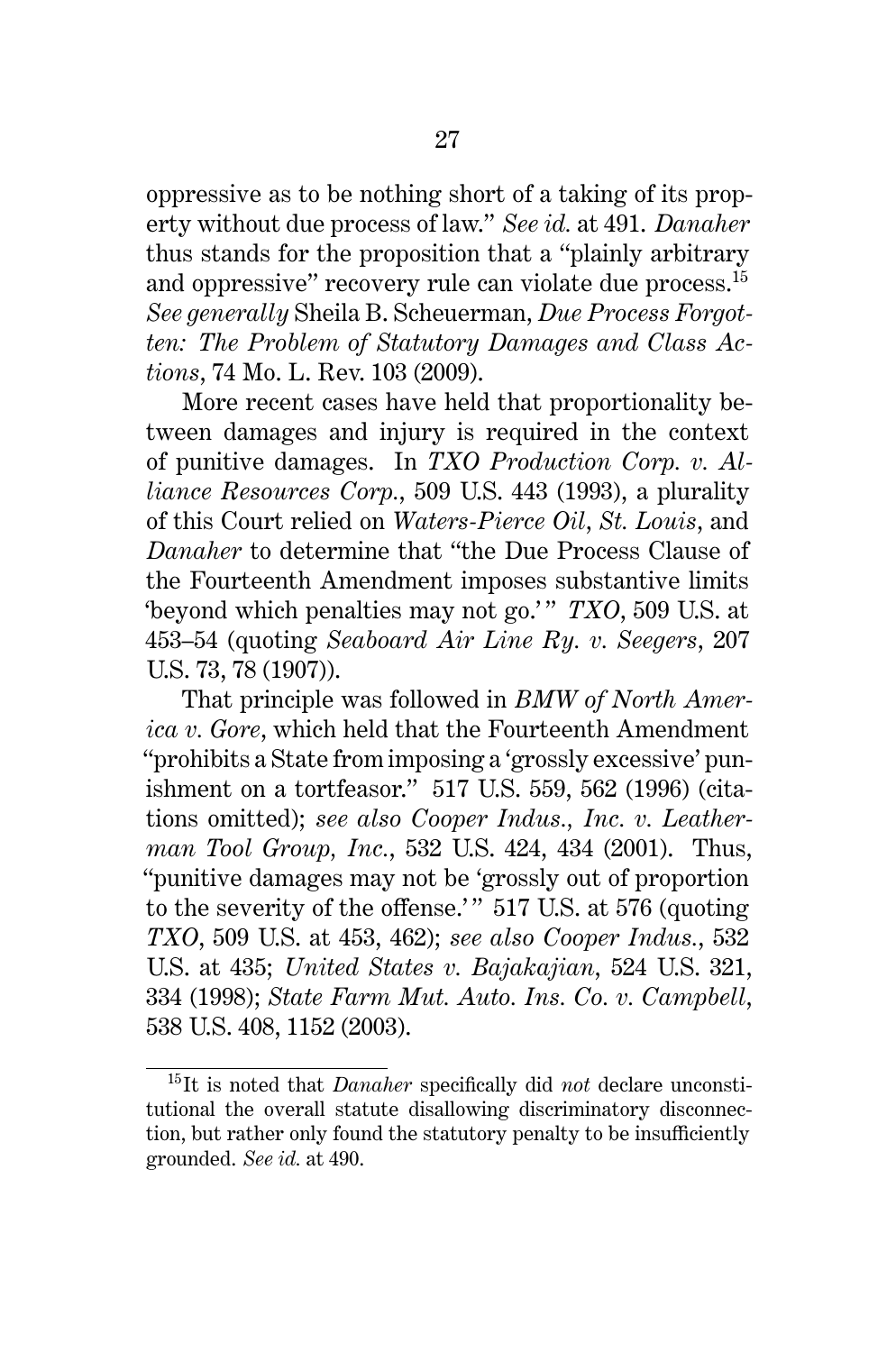Indeed, a rule allowing excessive damages can even fail *procedural* due process. *Philip Morris USA v. Williams* considered a punitive damages award that was apparently premised largely on injury to third parties similarly situated to the plaintiff but not parties to the action. *See* 549 U.S. 346, 350–51 (2007). Noting initially that "the Constitution imposes certain limits, in respect both to procedures for awarding punitive damages and to amounts forbidden as 'grossly excessive,' " *Philip Morris* held that the Fourteenth Amendment "forbids a State to use a punitive damages award to punish a defendant for injury that it inflicts upon nonparties." *Id.* at 353. Thus, where a damages award goes beyond compensation for the harm to the party itself, there is a potential problem of procedural due process.

Accordingly, damages that are excessive and disproportionate in relation to a defendant's wrongdoing or to the amount of harm caused to the plaintiff can violate constitutional due process guarantees enshrined in the Fifth and Fourteenth Amendments.

# **B. A Total Profits Award, Irrespective of Actual Harm, Potentially Violates These Due Process Principles**

In adopting a construction of § 289 that awards the plaintiff all of the defendants' profits on a product when that product contains only a small infringing element, the Federal Circuit has opened the door to damages awards that may be unconstitutionally high.

1. Where the infringing element comprises a minor contribution to an overall product and has a null or negligible effect on the product's profits, such awards may be "grossly out of proportion to the severity of [the de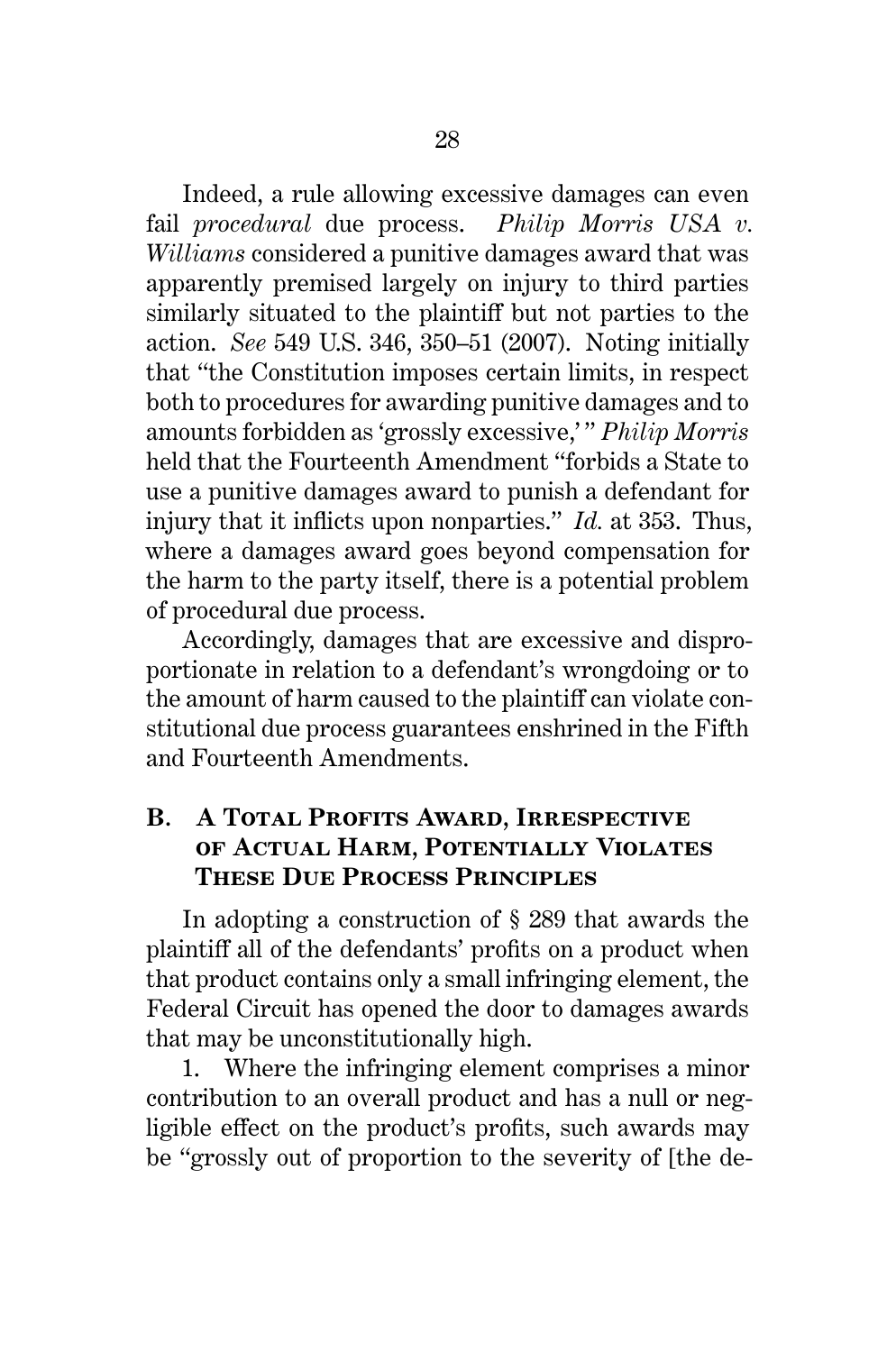fendant's] offense," *Gore*, 517 U.S. at 575, and disproportionate to the harm caused by the defendant's wrongdoing, *see id.* at 580–81. Indeed, much like *Philip Morris*'s concern with damage awards going beyond the "harm potentially caused *the plaintiff*," 549 U.S. at 354 (emphasis in original), a sufficiently large gap between patented feature and total product value can cause a total profit award to go far beyond harm to the patentee, beyond even valid deterrent and punitive concerns, into the domain of constitutional excessiveness.

The Federal Circuit's reading of § 289 is *worse* from a due process perspective than the punitive damages situations of *Gore* and its progeny. With punitive damages, a judge or jury has discretion to make a reasonable award. But under § 289, an infringer "shall be liable" for total profits—even if a judge or jury believes a lesser amount is warranted. *See* note 3 *supra* p. 6 (discussing *Nordock, Inc. v. Sys. Inc.*, 803 F.3d 1344, 1354 (Fed. Cir. 2015)).

Additionally, punitive damages require a showing of culpability, in contrast to the Federal Circuit's interpretation of § 289. So a defendant may be liable for a disproportionately large award even without the "degree of reprehensibility" contemplated in *Gore*. *See* 517 U.S. at 575– 78. For example, the defendant may have independently invented the patented design, or the defendant may reasonably believe that an element is functional and therefore not covered by a valid design patent.

And to a certain degree, the total profits rule actually acts punitively. Compensatory damages "are intended to redress the concrete loss that the plaintiff has suffered by reason of the defendant's wrongful conduct." *Campbell*, 538 U.S. at 416 (citing *Cooper Indus.*, 532 U.S. at 432 (citing *Restatement (Second) of Torts* § 903, at 453–54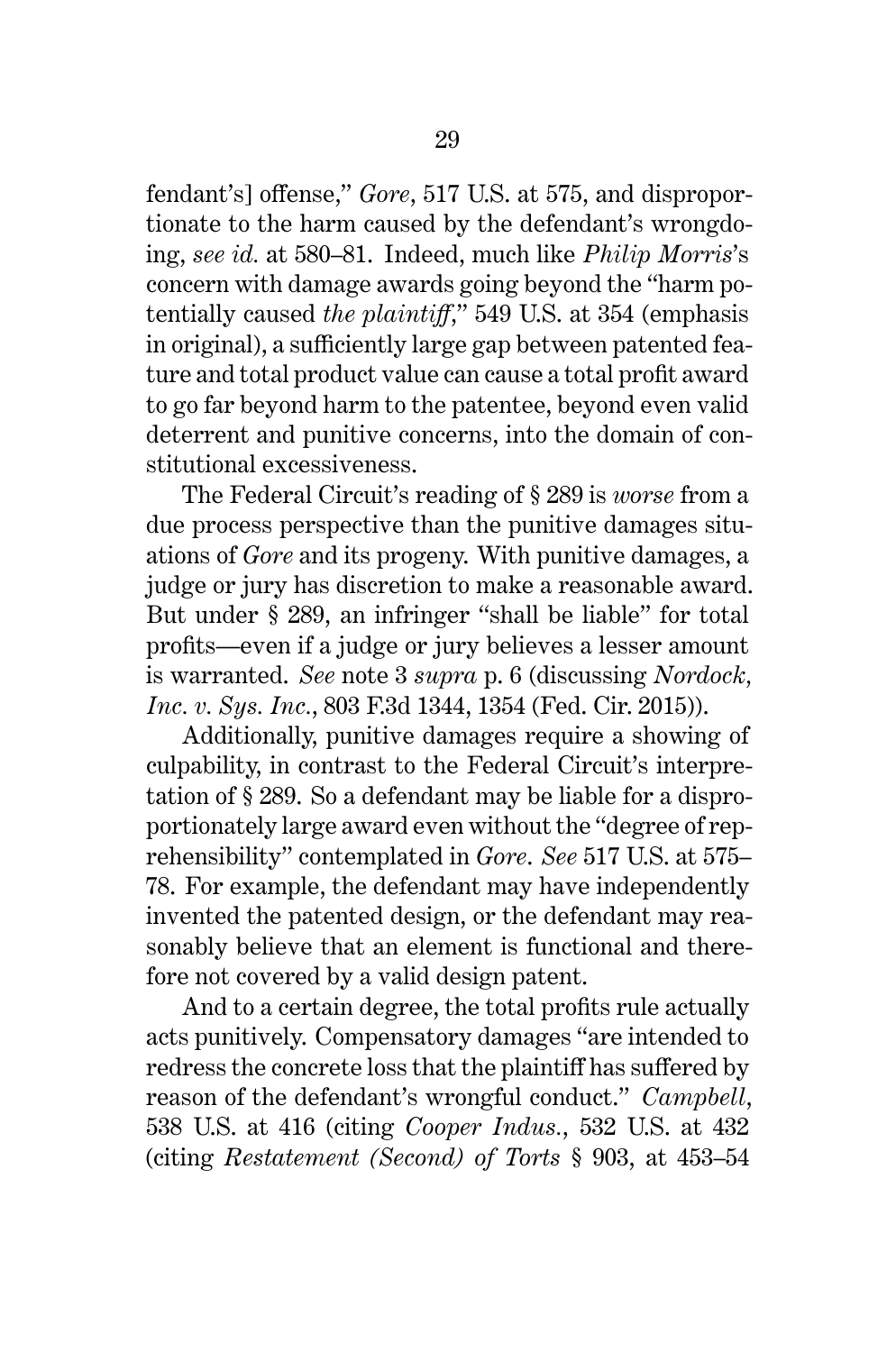(1977))). Damages consisting of a defendant's "total profits" awarded under § 289 can far exceed the amount necessary for compensation of the injured plaintiff.

If a court were to "make an award of profits which have been shown not to be due to the infringement," it would be "not to do equity *but to inflict an unauthorized penalty*." *Sheldon v. Metro-Goldwyn Pictures Corp.*, 309 U.S. 390, 405 (1940) (emphasis added); *see also Restatement (Third) of Restitution and Unjust Enrichment* § 42, cmt. h (2011) ("[D]isgorgement in excess of net gain would be punitive, as would disgorgement of gains derived from legitimate sources."). By construing § 289 to require an award based on the whole consumer product, the Federal Circuit's rule would award profits "shown not to be due to the infringement" and would thereby "inflict an unauthorized penalty" potentially conflicting with this Court's jurisprudence.

Accordingly, there is good reason to believe that *Gore* and its progeny would be applicable to § 289. Indeed, commentators have observed that this Court "has applied due process excessiveness reviews to a wide variety of sanctions—not just to punitive damages, but also to civil fines, forfeitures, criminal penalties, and other deprivations of liberty or property." Pamela Samuelson & Tara Wheatland, *Statutory Damages in Copyright Law: A Remedy in Need of Reform*, 51 Wm. & Mary L. Rev. 439, 492 (2009). That is because the larger principle, which reconciles *Gore*, *Waters-Pierce Oil*, and *Danaher*, is that a legal or equitable award must show at least some reasonable relationship to the injury being remedied, for that award to pass muster under the Due Process Clause. There is potentially no such reasonable relationship where the actual injury relating to a small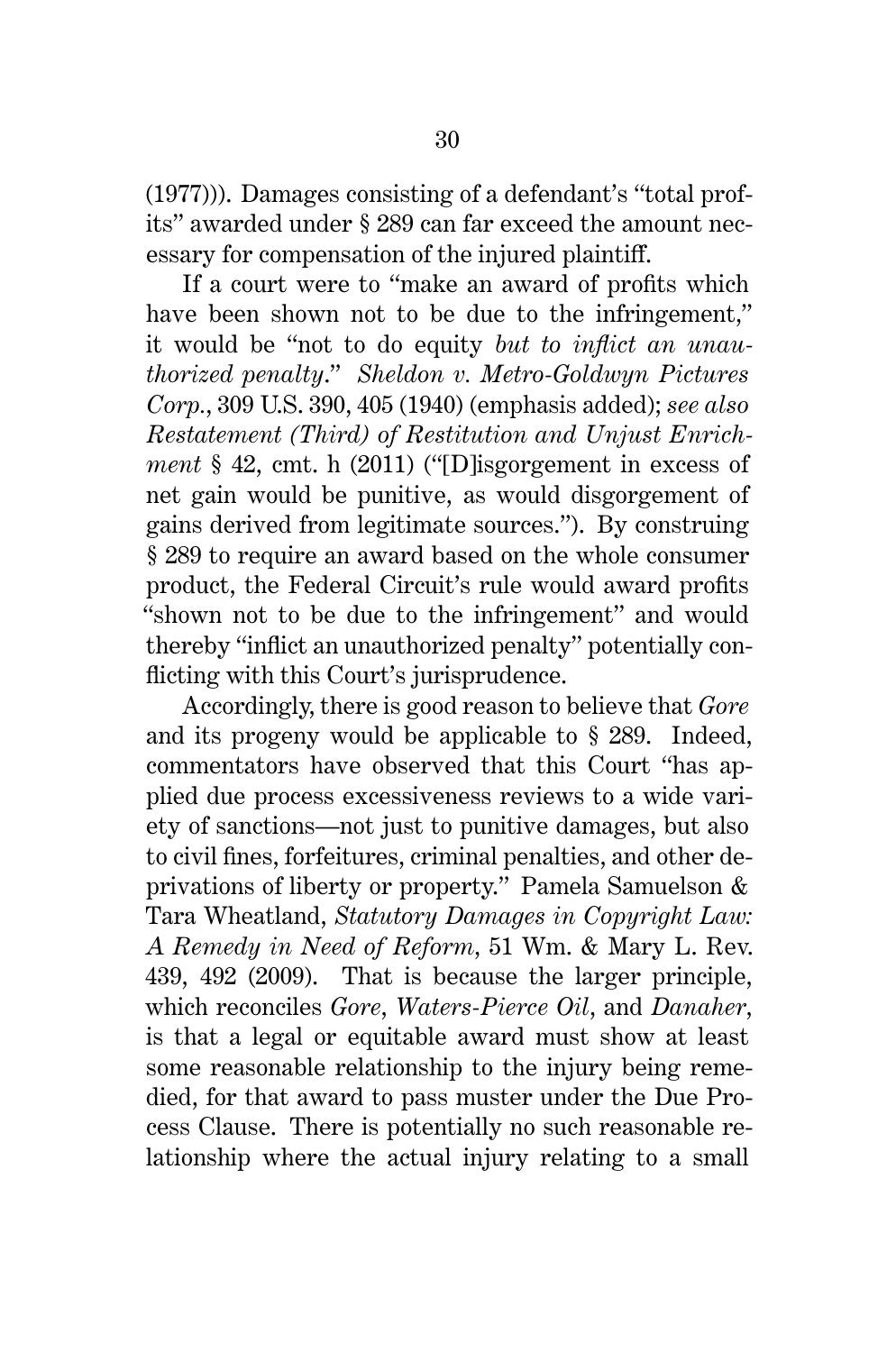patented design feature is minimal and yet profits on a complete product are enormous.

2. Rejection of the Federal Circuit's interpretation of § 289 also comports with the underlying motivations for the aforementioned cases. Concerns of fairness underlie those holdings that due process disfavors grossly excessive damage awards. *Gore* referred to "[e]lementary notions of fairness" and to "fair notice . . . of the severity of the penalty" in arriving at its rule against grossly excessive punitive damages. 517 U.S. at 574–75.

The potentially excessive nature of the Federal Circuit's interpretation of § 289 may similarly raise fundamentally important concerns of fairness to the defendant. It is unfair because the entire profits of a complex device of many components, built by the hard work of numerous designers, developers, and engineers, are handed to a single design patent holder, ignoring the substantial contributions of the defendant and many other creators. Thus, where the disparity between the value of the design patent (and therefore, the harm to the plaintiff) and the amount of the "total profits" is high, these awards will serve not to compensate the plaintiff for its losses, but rather will represent a windfall to the patent holder and an unexpected total loss to the product manufacturer.

The Federal Circuit's reading of § 289 thus creates a potential and concerning conflict with the constitutional command of due process.

#### **C. Alternative Interpretations of Section 289 Avoid These Constitutional Doubts**

"[I]t is well established that if a statute has two possible meanings, one of which violates the Constitution, courts should adopt the meaning that does not do so."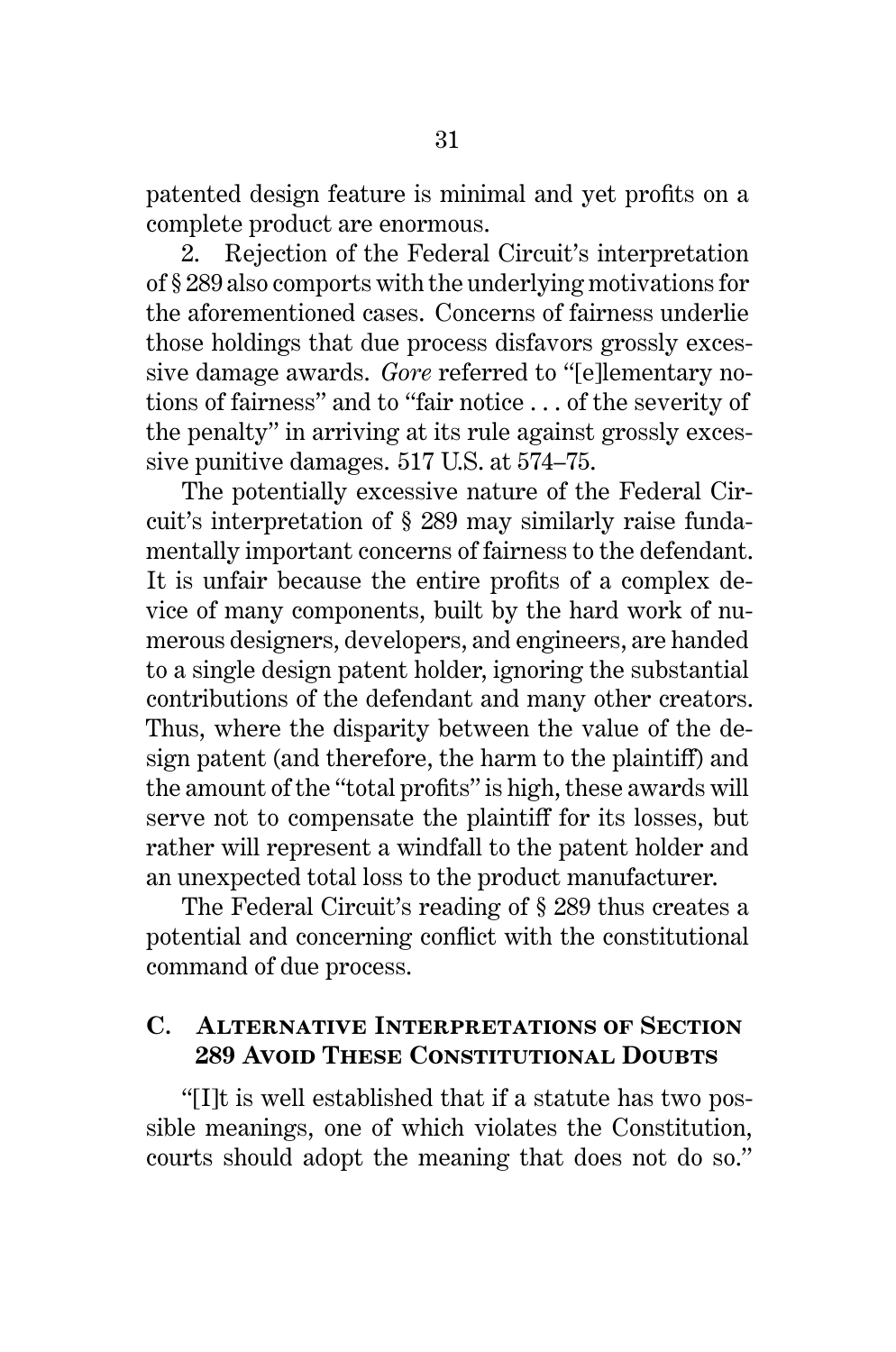*Nat'l Fed'n of Indep. Bus. v. Sebelius* ("*NFIB*"), 132 S. Ct. 2566, 2593 (2012). Indeed, "even if a serious doubt of constitutionality [of an act of Congress] is raised, it is a cardinal principle that this Court will first ascertain whether a construction of the statute is fairly possible by which the question may be avoided." *Crowell v. Benson*, 285 U.S. 22, 30 (1932). Where an alternative construction is available, courts "are obligated to construe the statute to avoid such [constitutional] problems." *Immigration & Naturalization Serv. v. St. Cyr*, 533 U.S. 289, 300 (2001) (citing *Ashwander v. Tenn. Valley Auth.*, 297 U.S. 288, 341, 345–48 (1936) (Brandeis, J., concurring)). "[E]very reasonable construction must be resorted to, in order to save a statute from unconstitutionality." *NFIB*, 132 S. Ct. at 65 (quoting *Hooper v. California*, 155 U.S. 648, 657 (1895)).

As discussed previously, *see* Section I *supra* p. 6, the text of § 289 is ambiguous and subject to multiple possible readings, all of which may be characterized as fairly possible. The interpretation proposed by Petitioners is supported by the statutory context, legislative history, and policy aims of the patent system. By contrast, the Federal Circuit's interpretation raises serious questions of constitutionality. In view of those serious questions, this Court should reject the Federal Circuit's construction pursuant to its preference for avoiding constitutionally problematic constructions and to avert future questions regarding the statute's constitutionality.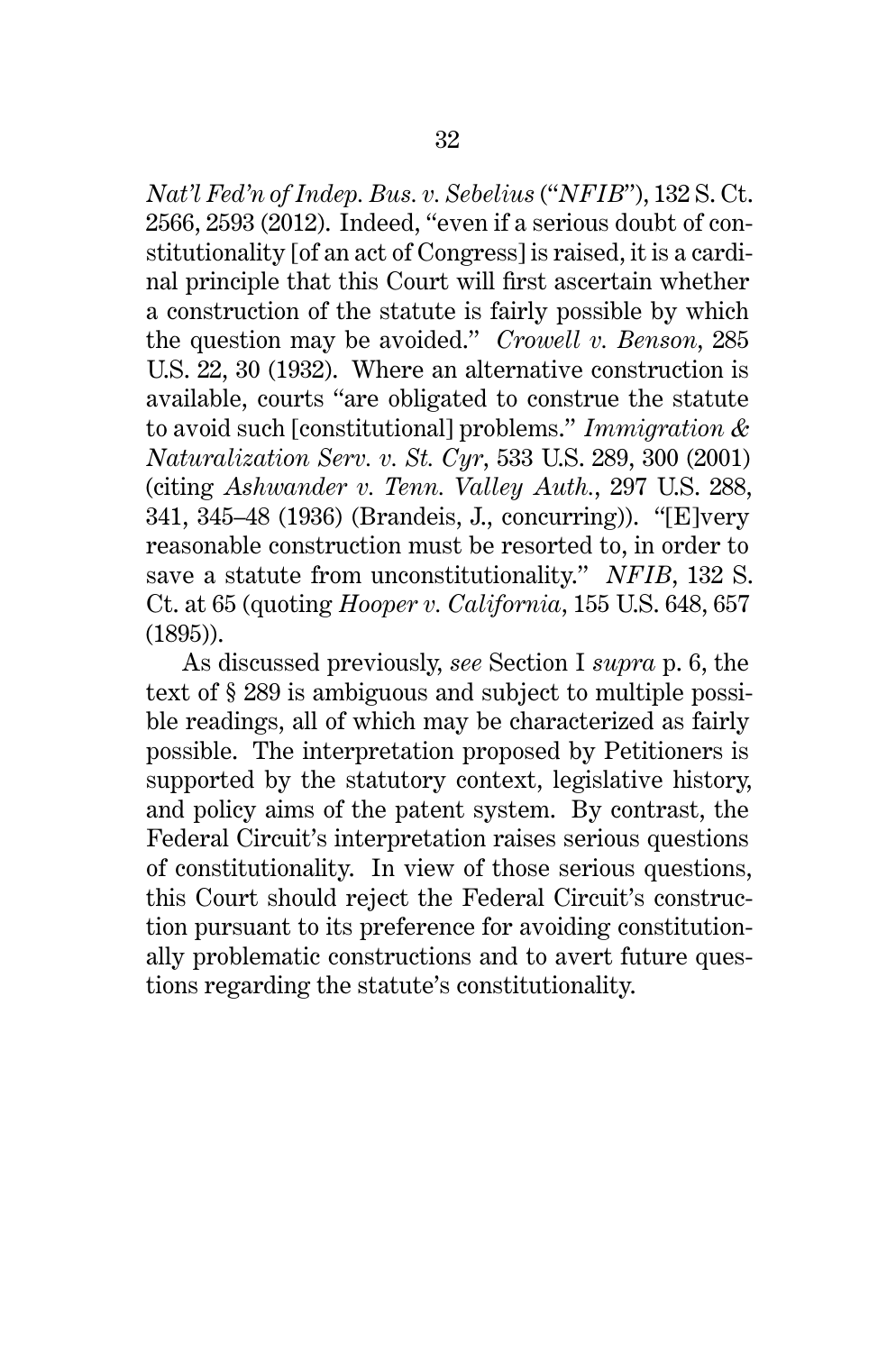#### **CONCLUSION**

For the foregoing reasons, this Court should reverse the Court of Appeals.

Respectfully submitted,

CHARLES DUAN *Counsel of Record* PUBLIC KNOWLEDGE 1818 N Street NW, Suite 410 Washington, DC 20036 (202) 861-0020 cduan@publicknowledge.org

Vera Ranieri Electronic Frontier FOUNDATION 815 Eddy Street San Francisco, CA 94109 (415) 436-9333 vera@eff.org

*Counsel for amici curiae*

June 7, 2016